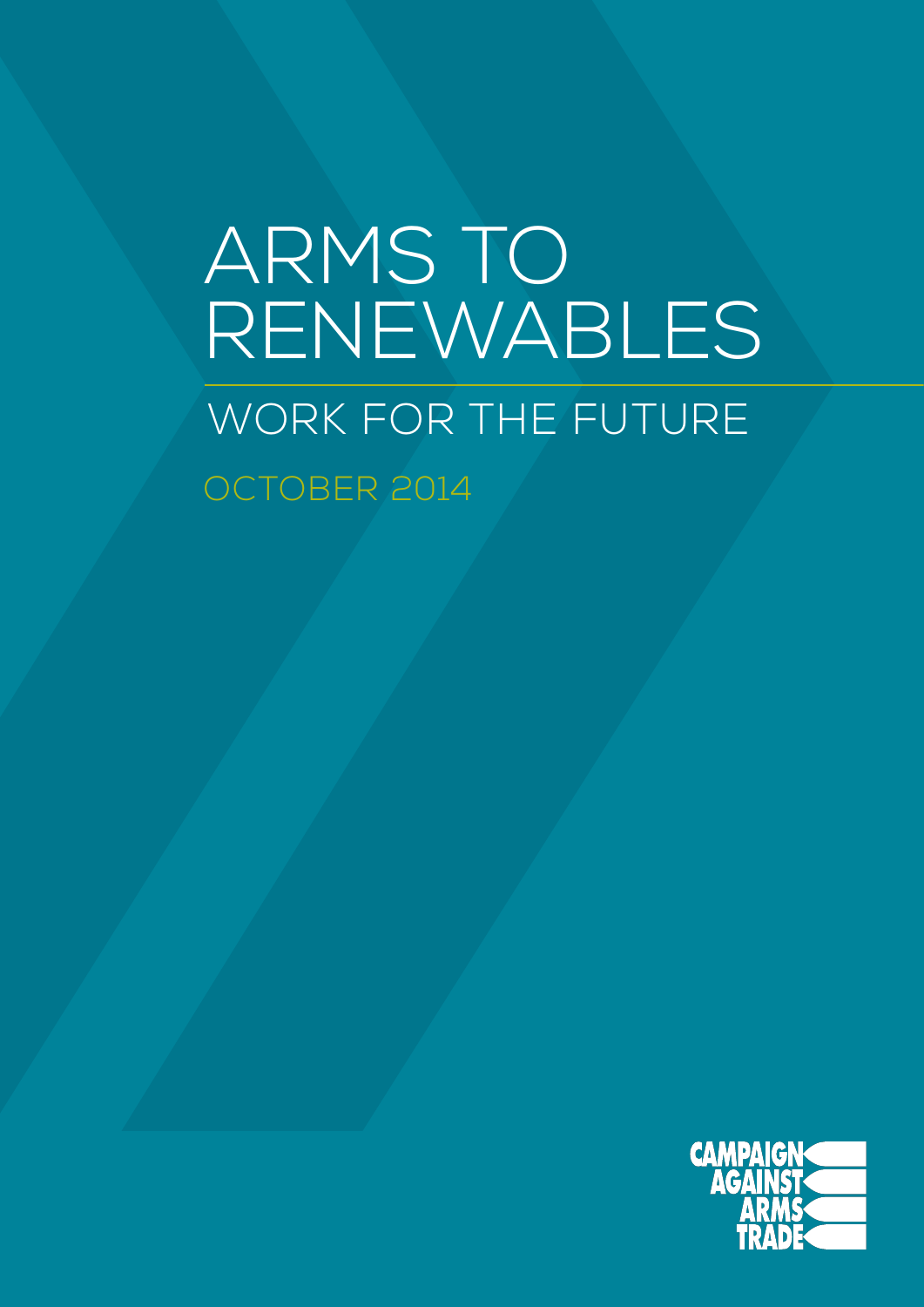Campaign Against Arms Trade, Unit 4, 5–7 Wells Terrace, London, N4 3JU

Tel: +44 (0)20 7281 0297 Email: enquiries@caat.org.uk Web: caat.org.uk

Section 2 of this briefing was co-authored with Howard Reed of Landman Economics

This publication is licensed under a [Creative Commons Attribution-ShareAlike 4.0 International License](https://creativecommons.org/licenses/by-sa/4.0/deed.en_GB)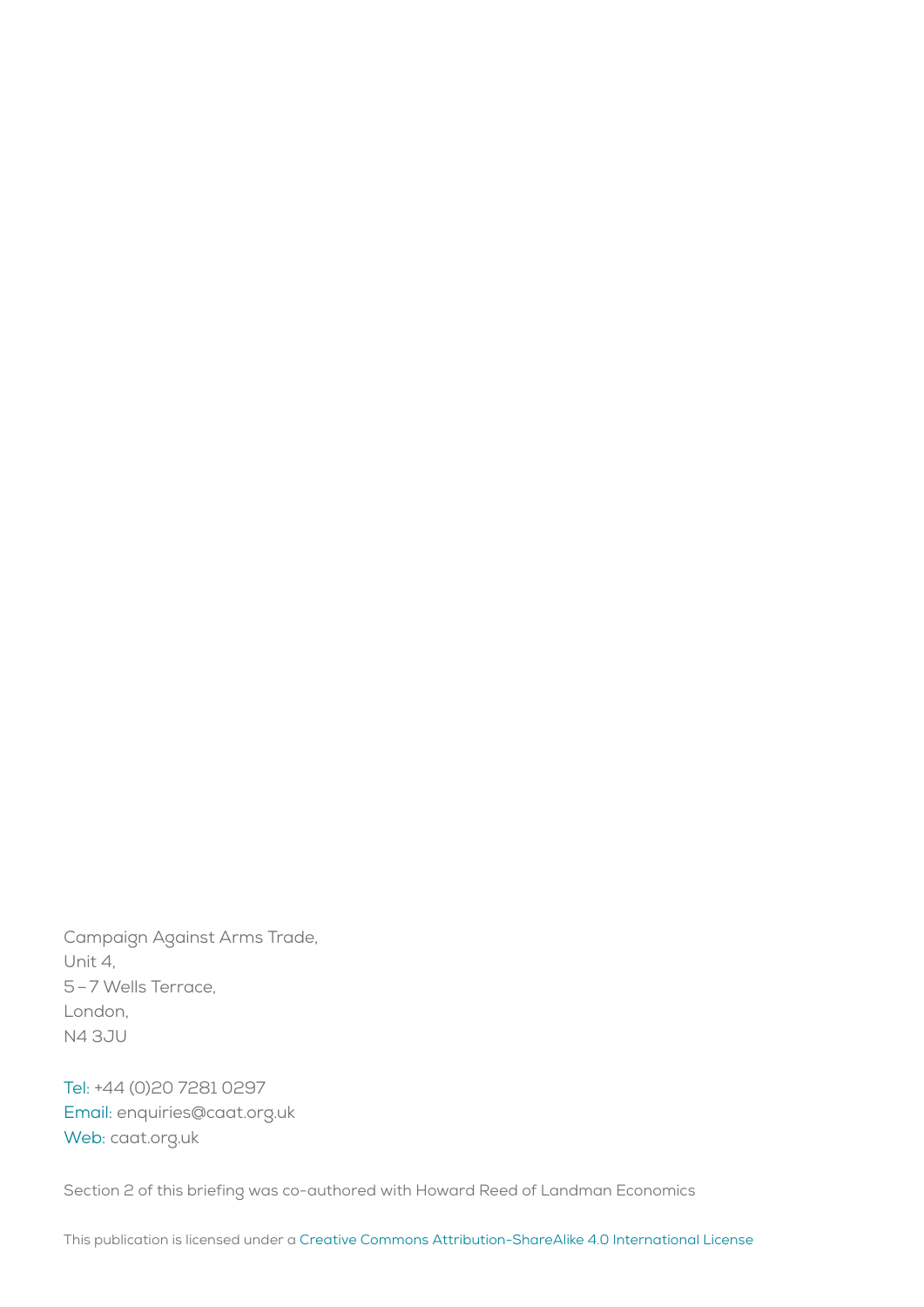## TABLE OF CONTENTS

| $\frac{1}{1}$ Introduction $\frac{1}{1}$                                                                                                                                                                                                     |    |                |
|----------------------------------------------------------------------------------------------------------------------------------------------------------------------------------------------------------------------------------------------|----|----------------|
| 2 The shape of the arms industry <b>[2004]</b> The shape of the arms industry <b>[2004]</b> The shape of the arms industry <b>[2004]</b> The shape of the arms in the state of the state of the state of the state of the state of the state |    |                |
| The number of workers in the arms industry                                                                                                                                                                                                   | 13 |                |
| Outlook for the arms industry                                                                                                                                                                                                                | 16 |                |
| How many workers would be affected?                                                                                                                                                                                                          | 19 |                |
|                                                                                                                                                                                                                                              |    |                |
| The case for renewable energy & low-carbon technologies                                                                                                                                                                                      | 21 |                |
| Which renewable energy & low-carbon technologies?                                                                                                                                                                                            | 24 |                |
| Offshore wind and marine energy                                                                                                                                                                                                              | 24 |                |
|                                                                                                                                                                                                                                              |    | 31             |
| Job numbers                                                                                                                                                                                                                                  | 31 |                |
| Skills                                                                                                                                                                                                                                       | 37 |                |
| Locations                                                                                                                                                                                                                                    | 39 |                |
| 5 Conclusion and recommendations <b>contract to a contract the contract of the Concentract Contract Contract Concentract Concentract Concentract Concentract Concentract Concentract Concentract Concentract Concentract Concent</b>         |    | $\Delta\Delta$ |
|                                                                                                                                                                                                                                              |    |                |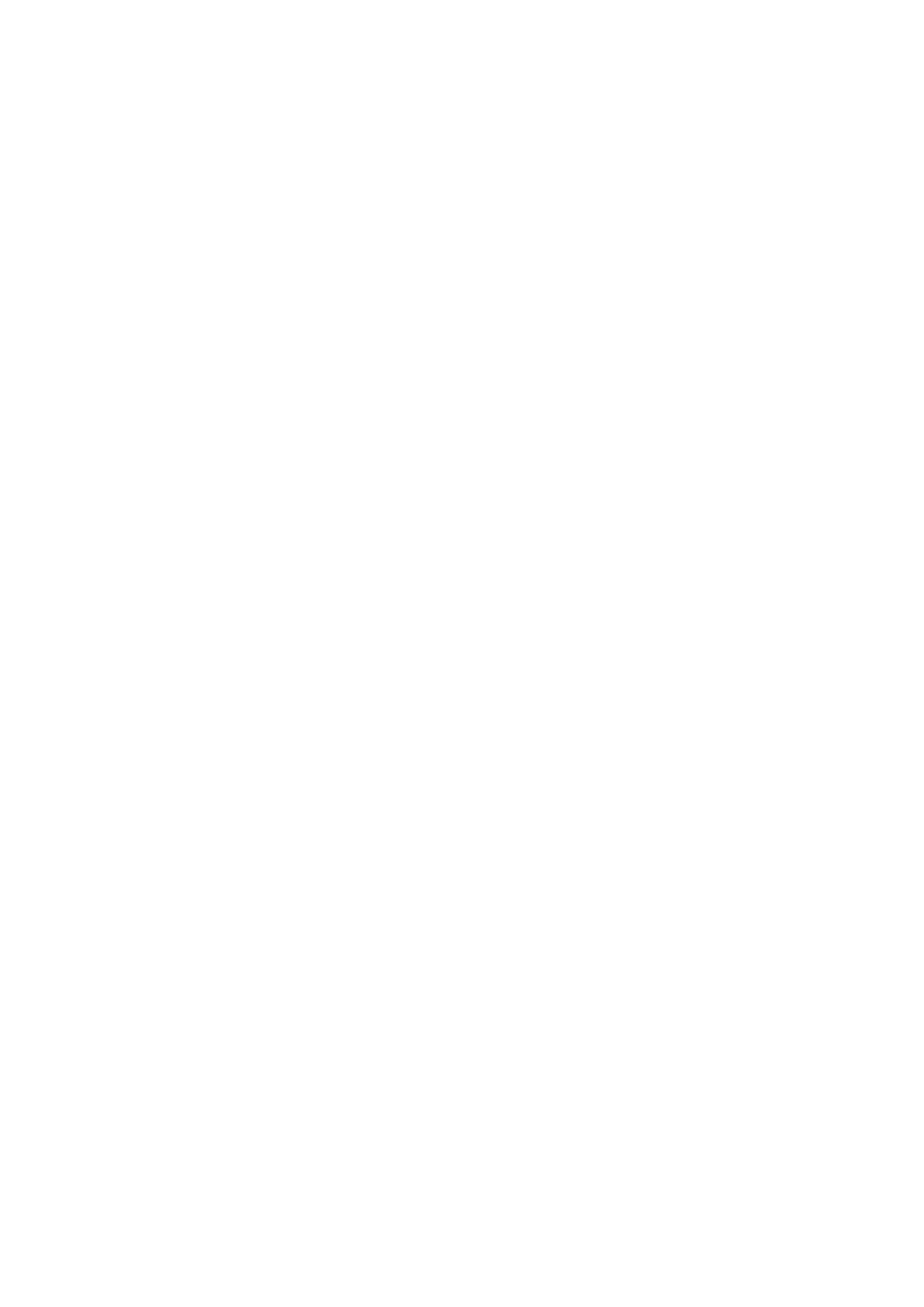# FOREWORD

## The damage caused by the UK arms trade and militarism

Spending vast amounts of money on military procurement and pushing arms sales doesn't enhance security: it fuels conflict, supports repression and makes the world a more dangerous place.

The UK sells arms to over 100 countries across the globe. Despite government protestations that it has "rigorous" export controls, the reality is that the UK routinely arms many of the world's most repressive regimes and supplies arms to countries in the midst of conflict. The business interests of international arms companies are prioritised at the expense of human rights. Arms exports continued to Israel during its devastating attack on Gaza in 2014. Saudi Arabia used BAE Systems armoured vehicles to help suppress pro-democracy protests in Bahrain in 2011, and vigorous arms promotion continues to both these authoritarian regimes. The missiles of a single company, MBDA, were sold to the Gaddafi regime in 2007, were extensively used by the UK and French military in the 2011 war in Libya, and were also supplied by Qatar to rebel forces in Libya. Regardless of the obvious lessons to be drawn from this, Libya was again categorised by the government as a priority market for UK arms sales the following year.

The UK's approach to international problems is similarly destructive. Security is perceived to relate almost exclusively to military matters. When problems arise, the UK is willing to launch military action regardless of the misery likely to ensue and its counterproductive consequences. The appalling disasters of Afghanistan and Iraq have seen no change of approach. In marked contrast to this misplaced vigour, underlying drivers of insecurity receive scant political attention or action. Global threats stemming from climate change, competition over resources and inequality require fully committed, preventative action, but the responses are centred on containing the outcomes.

Although there is little in this briefing about the effects of the arms trade and militarism, it is these impacts that motivate our desire for change. The briefing focuses on the economic aspects of arms industry employment, but we find that the most obvious alternative for arms industry employment is one that also addresses one of the greatest threats to security. A move from militarism and the arms trade towards tackling climate change would be economically beneficial. At the same time it would reduce the insecurity caused by UK military policy while increasing security by starting to address greenhouse gas emissions meaningfully.

It is intended that this briefing will inform discussions of alternatives to the arms industry and demonstrate that there is the potential for more jobs in expanding, useful sectors, compared to arms production. Campaign Against Arms Trade (CAAT) will continue to work with others to identify the detailed mechanisms that can help make this shift a reality.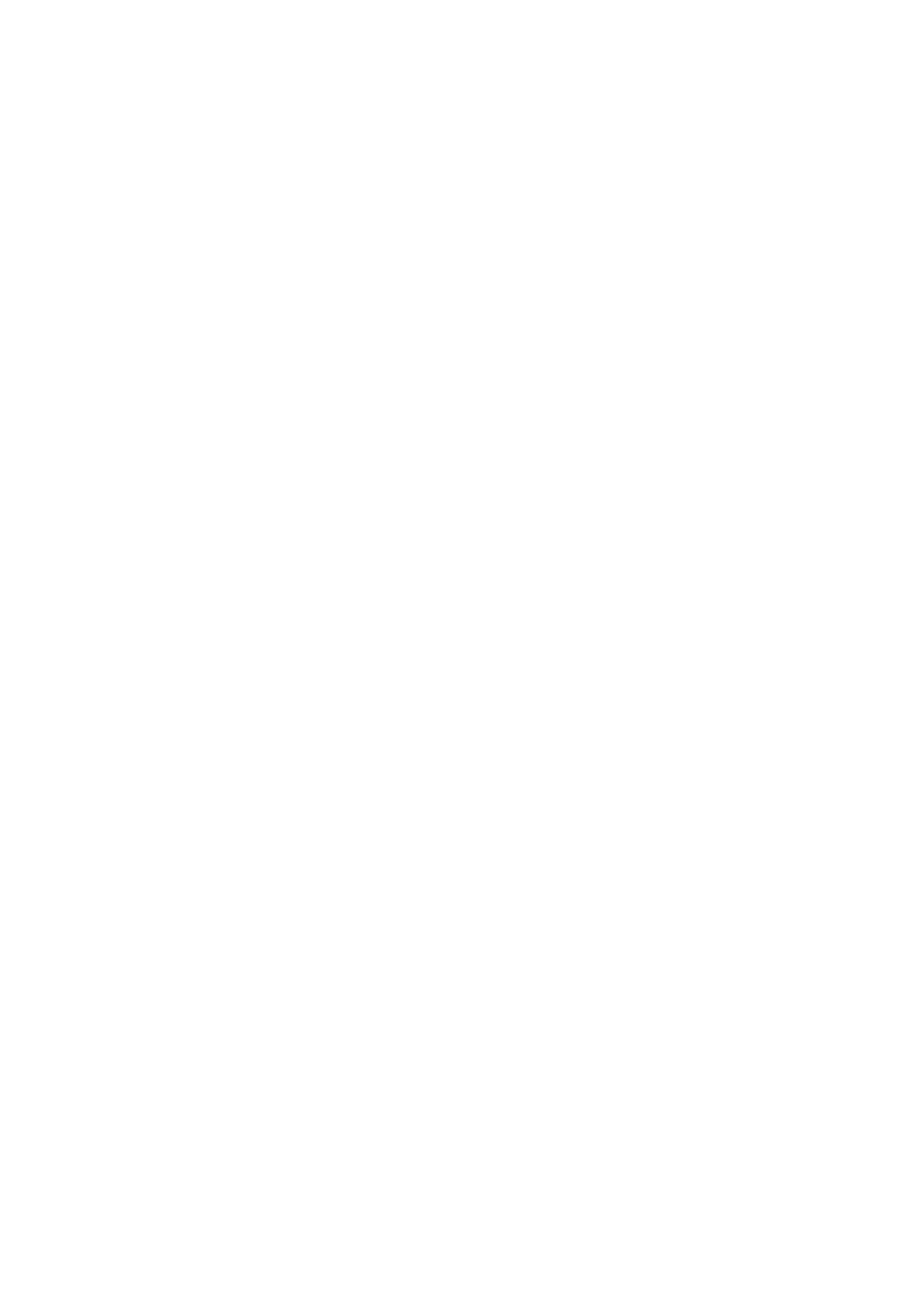# SUMMARY

The purpose of this briefing is to show that there are realistic alternatives to large-scale arms industry employment. To do this we compare arms employment with employment in selected renewable energy sectors – those of offshore wind and marine. The priority given to these is based on the UK's large-scale natural resources, a leading position in deployment, and the potential for the UK to be at the leading edge of the technology for both domestic production and export.

We approach the subject by assessing the current number of arms industry jobs and the outlook for the sector. We then provide background information on offshore renewable energy so we are in a position to compare the job numbers, skills and locations of both sectors. In the final section we provide broad recommendations for government policy.

#### The shape of the arms industry

The number of arms industry workers is often stated to be around 300,000. This, however, is a misuse of government figures. We estimate that there are around 115,000 UK arms industry jobs resulting from Ministry of Defence expenditure and a further 55,000 in arms export production. These give a total of 170,000 UK arms industry jobs. All of this employment is in the private sector.

In considering the jobs for which alternatives have to be found, we consider an end to arms exports and a halving of UK arms procurement, meaning around 115,000 jobs. Halving UK military procurement would save around £7 billion per year over the next decade and arms export subsidies amount to hundreds of millions of pounds per year. These are enormous sums of money which could be invested elsewhere, and wherever money is spent it would create jobs.

The outlook for UK arms procurement is likely to be static over the coming years. However, procurement is reducing in the major arms markets of the US and EU, so for the UK arms industry to stay at its current level will require increased exports to the rest of the world, in particular the Middle East. This will be hard, as every major arms producer is trying to sell to these markets.

While it is feasible that the arms industry can stay at its current size, it seems more likely that the long-term decline in UK arms industry jobs will reassert itself.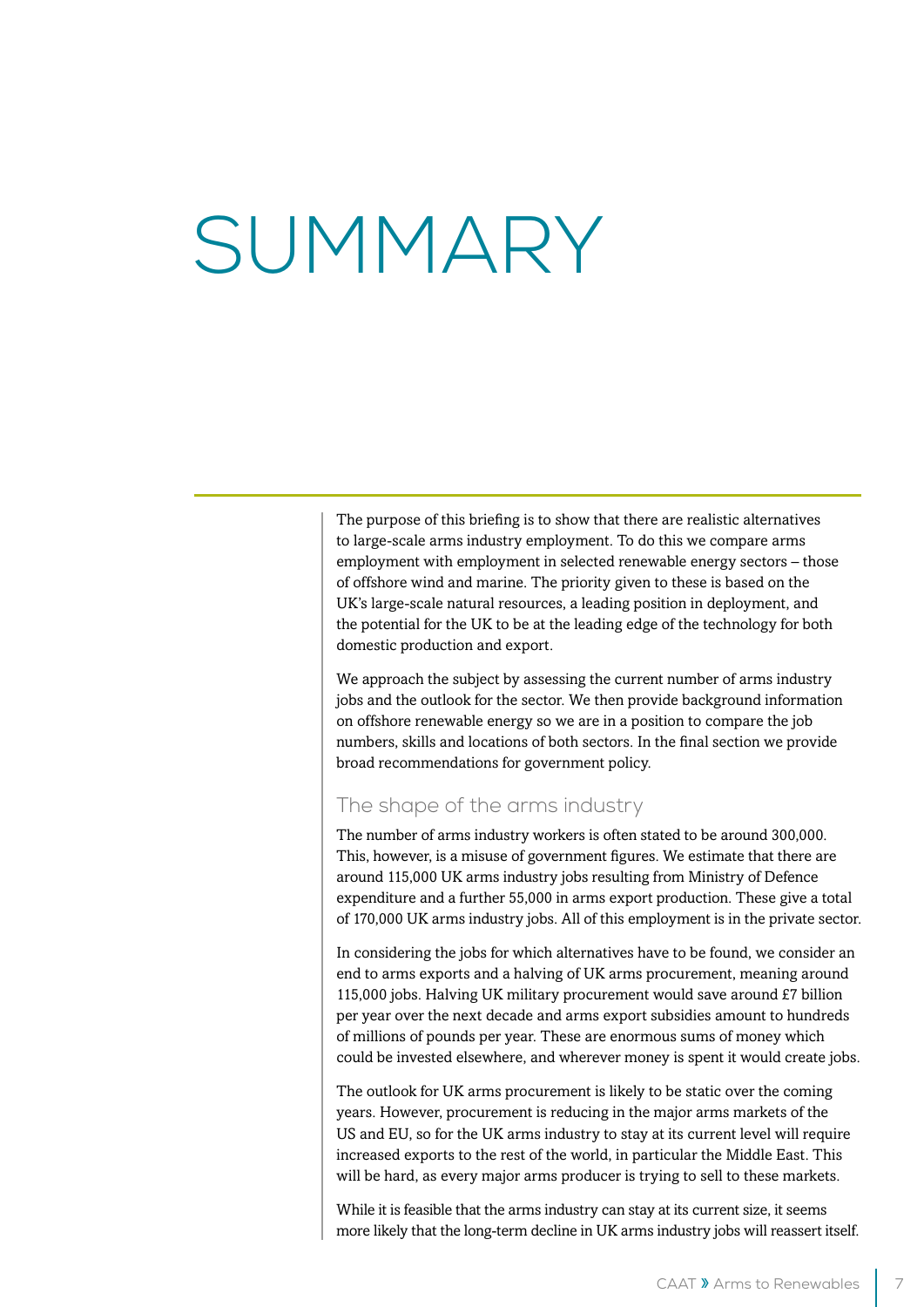At present the arms industry receives a vast amount of political support and public money. This is despite its malign effects and the fact that it is a stagnant sector. Meanwhile, the renewable energy sector, which is vital for UK prosperity, its environment and security, remains marginalised by the government.

#### Alternatives to arms jobs

There is a severe skills shortage in Science, Technology, Engineering and Maths in the UK. As a result, there are many sectors that would be grateful recipients of arms industry workers.

One group of sectors – renewable energy and low-carbon technologies – is a prime candidate for the reallocation of resources, for economic, environmental and security reasons. A comparison of all renewable energy and low-carbon technologies against arms industry employment is impractical for this report so we focus on the most relevant technologies:

Offshore wind energy – The UK has the largest wind resources in Europe and has started the process of utilising these with as much offshore wind capacity installed as the rest of the world combined. While it is already a meaningful sector, it is also expanding rapidly and the potential generation capacity is enormous. However, this depends on government policy and, in particular, predictable long term pricing.

Marine energy – Although marine energy will be smaller scale than offshore wind, it will be an important sector for the UK. Similar to offshore wind, the UK has enormous wave and tidal resources. The latter can be broken down into tidal stream and tidal range which can be by means of barrages or lagoons. Although the sector is in its infancy, the UK leads the development of these technologies. If it can stay at the forefront, build the supply chain, and deploy substantial marine energy resources, it could, as for offshore wind, lead to substantial jobs and exports.

#### Employment comparison

#### Job numbers

Presently, it is estimated that there are around 16,000 UK jobs in offshore wind. In the main scenario we adopt there would be around 150,000 jobs in offshore wind although others have proposed a far greater rolling-out of the technology. We estimate that wave and tidal power could provide around 60,000 jobs. So a move towards offshore wind and marine energy could produce nearly twice as many jobs as would be needed for an end to arms exports and a halving of arms procurement.

These are total jobs rather than necessarily UK ones. The government estimates that the UK content for an offshore wind farm was about 25% in 2012. Reaping the employment rewards of UK offshore wind development and potential exports will require concerted UK government effort to promote a UK supply chain.

#### Skills

Both the arms and renewable energy sectors are highly skilled. They have similar breakdowns across broad categories of skill levels and employ many of the same branches of engineering. Perhaps most tellingly, there is substantial overlap between the companies in each sector, from large-scale offshore construction down to the component level.

The arms industry itself believes that renewable energy could make good use of its skilled workers. Even in 2010, in the midst of the economic downturn and when renewable energy projects were smaller than they are now, its trade association warned that if workers left the arms industry, other sectors including "alternative energy" "would mop up those people almost immediately".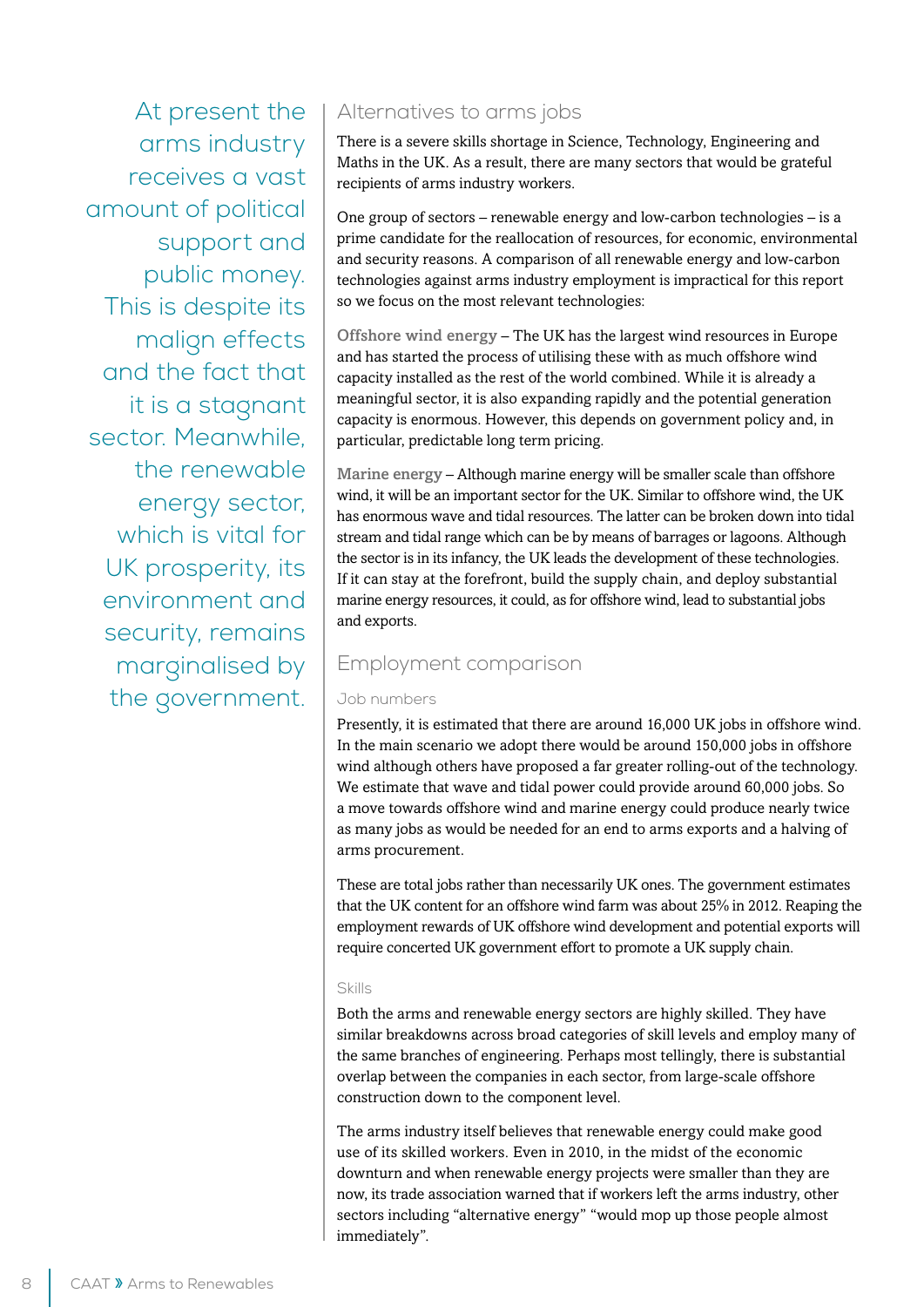Each of the technologies needs policy support, investment and skilled workers. Change needs to happen quickly – both to address emissions and to put UK industry at the forefront of these important sectors.

#### Locations

Arms industry jobs are widely distributed around the country. The South West, East Midlands and South East of England are the areas with most arms employment, followed by Scotland and the North West of England.

Offshore renewable energy projects are spread around the coast according to the technology. The largest wind sites are along the east coast of England but there are many substantial allocated sites or identified resources around Scotland, North West England, Northern Ireland, Wales, South West England and, to a lesser extent, southern England. Wave energy is dominated by North West Scotland, with substantial resources also off North Scotland and South West England and Wales. The largest tidal stream resources are off northern Scotland but there are substantial amounts along the west and south coasts of Scotland, Wales and England. Tidal range is highest in the Bristol Channel, North West England, in the Wash and off Kent.

A comparison indicates that there would be more jobs than needed in Scotland, Wales and down the west and east coasts of England. Central England, Northern Ireland and South East England are the areas where the fit between renewable energy and arms employment isn't so obvious. However, there would be tens of thousands of supply chain jobs that could be located anywhere.

#### Conclusion

The renewable energy sector is a viable alternative to the arms industry. The suggested expansion of offshore wind and marine energy would lead to many more jobs than displaced arms workers would need, the skills required would be similar, and there would also be appropriate work available in most areas where arms workers are located.

Each of the technologies needs policy support, investment and skilled workers. Change needs to happen quickly – both to address emissions and to put UK industry at the forefront of these important sectors.

At present the arms industry receives a vast amount of political support and public money. This is despite its malign effects and the fact that it is a stagnant sector. Meanwhile, the renewable energy sector, which is vital for UK prosperity, its environment and security, remains marginalised by the government. The contrast between the waste and destruction of the arms industry and the potential and benefits of the renewable energy sector is stark.

We propose that:

- the UK government starts a fundamental review of its security policy and role in the world. These are presently focused on military approaches, sidelining wider security threats and the underlying drivers of national and international insecurity such as climate change. We consider that an objective review along these lines should stop the business of exporting arms and radically cut military procurement.
- the government promotes renewable energy and low-carbon technologies. This should be through its policies and legislation, with the top priority being a binding renewable energy target for 2030 to provide the stability required for investment, and increased public funding, in particular for Research & Development and investment in infrastructure such as ports.
- the government should commit to building the domestic supply chain for renewable energy
- as the government radically reduces arms procurement and exports, it should prioritise early identification of areas that are less equipped to provide new jobs for arms industry workers and put effective measures in place to encourage alternative sources of work to locate there.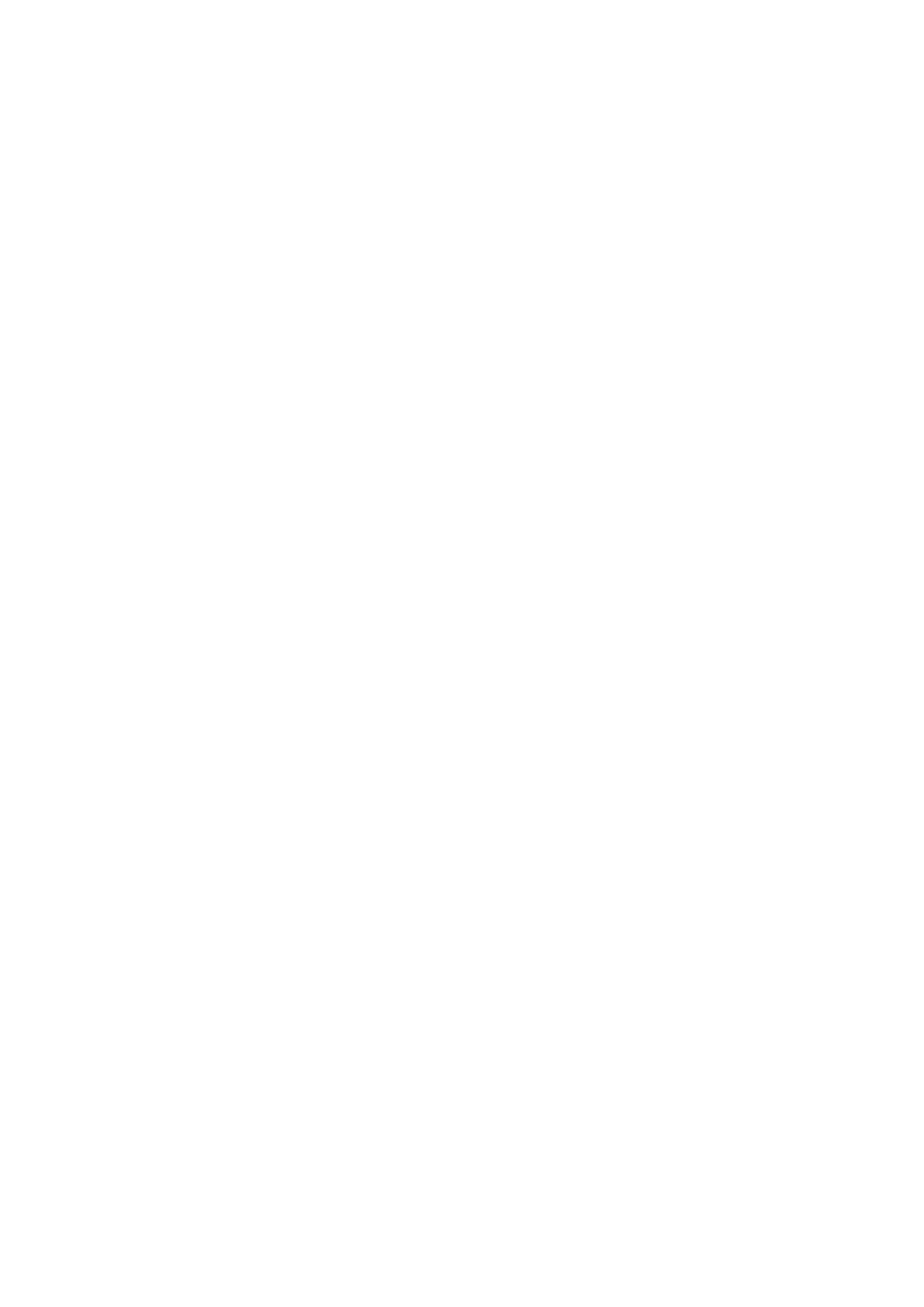# 1 INTRODUCTION

The most pervasive justification for arms sales and large-scale arms procurement is that of 'jobs', and this argument is routinely used to defend the indefensible.

The purpose of this research briefing is to show that there are realistic alternatives to large-scale arms industry employment. To do this we compare arms employment with that of selected renewable energy sectors – those of offshore wind and marine.

We make this comparison in broad terms, by considering numbers of potential employees, the skills of employees, and the location of work. This briefing is indicative and not envisaged as a proposal for a tightly-focused shift from arms to offshore wind and marine energy. First, further research would be required to consider specific policies and mechanisms for a shift. Second, we recognise that there are a host of other renewable energy and low-carbon technologies that will require substantial and swift expansion over the coming decade, and that the skills of arms workers would be a benefit to many of these as well as to other useful sectors of the economy.

A steady reduction in arms industry employment may not be a significant problem at the national level as there is presently, and will be for the foreseeable future, a severe science and engineering skills shortage. Arms industry workers appear to have been relatively able to find alternative work within the normal employment market even during the economic downturn. However, as we are considering a large number of workers it is practical as well as responsible to consider how well arms workers might fit with alternative sectors.

In order to compare our chosen sectors, we first, in section 2, assess the current number of arms industry jobs and the outlook for that sector. In section 3 we consider renewable and low-carbon alternatives and provide background information on offshore wind and marine energy resources. This allows us to compare, in section 4, the job numbers, skills and locations of arms and offshore wind and marine energy. In section 5 we conclude and provide broad recommendations for government policy.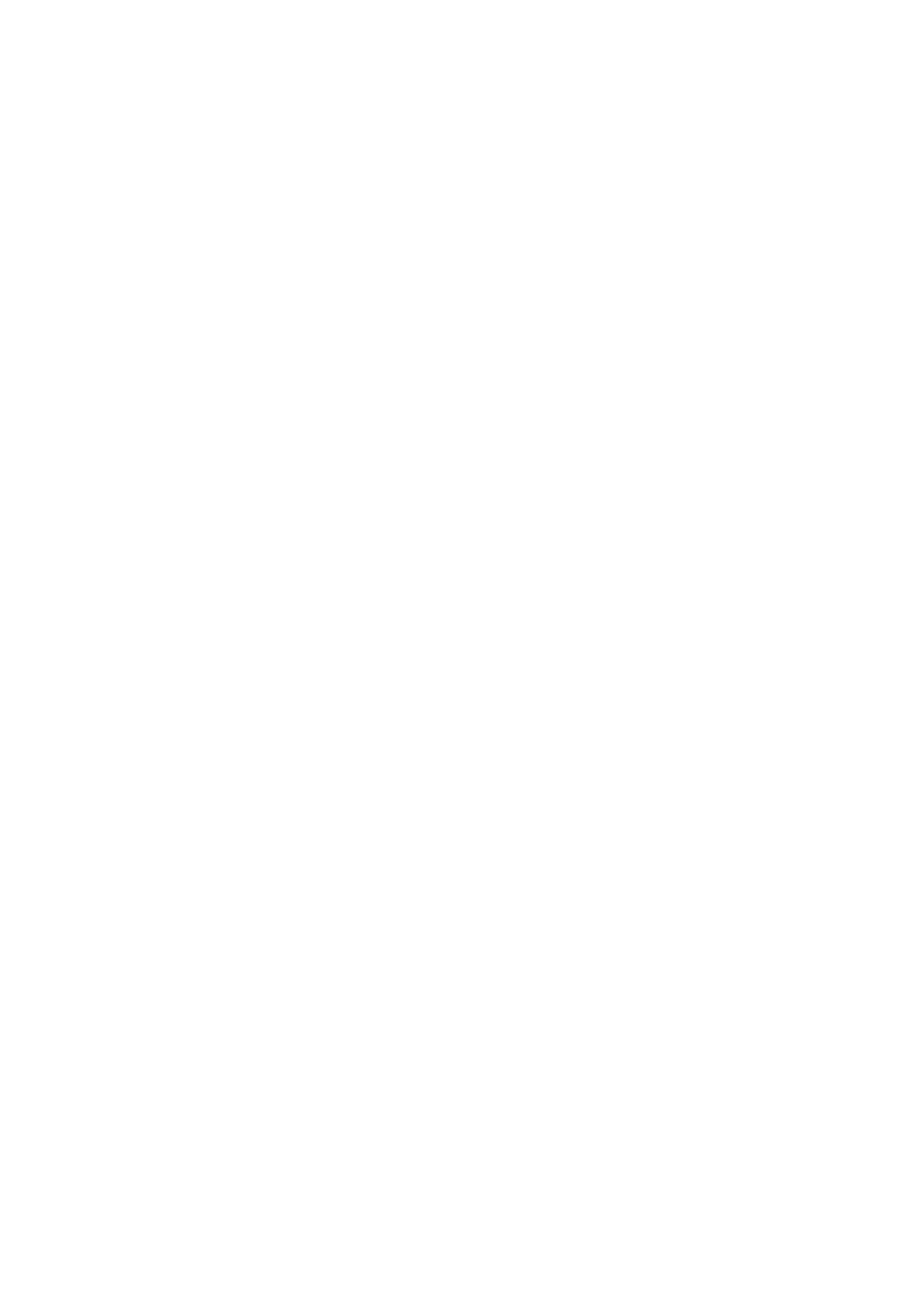## 2 THE SHAPE OF THE ARMS INDUSTRY

## The number of workers in the arms industry

The number of arms industry workers is usually stated to be around 300,000. This, however, is a misuse of government figures. In this section we will separately consider the number of arms industry jobs arising from Ministry of Defence (MoD) expenditure and exports, and then look at the outlook for the UK arms industry. All of the employment being considered is in the private sector.

### Arms industry jobs resulting from MoD expenditure

The usual way of calculating the arms industry employment numbers comes from MoD statistics. These stopped being published in 2009 and the most recent statistics are from the 2007/08 fiscal year. These cover two categories of jobs. One is direct jobs in companies which receive contracts from the MoD. The other is indirect jobs that occur through the supply chain.

The MoD estimates for UK industry employment resulting from its spending in 2007/8 are in table 2.1.

Table 2.1 > MoD estimates of employment from MoD expenditure<sup>1</sup>

|                                 | 2007/08 |
|---------------------------------|---------|
| Employment from MoD expenditure | 235,000 |
| <b>Direct</b>                   | 125,000 |
| Indirect                        | 110,000 |
| Split by:                       |         |
| Equipment expenditure           |         |
| Direct                          | 75,000  |
| Indirect                        | 75,000  |
| Non-equipment expenditure       |         |
| Direct                          | 50,000  |
| Indirect                        | 40,000  |

MoD, UK Defence Statistics 2009, table 1.10, [bit.ly/1hFwS6c.](http://bit.ly/1hFwS6c) The detailed methodology used to produce the figures is given in the Defence Statistics Bulletin No.5 (MoD, March 2003, [bit.ly/1rnf367](http://bit.ly/1rnf367)). All figures are to the nearest 5,000 so may not sum exactly because of rounding. In the notes accompanying the figures, the MoD states that: "direct" employment is that generated in those companies providing the product or service directly to MoD, or that within the exporter. "Indirect" employment is that provided through "the supply chain" by sub-contractors or suppliers to the "direct" contractor. The figures exclude MoD service and civilian personnel, The MoD statistics do not include "induced" employment, that which results from the personal spending of direct and indirect employees.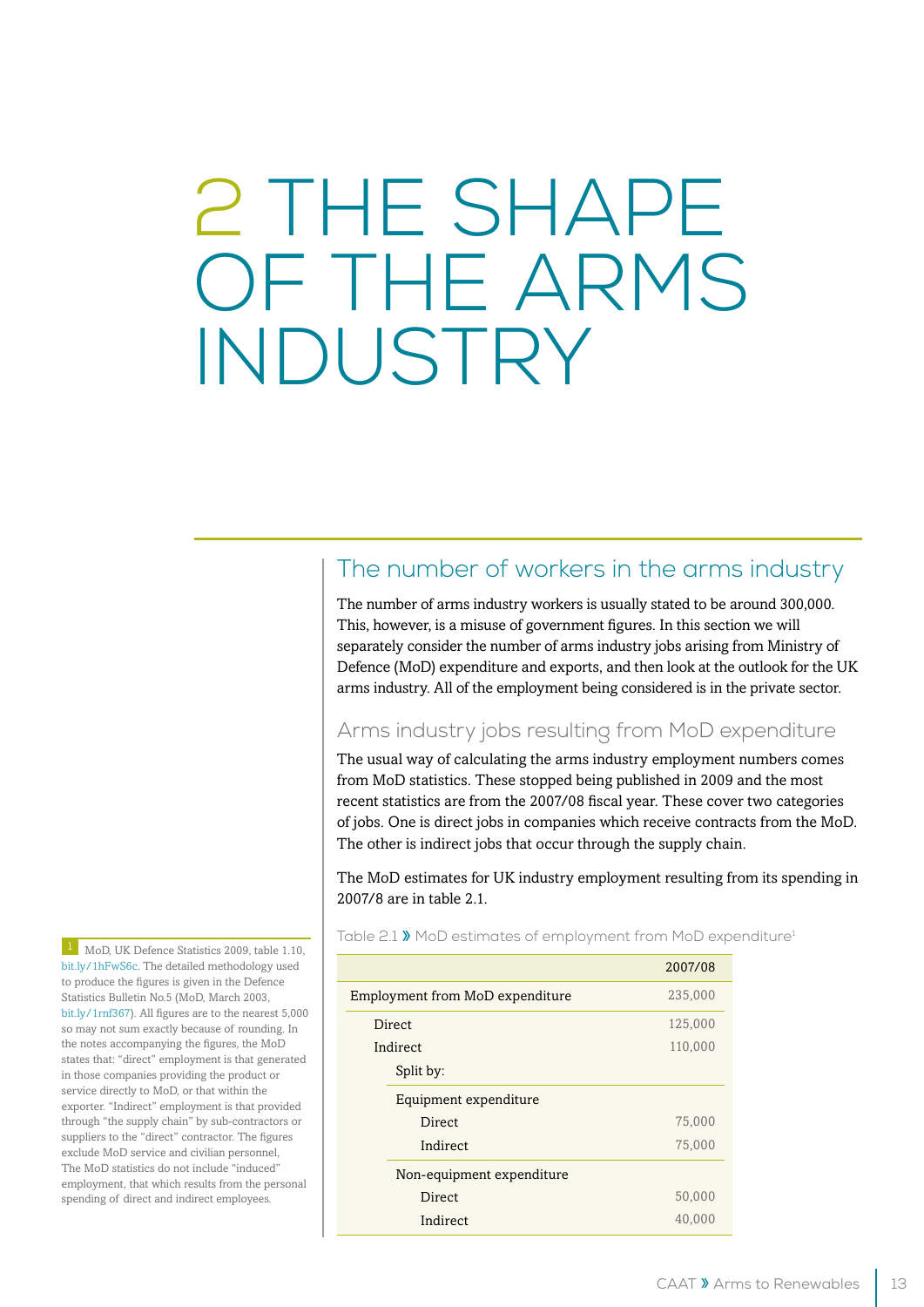2 Oxford Economics, The Economic Case for Investing in the UK Defence Industry, 2009, p.7, [bit.ly/1oR5Cvn](http://bit.ly/1oR5Cvn)

AWE has a contract for £8.4 billion over 25 years (MoD, response to Freedom of Information Act request, 13.12.2013, [bit.ly/1oZv6k9](http://bit.ly/1oZv6k9)). An average gives £336 million per year. QinetiQ receives £250-£500 million a year from the MoD (MoD, Finance Bulletin 1.01: Trade Industry & Contracts 2014, August 2014, table 1.01.03, [bit.ly/1kDhgbC](http://bit.ly/1kDhgbC)) but only a portion is relevant here.

4 MoD, UK Defence Statistics 2009, table 1.10, [bit.ly/1hFwS6c](http://bit.ly/1hFwS6c)

**5** The new methodology improves both the basis for determining UK content but also the categories that spending fits into. However, the change is so marked that the MoD stated that "no meaningful comparison can be made between the estimates based on the old methodology and those based on the new methodology." (MoD, Defence Statistics Bulletin No.13, August 2014, p.11 [bit.ly/XAiGd2](http://bit.ly/XAiGd2))

6 ADS, UK Defence Industry Outlook, July 2014, [bit.ly/1vofv3U.](http://bit.ly/1vofv3U) We do not know the basis for the report's figures but assume the data would be consistent year-on-year so use the change over time.

However, the figure of 235,000 covers all jobs created by MoD spending. This includes spending on food, water, stationery, computers, train fares, hotels, security companies, cleaning and building management, health, and all the other goods and services the military have to buy.

We are concerned here about the number of jobs in the arms industry. By this we mean jobs making and servicing arms. To find this number, we use a technique the consultancy Oxford Economics developed in a report for the arms industry.<sup>2</sup>

Oxford Economics used MoD statistics for 2006/07, reporting total MoD spending with UK suppliers of £16.49 billion. From this, Oxford Economics isolated the expenditure which was classified under the Standard Industrial Classification (SIC07) codes which specifically related to arms and weapons, listed in table 2.2. It found that total spending in these categories was £6.34 billion. MoD spending in all other industrial categories, including £1.64 billion of other equipment, was treated as not directly arms-related.

|  | Table 2.2 » SIC07 codes relating specifically to UK arms production |
|--|---------------------------------------------------------------------|
|--|---------------------------------------------------------------------|

| 296                  | Weapons & Ammunition                |
|----------------------|-------------------------------------|
| 30                   | Data Processing Equipment           |
| 31                   | <b>Other Electrical Engineering</b> |
| 32                   | Electronics                         |
| 33                   | <b>Precision Instruments</b>        |
| 34, 35.2, 35.4, 35.5 | Motor Vehicles & Parts              |
| 35.1                 | Shipbuilding & Repairing            |
| 35.3                 | Aircraft & Spacecraft               |
|                      |                                     |

If we apply this working to 2007/08, total equipment spending was £8.11 billion and arms spending (i.e. the above categories) was £6.20 billion. There will have been some arms industry spending in other equipment categories (MoD statistics note that payments to AWE (the Atomic Weapons Establishment) Management Ltd would be outside the equipment categories, and Oxford Economics suggests that "parts of QinetiQ" would be similarly excluded), so we add £400 million to both the arms and overall equipment totals to cover such omissions.<sup>3</sup>

The MoD estimated that there were 75,000 direct jobs in equipment in 2007/08 and the same number of indirect jobs, giving a total of  $150,000$  jobs. $4$  If we assume that the ratio of arms spending to total equipment spending was the same as the ratio of arms jobs to total equipment jobs, then there would have been around 115,000 direct and indirect jobs in domestic arms production in 2007/08.

While the MoD employment data ceased at this date, figures for arms spending with UK industry continued, and this spending increased markedly from 2007/08 to 2009/10. It then began to decrease; however, the extent to which it decreased is masked by a change in methodology.<sup>5</sup> Other figures presented by the arms industry's trade association, ADS, show that arms industry employment increased from 2008 to 2010 and then, by 2012, had fallen-back almost to the 2008 level. $6$  Following this, we would expect arms industry employment numbers to be a little above those in 2007/08.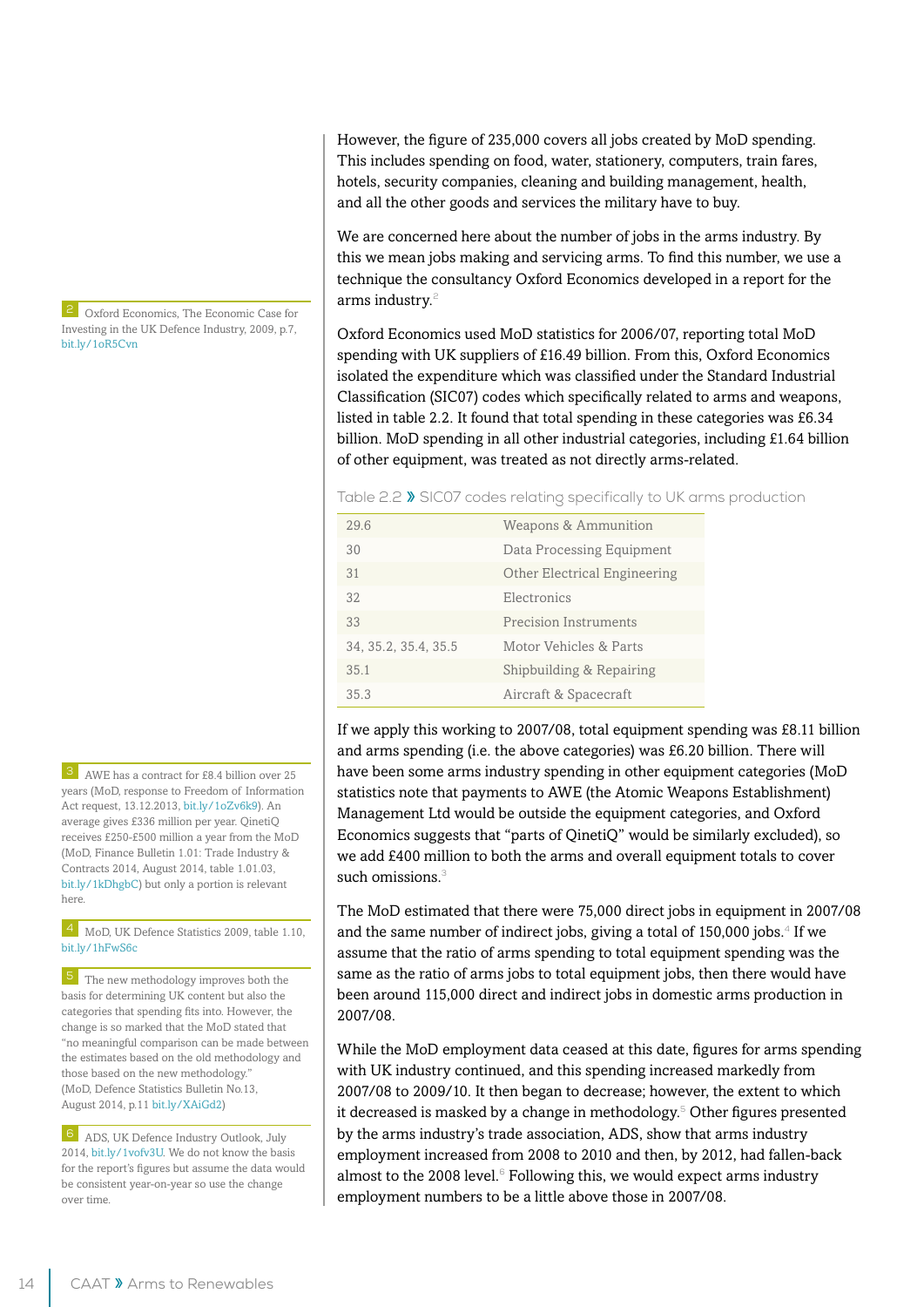While this may point to an employment figure a little higher than the 115,000 we initially identified, the improved MoD methodology demonstrates that, prior to the change, the MoD was overestimating the amount of spending on the UK arms industry. As part of its explanation of the methodology the MoD compared spending in 2010/11 using both old and new methodologies. This showed that identified arms spending with UK industry was reduced by £1.15 billion, or 13%. This is only a single year's data, but if it was applied to the 115,000 jobs it would reduce the total to around 100,000 jobs.

Overall, as there are arguments for a higher number of jobs but also for a significantly lower number, it feels as if our initial estimate of 115,000 jobs is a fair basis for proceeding.

#### Arms industry jobs resulting from arms exports

In addition to the UK jobs in arms production for the MoD, we need to include UK employment resulting from arms exports. The MoD used to provide figures for this but, as above, the data stops after 2007/08. To get a sense of the way arms export employment might have changed we can look at figures for arms export orders over recent years:



The numbers are so variable because these are reported orders, not deliveries. One large order will have a major impact on the sales numbers, as happened in 2007 with the Saudi Arabia order for Eurofighter Typhoon aircraft. The orders are then filled over many years. Also, the actual deliveries may differ from the orders. As the MoD states, "it should be noted that export orders can subsequently be cancelled, prolonged or changed at any time in the future after the initial order has been placed."<sup>8</sup>

The data reflects total export orders but doesn't identify content that is from the UK and that which is imported from elsewhere, integrated into equipment in the UK, and then exported. The overall figure for this import content has been estimated to be around 40%.<sup>9</sup>

As the deliveries will take place over several years, it is necessary to consider long term averages and trends rather than specific dates. In this case there is no meaningful trend. The average of the employment figures for the most recent five years of available data (2003/4–2007/8) is 61,000 jobs.<sup>10</sup>

In 2010, ADS estimated total UK arms export jobs to be  $55,000$ .<sup>11</sup> This is unlikely to number an underestimate<sup>12</sup> and, as it is broadly consistent with figure derived from the MoD, but more recent, we will use that figure.

7 See MoD, Finance Bulletin 1.01: Trade Industry & Contracts 2014, August 2014, table 1.01.09, [bit.ly/1kDhgbC](http://bit.ly/1kDhgbC) and the same bulletin for 2013, table 1.01.08, [bit.ly/1qA4Nmm.](http://bit.ly/1qA4Nmm) The figures are converted to constant 2012 data using the UK Treasury's GDP deflator ([bit.ly/MKIGfN](http://bit.ly/MKIGfN)). The figures are produced by the government's arms promotion unit, UKTI DSO, from a survey of companies. It is also worth noting that UKTI DSO figures are substantially higher than those of some other sources (for example, the Congressional Research Service, Conventional Arms Transfers to Developing Nations, 2004-2011, table 36, [bit.ly/1mArIw6](http://bit.ly/1mArIw6)).

8 MoD, Finance Bulletin 1.01: Trade Industry & Contracts 2014, August 2014, table 1.01.09, [bit.ly/1kDhgbC](http://bit.ly/1kDhgbC)

9 M. Chalmers, N.V. Davies, K. Hartley and C. Wilkinson, The Economic Costs and Benefits of UK Defence Exports, University of York, November 2001, p.11, [bit.ly/1orhqnx](http://bit.ly/1orhqnx)

10 UK Defence Statistics 2009, table 1.10, [bit.ly/1hFwS6c](http://bit.ly/1hFwS6c)

11 UKTI DSO, response to Freedom of Information Act request, 22.12.2010, [bit.ly/1sIiV01](http://bit.ly/1sIiV01)

12 As ADS is the arm industry's trade association, it has an interest in highlighting the industry's economic importance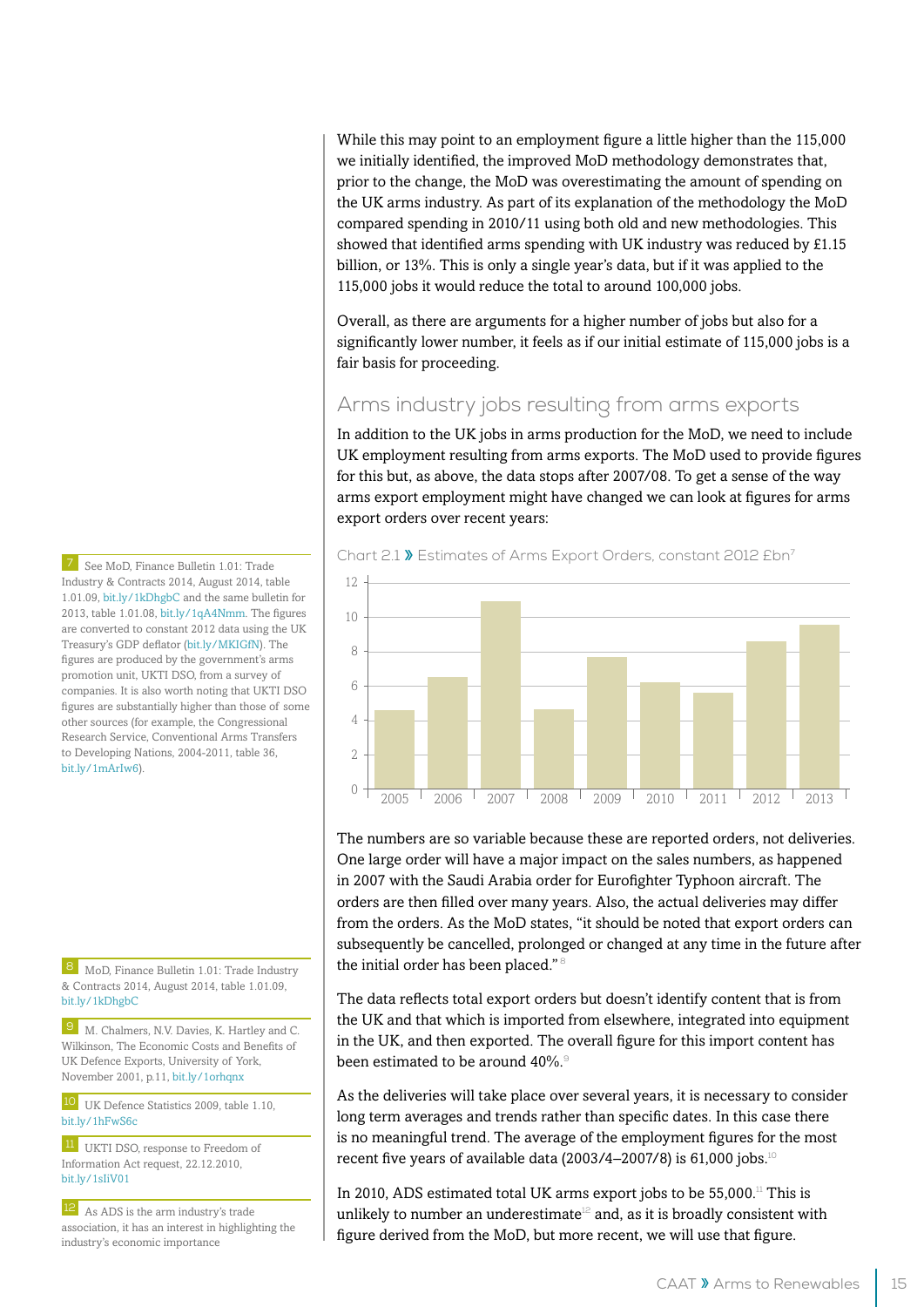### Total UK arms industry jobs

Adding MoD- and export-related arms industry jobs gives a total of 170,000.

Table 2.3 > Total UK arms industry jobs

| Jobs in the UK arms industry           |         |
|----------------------------------------|---------|
| Jobs relating to arms export           | 55,000  |
| Jobs relating to arms sales to the MoD | 115,000 |
| Total jobs                             | 170,000 |

That the total figure is essentially the same as that estimated for 2007/08 seems at odds with the public perception of cuts in arms industry jobs and statements from the arms industry. There seem to be two possible explanations:

- The number of jobs is too high, i.e. there have been cuts in the arms industry but the data isn't accurate or recent enough to pick these up
- The public perception is wrong. The most likely explanation for this is that the job cuts that have been proposed or taken place have been highlighted &/or exaggerated by the arms industry, presumably in order to apply political pressure to keep arms spending higher than it might otherwise be.

It isn't possible to assess the relative merits of these possible explanations.

## Outlook for the arms industry

There has been a long term decline in employment in the arms industry in the UK. The number of jobs halved during the 1980s and 1990s, levelling-out over the 2000s.

Chart 2.2 » UK jobs from MoD equipment spending and exports, thousands $^{13}$ 



Note: the numbers for MoD spending are larger than the arms spending we have identified as the figures include both arms equipment spending and spending on other equipment.

From what we have seen, the number of arms industry jobs seems to have continued to be stable, but there are a number of indications that point towards possible further decline.

13 MoD, Defence Statistics, multiple years from 1992 to 2009, available at [bit.ly/1pIimyR](http://bit.ly/1pIimyR)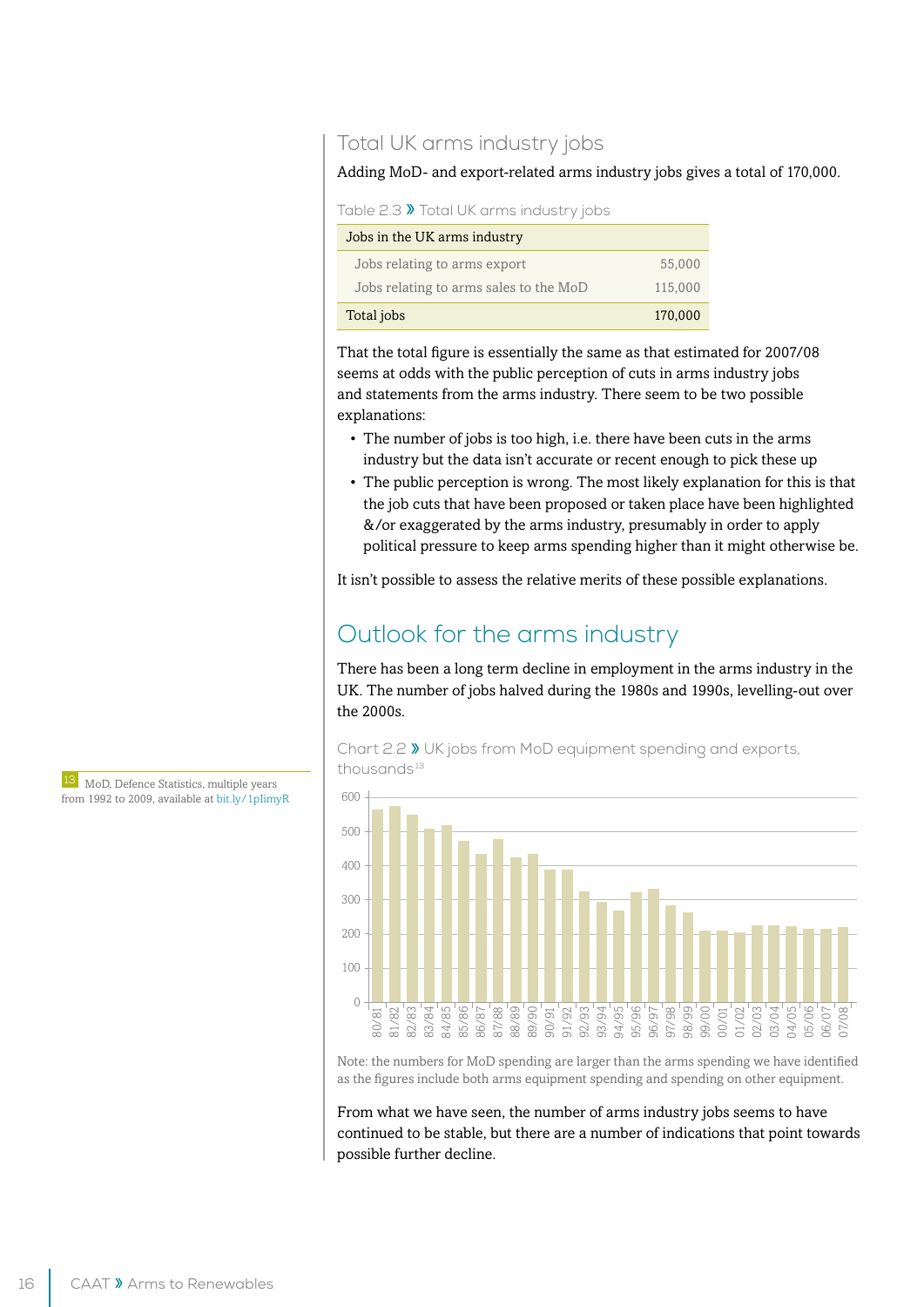14 MoD, Defence Equipment Plan 2012, January 2013, [bit.ly/VdKdyX](http://bit.ly/VdKdyX)

15 Public Accounts Committee, news release, May 2013, [bit.ly/Q8AjfD](http://bit.ly/Q8AjfD)

16 Treasury, Public Expenditure Statistical Analyses 2014, July 2014, table 1.10, converted to constant 2012/13 figures, [bit.ly/1kYMeLW](http://bit.ly/1kYMeLW)

See RUSI, 10.12.2013, [bit.ly/1sLRGkd](http://bit.ly/1sLRGkd)

18 Such as Andrew Dorman in Brookings Institute, The Implications of Military Spending for NATO's Largest Members, July 2012, [bit.ly/XeveH5](http://bit.ly/XeveH5)

19 RAND, NATO and the Challenges of Austerity, 2012, [bit.ly/1qeQyV9](http://bit.ly/1qeQyV9); Brookings Institute, The Implications of Military Spending for NATO's Largest Members, 2012, [bit.ly/XeveH5](http://bit.ly/XeveH5); Deloitte, 2014 Global Aerospace and Defense Industry Outlook, 2013, [bit.ly/1sxksZd](http://bit.ly/1sxksZd)

20 US military spending has, since 2010, reduced by about a third of the amount it increased during the 2000s. (SIPRI, Military Expenditure Database, [bit.ly/1hjX3Ww\)](http://bit.ly/1hjX3Ww)

21 European Defence Agency (EDA), Defence Data 2012, December 2013, [bit.ly/XewbPm](http://bit.ly/XewbPm). Denmark is not included as it is not part of the EDA. Croatia joined after the period covered in the report. Over the same period personnel saw greater reductions (around 14.6%) and operation and maintenance saw a decrease of less than 1%.

22 SIPRI, Military Expenditure Database, [bit.ly/1hjX3Ww](http://bit.ly/1hjX3Ww)

## MoD arms spending

The UK government is planning for arms procurement to increase by 1% per year in real terms from 2014/15 to 2020/21.<sup>14</sup> If this is followed, UK arms industry employment from MoD expenditure is likely to be stable. However, there are questions as to the certainty of this. The parliamentary Public Accounts Committee pointed out that it depends on there being no further MoD cuts and also savings in non-equipment expenditure being achieved.<sup>15</sup>

Even though cuts in UK military spending have been lighter than those for most departments, the military budget has been reduced over recent years. In real terms, it was cut by 13% between 2009/10 and 2012/13 and is planned to fall by 21% by 2015/2016.<sup>16</sup> Although the MoD expects to return to real term budget increases after this point, it seems at least as likely that there will be further real terms cuts over the next few years.<sup>17</sup> If there are further MoD cuts, or if personnel or operational costs can't be cut fast enough, it will increase the pressure on the arms procurement budget.

Some analysts have considered that the UK's overall strategic/military ambition has been reduced following the cuts, $18$  and this, if real, may be reinforced by the public's unwillingness for the UK to be involved in military interventions (as was the case regarding Syria in 2013). With fewer personnel and deployments it would be hard for arms procurement to buck that trend indefinitely. However, it is very open to question as to whether there is a deliberate strategic shift taking place or merely a temporary adjustment due to the policy of austerity.

#### Exports

If UK procurement spending falls then arms exports will need to increase for arms industry employment to stay at current levels.

#### Exports to the US and EU

A number of reports – such as those from the RAND corporation, Brookings and Deloitte<sup>19</sup> – have assumed substantial cuts in the arms procurement of the US and European countries. The Deloitte 2014 industry outlook report is even subtitled "Expect another record year for commercial aerospace and continued declines in defense". It considers that the end of prolonged period of armed conflict in Iraq and Afghanistan (meaning large-scale military involvement by NATO countries) was leading to lower budgets.

The US is the UK's second largest arms market, after Saudi Arabia. Its military spending increased massively during the 2000s but then declined substantially from its 2010 peak.<sup>20</sup> Several other major UK markets are within the EU, in particular France, Italy, the Netherlands, Germany and Spain. The European Defence Agency reports a 10% decrease in military spending in the EU between 2008 and 2012, with equipment spending decreasing by approximately the same amount. $21$ 

#### Other markets

Not all arms budgets are being cut. There are increasing military budgets in other regions including South Asia, South East and East Asia and the Middle East.22 But the presence of demand doesn't necessarily mean contracts for UK arms exporters.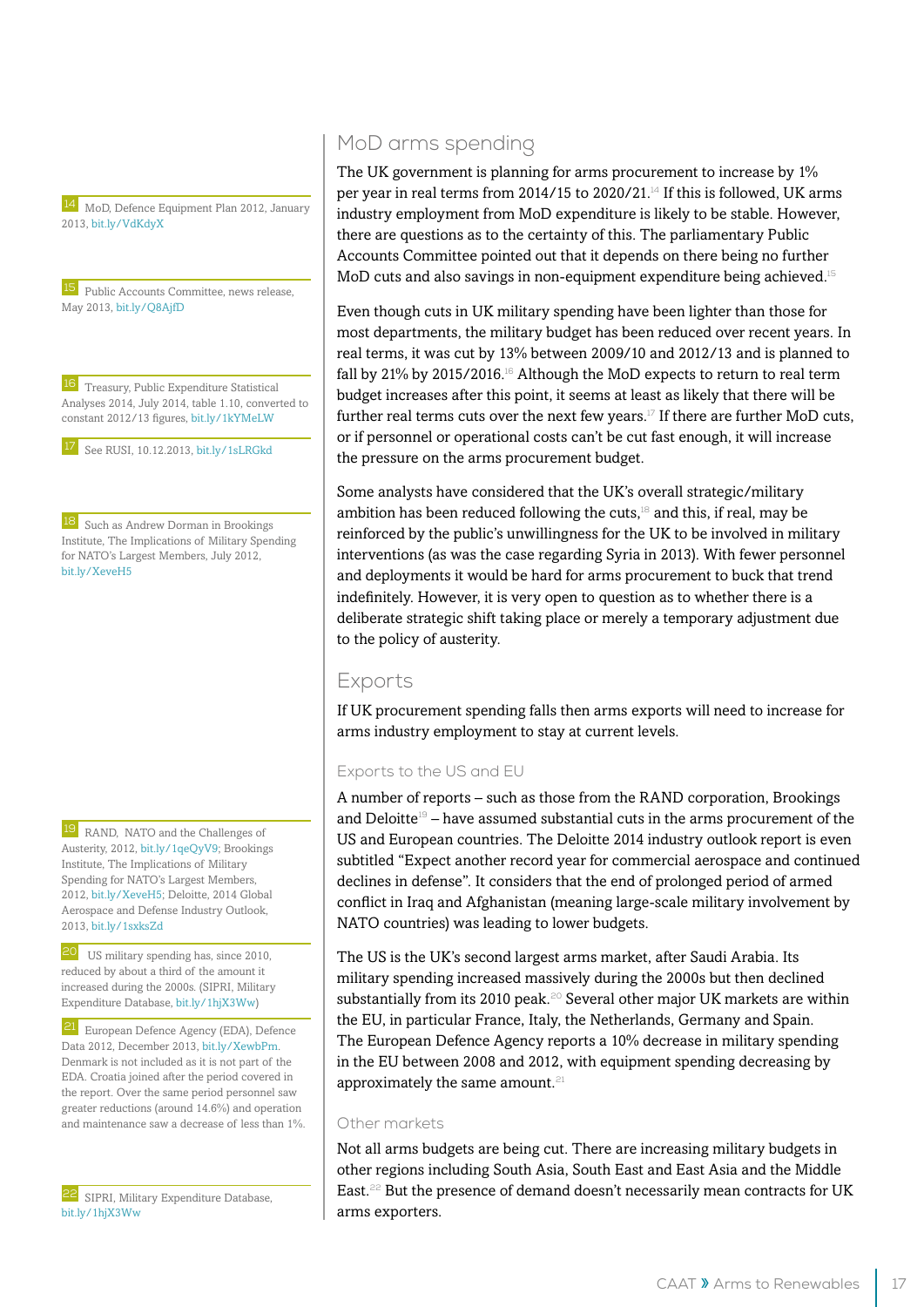23 UKTI DSO is the UK Trade & Investment's Defence & Security Organisation. Its role is to promote arms and "security" sales.

UKTI DSO, Export Figures 2013, July 2014, [bit.ly/VDUhSP](http://bit.ly/VDUhSP)

25 Deloitte, 2014 Global Aerospace and Defense Industry Outlook, 2013, [bit.ly/1sxksZd](http://bit.ly/1sxksZd)

SIPRI, Military Expenditure Database, [bit.ly/1hjX3Ww](http://bit.ly/1hjX3Ww)

27 Observer, 15.4. 2012, [bit.ly/1BaM6hc](http://bit.ly/1BaM6hc)

28 SIPRI, Recent Trends in the Arms Industry, [bit.ly/1nKQut7](http://bit.ly/1nKQut7)

29 Deloitte, 2014 Global Aerospace and Defense Industry Outlook, 2013, p.6, [bit.ly/1sxksZd](http://bit.ly/1sxksZd)

30 McKinsey, Defense Outlook 2015, April 2013, [bit.ly/1h7OVs3](http://bit.ly/1h7OVs3)

31 BAE Systems, Annual Report 2013, 17.3.2014 [bit.ly/1orku2V](http://bit.ly/1orku2V) "In a challenging climate for defence spending..."; Rolls-Royce, Annual Report 2013, 28.2.2014, [bit.ly/VhKnoQ](http://bit.ly/VhKnoQ) "... to ensure we can effectively compete and win in today's challenging market."; Chemring, Chairman's Statement, 23.1.2014, [bit.ly/1pM2hvo](http://bit.ly/1pM2hvo) "Defence markets have remained challenging"; Cobham, Preliminary Results, 6.3.2014, [bit.ly/1umd0ke](http://bit.ly/1umd0ke) "... in what remains a challenging US defence/ security market" also "Strong growth in commercial markets offset by continued weakness in defence/security markets"

32 Observer, 15.4. 2012, [bit.ly/1BaM6hc](http://bit.ly/1BaM6hc)

The UK government's arms sales unit, UKTI DSO,<sup>23</sup> assesses prospects for UK arms exports. It suggests that while UK companies have a "footing in selected markets" in the Asia-Pacific region, "it remains a very competitive part of the world, with US, Russian and French companies active". In Latin America and Africa, it says UK companies haven't achieved significant business.<sup>24</sup>

Thus, the main focus of UK arms exports remains the Middle East, which, according to UKTI DSO, has been the source of 55% of UK arms export orders over the past decade. Deloitte<sup> $25$ </sup> suggests that "regional tensions" here will lead to increased purchases of equipment, and it is clear that military spending is increasing in a number of Middle East countries, not least Saudi Arabia, UAE and Oman.<sup>26</sup> However, the extent to which arms spending is due to a military threat is debatable. A prime objective for Saudi Arabia appears to be maintaining the status quo of Gulf authoritarianism, as evidenced by its military intervention to help suppress democracy protests in Bahrain in 2011. It seems that the UK's best prospect for increased arms exports is to some of the world's most repressive regimes.

## Overall prospects

With reductions in US and EU arms spending but possible increases in other areas (particularly, in terms of UK arms export potential, the Middle East), the question is whether the latter will be able to balance out the former. There appears to be little evidence or industry optimism that this will happen.

In 2012, the President of industry trade association ADS said that the UK arms industry was "flatlining at best."  $27$  The arms sales of the largest arms companies (the top 100 as identified by the Stockholm International Peace Research Institute, SIPRI) fell in both 2011 and 2012 after a prolonged period of increases,<sup>28</sup> a trend that Deloitte suggests would continue in 2013.<sup>29</sup> An international survey of arms industry executives carried out by McKinsey reported, in April 2013, that there was "near-universal expectation" of a decline in the global market.<sup>30</sup>

In 2014, the prospects were similarly downbeat with the arms market being assessed as "challenging" by many of the major UK-headquartered arms companies (such as BAE, Rolls-Royce, Chemring and Cobham31).

This lack of optimism may be because domestic and NATO markets are still most important to most arms companies, but also because all the major arms producers are trying to export and are targeting the same buyers. In response to the government's exhortation to export, the president of ADS said "The trouble is, everybody is exporting."<sup>32</sup>

In summary, MoD arms procurement seems likely to be static at best over the coming years. With procurement reducing in the major UK markets of the US and EU, the prospects for exports there are poor. So for the arms industry to stay at its current level will require increased exports to the rest of the world, in particular the Middle East. This will be hard as every major arms producer is trying to sell to these markets. While it is feasible that with a lot of government support the arms industry could stay at its current size, it seems more likely that the long term decline in UK arms industry jobs will reassert itself.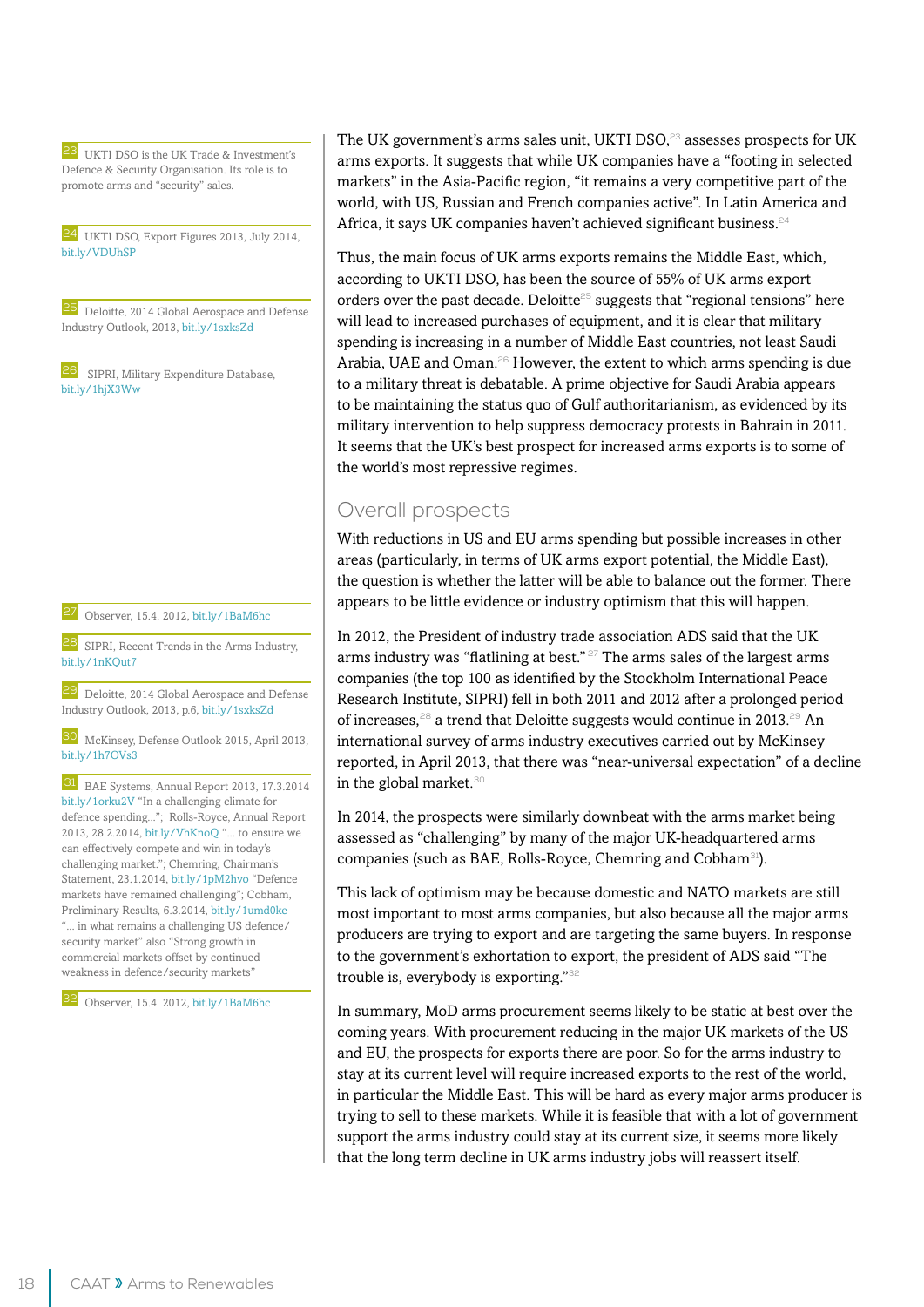33 HM Government, The National Security Strategy, October 2010, [bit.ly/1eJJDMh](http://bit.ly/1eJJDMh). While the NSS covered a wide range of threats, the allocation of funding continues to be completely dominated by the military.

34 For more on "sustainable security", see Oxford Research Group, [bit.ly/1doQJVs](http://bit.ly/1doQJVs)

35 For more on UK spending on offensive weaponry, in particular Research & Development spending, see Scientists for Global Responsibility, Offensive Insecurity, September 2013, [bit.ly/1vBkKAp](http://bit.ly/1vBkKAp)

36 MoD, Defence Equipment Plan 2012, January 2013, [bit.ly/VdKdyX](http://bit.ly/VdKdyX)

37 SIPRI, Assessment of UK Arms Export Subsidies, 25.5.2011, [bit.ly/1sBi04W](http://bit.ly/1sBi04W)

## How many workers would be affected?

Our best estimate is that there are currently around 170,000 arms industry workers and that this number is more likely to decrease than increase.

That outlook assumes the status quo in terms of government policy, but we are proposing a fundamental review of the UK government's approach to security, focused on the security and well-being of the population rather than on military and arms company interests. This would include a far greater emphasis on non-military "priority risks" in the government's National Security Strategy<sup>33</sup> as well as on the underlying drivers of insecurity such as climate change and competition over resources.<sup>34</sup> It would mean the end of overseas military interventions, which damage both national and international stability and security. Billions of pounds would be saved each year by stopping the procurement and support of offensive military capabilities such as the nuclear arsenal, aircraft carriers and their F-35 fighter-bombers, and the air-toair refuelling capacity.<sup>35</sup>

Alongside and complementary to these changes, there would be a radical reduction in arms exports to safeguard international stability and security and also, vitally, basic human rights.

This fundamental review of government policy would have substantial implications for arms industry employment. For the purposes of comparison with the renewable energy sectors being considered, we will include a scenario of an end to arms exports and halving of UK arms procurement. This would mean that alternative employment would be needed for 115,000 arms industry workers.

While there would be substantial job cuts in the arms industry, there would be enormous financial savings. Halving UK arms procurement would save around £7 billion per year over the next decade.<sup>36</sup> In addition to this, arms export subsidies amounting to hundreds of millions of pounds per year would be saved.<sup>37</sup> These resources could be invested far more usefully.

"The defense market worldwide is worth a trillion dollars annually. The energy and environmental market is worth at least eight times this amount. The former is set to contract...; the latter is set to expand exponentially, especially in the renewables arena."

Jane's online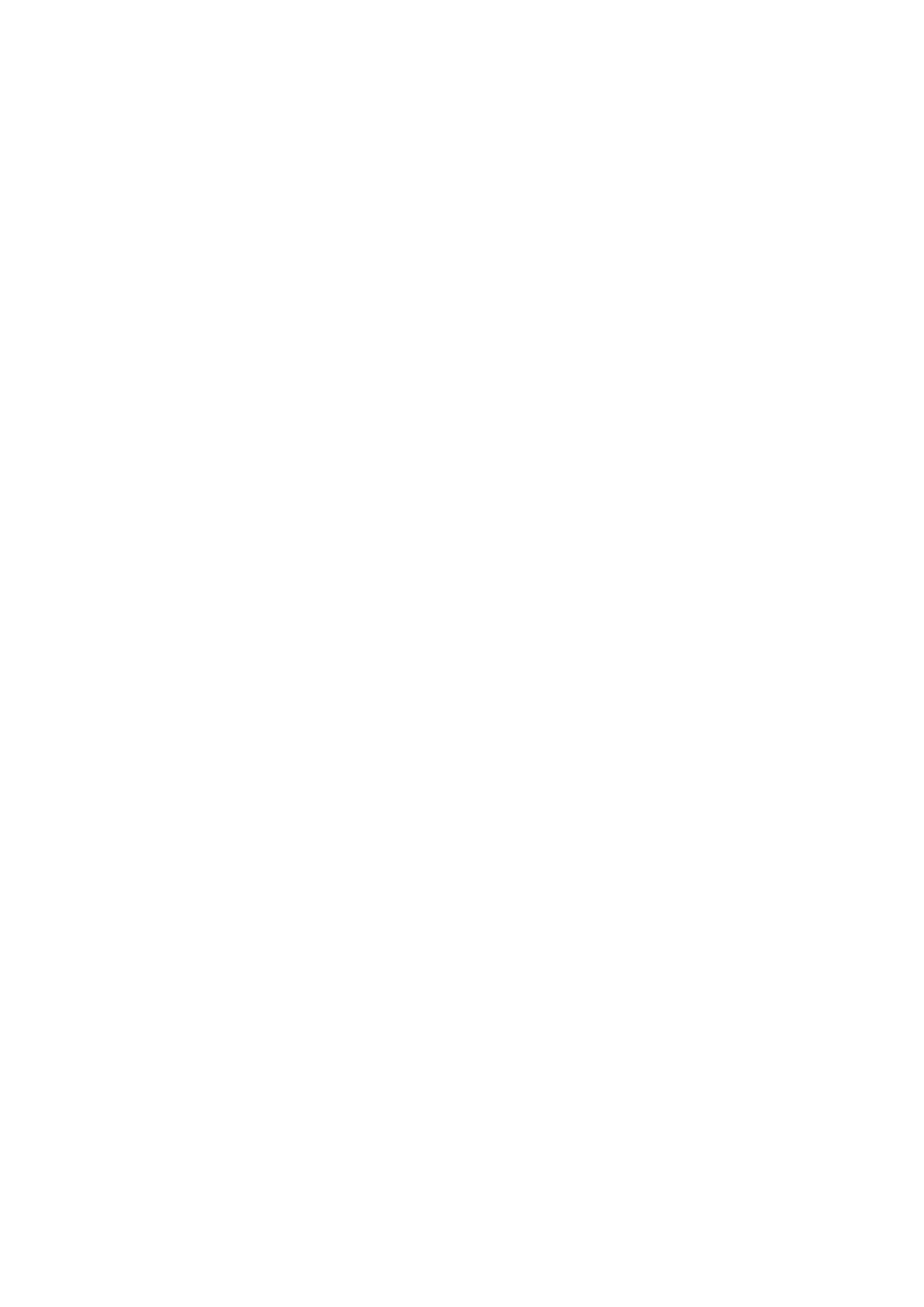3 ALTERNATIVES TO ARMS JOBS

"Climate change *will* amplify existing social, political and resource stresses.... The effects of climate change are *likely* to dominate the global political agenda, especially in the developed world where it *will* represent an increasingly important single issue."

MoD, Global Strategic Trends – Out to 2040, February 2010

Intergovernmental Panel on Climate Change, Climate Change 2013: The Physical Science Basis, September 2013, [www.ipcc.ch/report/ar5/wg1/](http://www.ipcc.ch/report/ar5/wg1/)

## The case for renewable energy & low-carbon technologies

There are a number of sectors that would be grateful recipients of arms industry workers and, of course, in reality any major change in public spending and the substantial reduction of a manufacturing sector would lead to workers finding work across numerous sectors.

However, one group of sectors – renewable energy and low-carbon technologies – appears to be a prime candidate for the reallocation of resources. There are several reasons for this:

- 1 the environmental imperative is overwhelming, including humanitarian and security impacts
- 2 energy security would be greatly improved by local production
- 3 there would be substantial economic benefits for the UK
- 4 renewable energy is identified as a feasible match in terms of job numbers, skills and locations.

The first three of these are discussed briefly below. The fourth is considered in section 4.

#### 1 The environmental imperative

In September 2013, the Intergovernmental Panel on Climate Change (IPCC) released its Fifth Assessment Report. It stated:

*"Warming of the climate system is unequivocal... The atmosphere and ocean have warmed, the amounts of snow and ice have diminished, sea level has risen, and the concentrations of greenhouse gases have increased… Continued emissions of greenhouse gases will cause further warming and changes in all components of the climate system. Limiting climate change will require substantial and sustained reductions of greenhouse gas emissions."*<sup>38</sup>

This environmental change is already affecting human well-being and this impact is set to worsen dramatically as temperatures increase. The World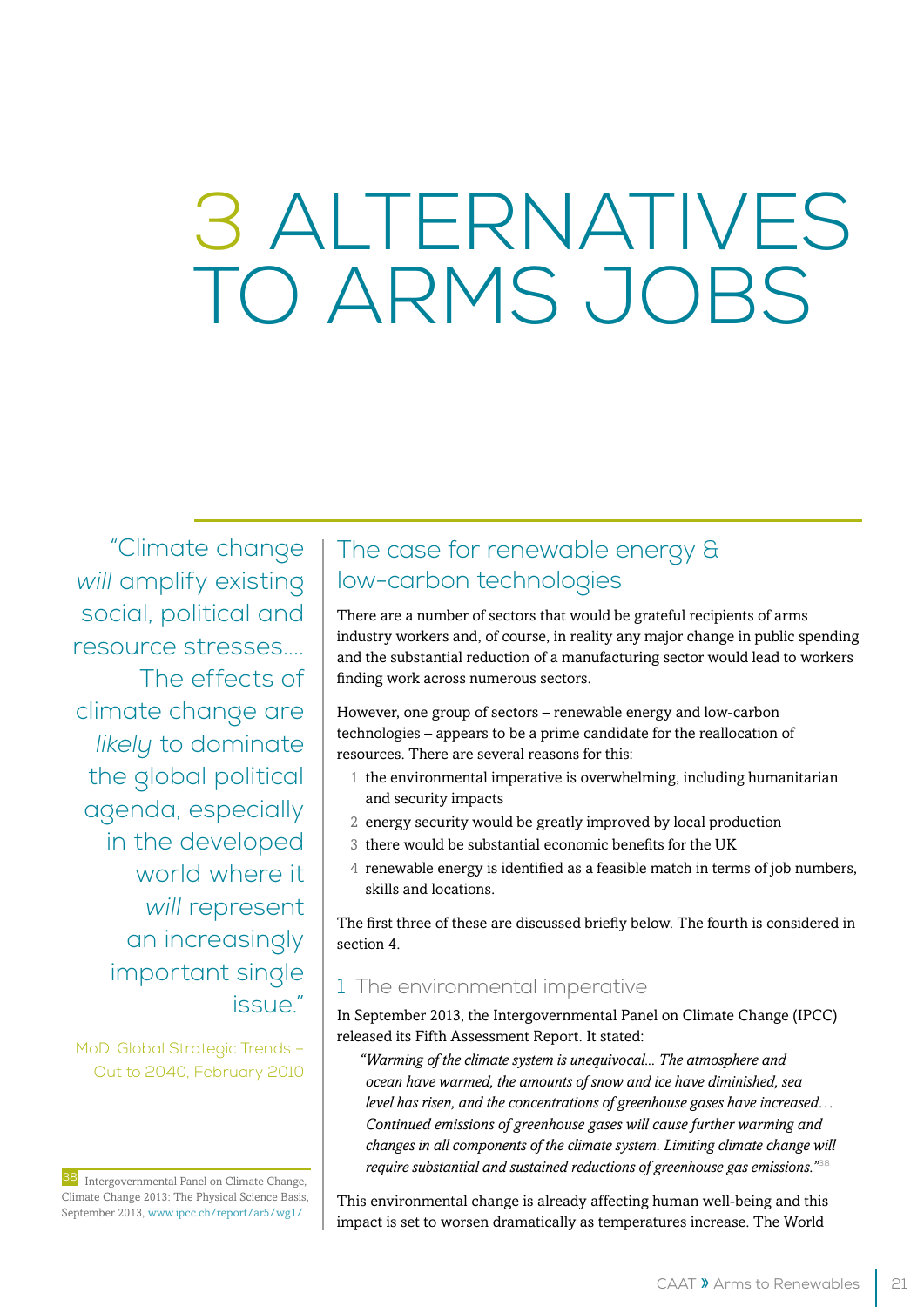39 World Health Organisation, Climate change and health, August 2014, [bit.ly/1dqdx8I](http://bit.ly/1dqdx8I)

40 Intergovernmental Panel on Climate Change, Climate Change 2014: Impacts, Adaptation, and Vulnerability, Summary for Policymakers, March 2014, [1.usa.gov/1yb5DyY](http://1.usa.gov/1yb5DyY)

Oxford Research Group, Sustainable Security, [bit.ly/1doQJVs](http://bit.ly/1doQJVs)

42 MoD, Global Strategic Trends – Out to 2040, February 2010, [bit.ly/1gRZIQS](http://bit.ly/1gRZIQS)

43 UN Framework Convention on Climate Change, 30.3.2010, [bit.ly/1kItvyE](http://bit.ly/1kItvyE)

44 Intergovernmental Panel on Climate Change, Climate Change 2014: Mitigation of Climate Change, April 2014, press release, [bit.ly/1sVK28C](http://bit.ly/1sVK28C)

45 Greenpeace, 15 key findings from the IPCC mitigation report, 13.4.2014, [bit.ly/1kKY8bH](http://bit.ly/1kKY8bH)

46 UK Government, Offshore Wind Industrial Strategy, August 2013, p.61, [bit.ly/1qvQ3EP](http://bit.ly/1qvQ3EP)

47 DECC, Digest of UK Energy Statistics 2014, July 2014, [bit.ly/YM2JBe](http://bit.ly/YM2JBe)

Health Organisation has recently stated that climate change affects "clean air, safe drinking water, sufficient food and secure shelter", and that between 2030 and 2050 "climate change is expected to cause approximately 250,000 additional deaths per year from malnutrition, malaria, diarrhoea and heat stress".39 Overall, the marginalised and those living in poverty are, and will be, particularly vulnerable to climate change.<sup>40</sup>

Security too will be dramatically affected by climate change. The Oxford Research Group, which has a Sustainable Security programme, states that the loss of infrastructure, resource scarcity, and mass displacement of peoples will lead to "civil unrest, intercommunal violence and international instability".<sup>41</sup> This analysis also exists within the world's militaries. The UK MoD has assessed climate change to be one of four "key drivers of change".42 It says "Out to 2040, there are few convincing reasons to suggest that the world *will* become more peaceful. Pressure on resources, climate change, population increases and the changing distribution of power are *likely* to result in increased instability and likelihood of armed conflict." It goes on to state, "Climate change *will* amplify existing social, political and resource stresses.... The effects of climate change are *likely* to dominate the global political agenda, especially in the developed world where it *will* represent an increasingly important single issue."

However, attempts to contain the outcomes through military control will not only be ineffective, but are likely to exacerbate conflict. What is needed is a preventative strategy; that of urgently curbing emissions.

#### Progress towards addressing climate change

In 2009, the intergovernmental Copenhagen Accord set a goal of holding the maximum global average temperature increase to below two degrees Celsius compared to pre-industrial levels. $43$  The IPCC has said that this likely means reducing greenhouse gas emissions "by 40-70% compared with 2010 by midcentury, and to near-zero by the end of this century."<sup>44</sup> However, emission targets are far from where they need to be. Following a 2014 IPCC report, Greenpeace commented that greenhouse gas emissions had continued to increase and continuing as we are would, according to IPCC figures, "result in 3.7 to 4.8 degrees of warming by the end of the century."<sup>45</sup>

#### The UK

The UK Government has made commitments on emissions. The UK Climate Change Act 2008 sets legally-binding targets for the UK to reduce greenhouse gas emissions by at least 34% by 2020 and at least 80% by 2050 (from 1990 levels). The UK's implementation of the EU's Renewables Directive sets a target of 15% of UK energy to come from renewable sources by 2020, meaning around 30% of UK electricity demand.<sup>46</sup> In 2013 renewable sources contributed 5.2% of total energy and 14.9% of electricity generation.<sup>47</sup>

However, there is no binding renewable energy target for 2030, for either the EU or UK, and this is widely seen as necessary to provide the certainty required for further investment and reduced emissions.

#### 2 Energy security

While there are many definitions of energy security, the fundamentals boil down to an uninterrupted supply of energy at prices that are reasonable and avoid excessive volatility, now and into the future.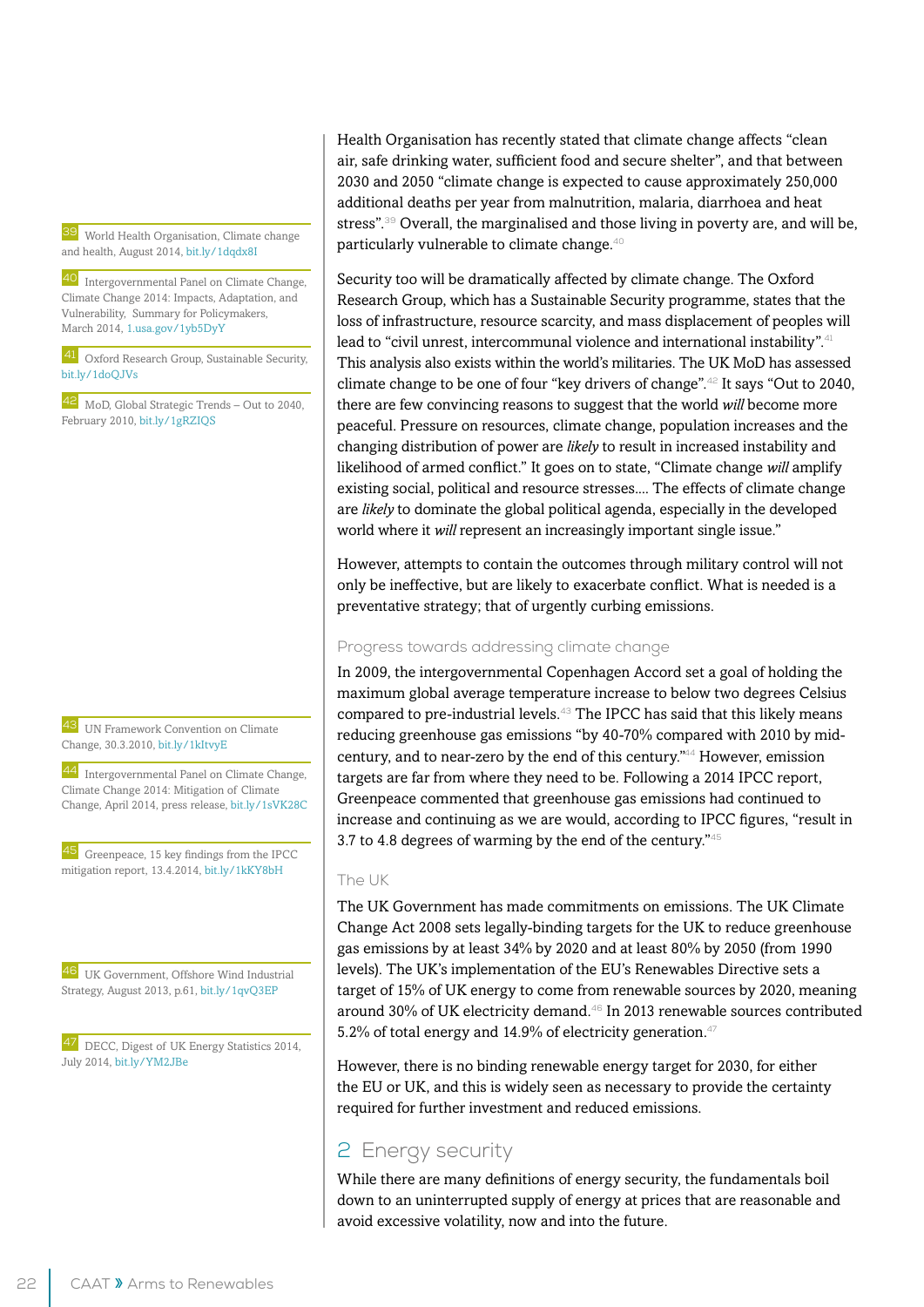48 DECC, Digest of UK Energy Statistics 2014, July 2014, [bit.ly/YM2JBe](http://bit.ly/YM2JBe)

For example, liquified natural gas from Qatar could be interrupted by closing the "choke point" of the Straits of Hormuz (Chatham House, Maritime Choke Points, January 2012, [bit.ly/1r0gZRB\)](http://bit.ly/1r0gZRB), and there is substantial concern in the EU over supplies from Russia (eg. Reuters, 1.9.2014, [reut.rs/1pkRQeo\)](http://reut.rs/1pkRQeo)

50 RenewableUK, press release, 24.7.2014, [bit.ly/WF4leQ](http://bit.ly/WF4leQ)

51 Jane's online, [home.janes.com/events/](http://home.janes.com/events/conferences/e2ds2011/) [conferences/e2ds2011/](http://home.janes.com/events/conferences/e2ds2011/) (no longer available online)

52 Guardian, 15.5.2012, [bit.ly/1qTwGcR](http://bit.ly/1qTwGcR)

53 Centre for Economics and Business Research, The Macroeconomic Benefits of Investment in Offshore Wind, June 2012, p.41, [bit.ly/1nZU0Ba.](http://bit.ly/1nZU0Ba) This includes reductions in fossil fuel imports. Also, a recent report by Cambridge Econometrics estimates that imports of oil and gas would be reduced by £8.5 billion a year even if the UK only meets its current carbon budgets (Cambridge Econometrics, The Economics of Climate Change Policy in the UK, 10.9.2014, [bit.ly/1rVADQJ\)](http://bit.ly/1rVADQJ). The four carbon budgets presently extend to 2027.

Presently, the UK is a large net importer of energy, with imports accounting for 47% of UK energy use in 2013. It is a substantial net importer of each of coal, oil and gas: coal imports are dominated by Russia, US and Colombia; natural gas imports are mainly from Norway, with Qatar, the Netherlands and Belgium behind it; and the main sources of oil, primarily transport fuels, are via the Netherlands (which is a major trading hub so the fuel is likely to have originated elsewhere), Russia, Sweden, Kuwait and the US.<sup>48</sup>

With such a high reliance on imports, reasons for concern regarding several key suppliers, $49$  and the volatility in international gas prices, there is good reason to maximise domestic production. Doing this in concert with reduced energy use would both improve the security of supply and give more control over prices.

The importance of renewable energy in the UK's future energy security appears to be well recognised by the UK public. A poll commissioned by RenewableUK in June 2014 asked respondents which of several choices should be the top priority for the UK to ensure future energy security. 48% selected "Investing more in renewable energy". Second, with 15%, was "Building more nuclear reactors".<sup>50</sup>

In addition to energy supply, shifting from imports to domestic production would provide wider security benefits: it would help ensure that the UK retains independence by avoiding reliance on individual suppliers, and also avoids the perceived need to intervene militarily to secure energy supplies.

#### 3 Economic benefits

Military publisher Jane's said in 2011,

*"The defense market worldwide is worth a trillion dollars annually. The energy and environmental market is worth at least eight times this amount. The former is set to contract...; the latter is set to expand exponentially, especially in the renewables arena."* <sup>51</sup>

#### And William Hague offered in 2012:

*"I believe we should reframe our response to climate change as an imperative for growth rather than merely being a way of being green or meeting environmental commitments... The low carbon economy is at the leading edge of a structural shift now taking place globally."*<sup>52</sup>

The energy sector is enormous and needs to move away from fossil fuels over the coming years. As many technologies are at an early stage of development, there is the potential for the UK to take a lead in these, building expertise and a substantial domestic supply chain. This will put the UK in a position to not only reap the rewards of its own energy spending, but also realise export potential (whilst also helping other countries cut their own carbon emissions).

A report by the Centre for Economics and Business Research in 2012 estimated that, under both its medium (Gone Green) and high (Accelerated Growth) scenarios, offshore wind alone could increase net exports of energy and equipment by around £20 billion a year by 2030.<sup>53</sup> This would radically improve the UK's balance of trade, being equivalent to around 75% of the current annual trade deficit.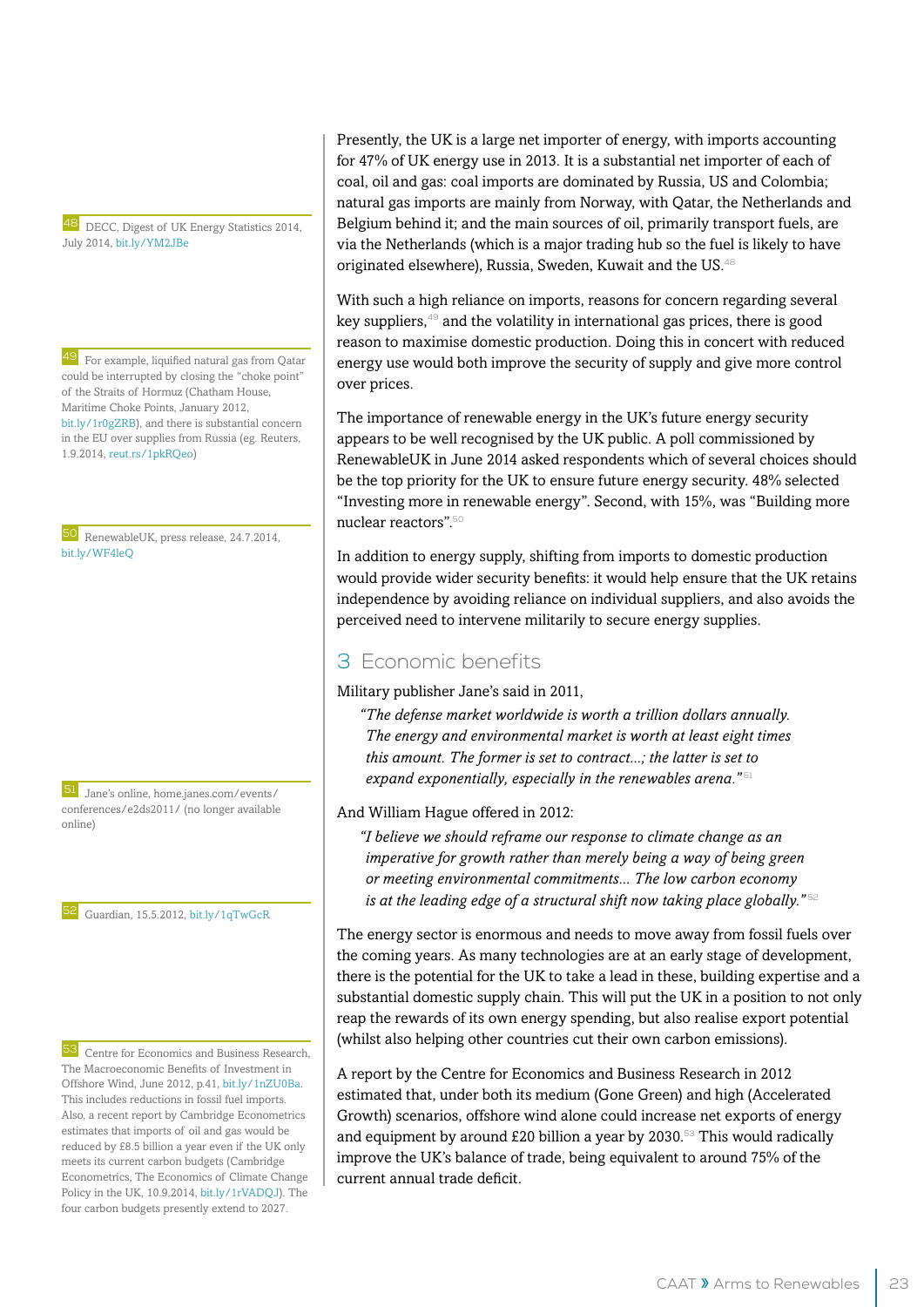"There is no resource constraint on the proportion of UK electricity demand that can be generated from offshore wind – with the constraint imposed instead by social, economic, regulatory and technical factors."

Crown Estate, UK Offshore Wind Market Study, October 2012

## Which renewable energy & low-carbon technologies?

A renewable energy and low-carbon transition would require many different technologies: the direct electricity production of wind, wave, tidal, hydro and solar PV, but also substantial energy contributions from heat exchangers and sustainable biomass, geothermal and solar heating.

Alongside increasing renewable energy generation, the electrification of much of heating and transport would be required in order to be able to move away from gas and petrol. This will require advances in power storage. The final elements for a transition are energy efficiency improvements and innovations (from insulation to Combined Heat and Power projects) to bring energy use down to a level that is feasible for supply.

A comparison of all renewable energy and low-carbon technologies against arms industry employment is impractical for this briefing so we will focus on the most relevant technologies. In assessing these, the main factors are the skills fit and the number of potential jobs. For both of these the offshore wind and marine energy sectors stand out and are considered in detail below. Many other sectors would bring benefits but probably not to the same scale or with the same skills level/relevance, or the potential is less certain at this point:

Onshore wind is a significant energy source in the UK, but it is a relatively mature technology to which the UK came too late. Electric vehicles could lead to new jobs, particularly in advanced batteries and infrastructure, but the sector is already highly competitive. Combined Heat and Power projects require a range of relevant skills, including electrical and mechanical engineering, although the number of jobs would be lower than for wind and marine energy. Solar PV production is dominated by China. While third generation Solar PV is a potentially important technology where, given investment, the UK could have a substantial role, it is too soon to discuss employment outcomes. Similar potential and employment uncertainty applies to the energy storage technologies which will become an important sector as renewable energy develops, in order to balance supply and demand. Several other sectors could make useful contributions to employment, but don't have a large skills overlap with arms, e.g. deep geothermal heating involves a greater emphasis on construction and geological skills and sustainable biomass would require more construction and forestry management skills.

However, all of these would contribute to the opportunities available for the workforce as a whole, including arms workers.

## Offshore wind and marine energy

The priority we are giving to offshore wind and marine energy is based on the UK's large-scale natural resources, a leading position in deployment, and the potential for the UK to be at the leading edge of the technology for both domestic production and export. Each of the technologies needs policy support, investment and skilled workers. Change needs to happen quickly – both to address emissions and to put UK industry at the forefront of these important sectors.

Charts 3a to 3d indicate the distribution and scale of offshore energy resources in UK waters: wind, wave and tidal.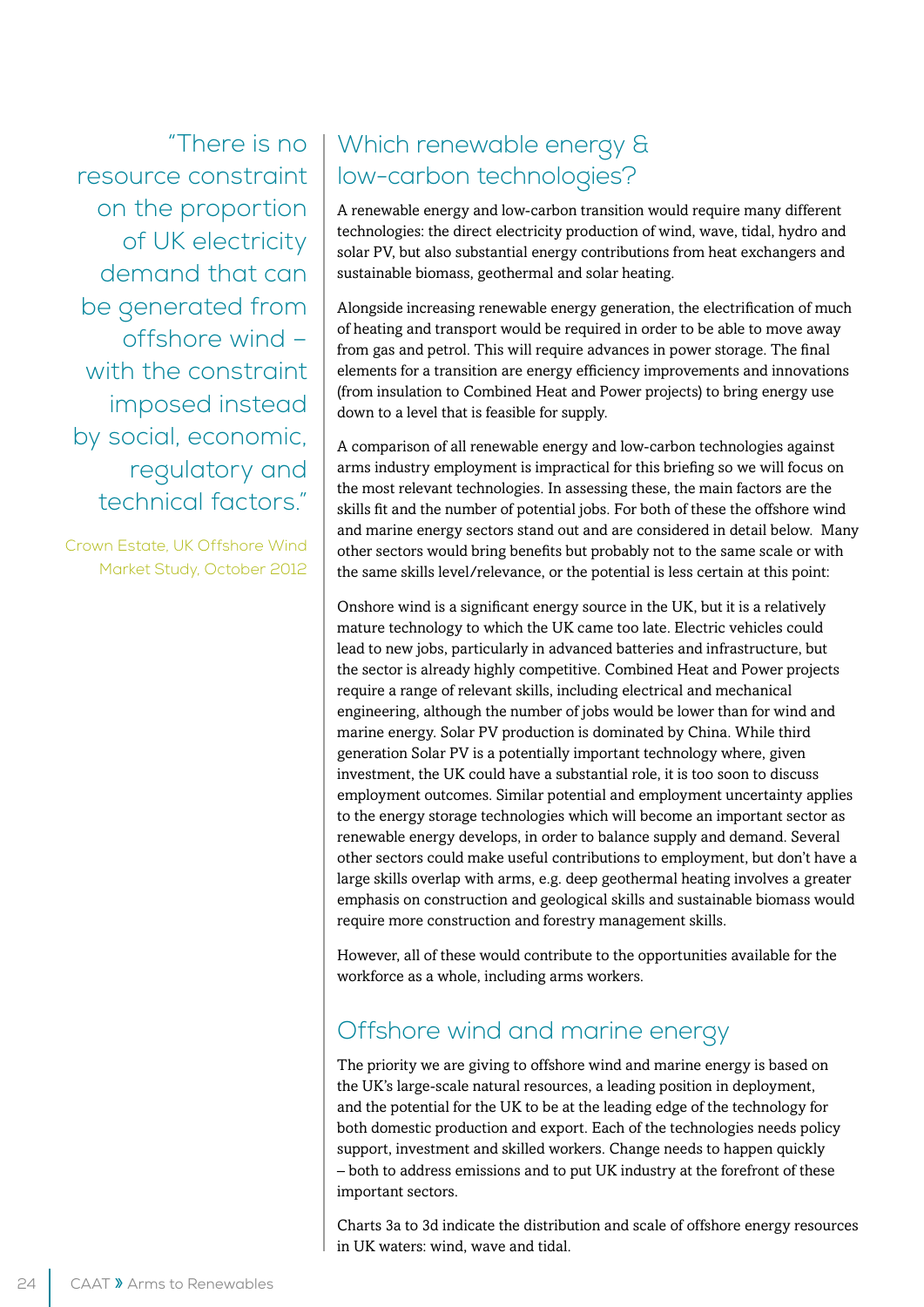## Charts of energy resources in UK waters<sup>54</sup>



| $3.26 - 3.50$ | $2.26 - 2.50$ | $1.26 - 1.50$ |
|---------------|---------------|---------------|
| $3.01 - 3.25$ | $2.01 - 2.25$ | $1.01 - 1.25$ |
| $2.76 - 3.00$ | $1.76 - 2.00$ | $0.76 - 1.00$ |
| $2.51 - 2.75$ | $1.51 - 1.75$ | < 0.25        |



55 Spring tides are those of increased range occurring near full moon and new moon. The term is not related to the season of the year.

#### Chart 3c > Mean Spring Tidal<sup>55</sup> Power (kW/m<sup>2</sup>) Chart 3d > Mean Spring Tidal Range (m)



Reproduced from<http://www.renewables-atlas.info/>© Crown Copyright

54 Atlas of UK Marine Renewable Energy Resources, 2008, ABPmer. Date of access (04 August 2014) <http://www.renewables-atlas.info/>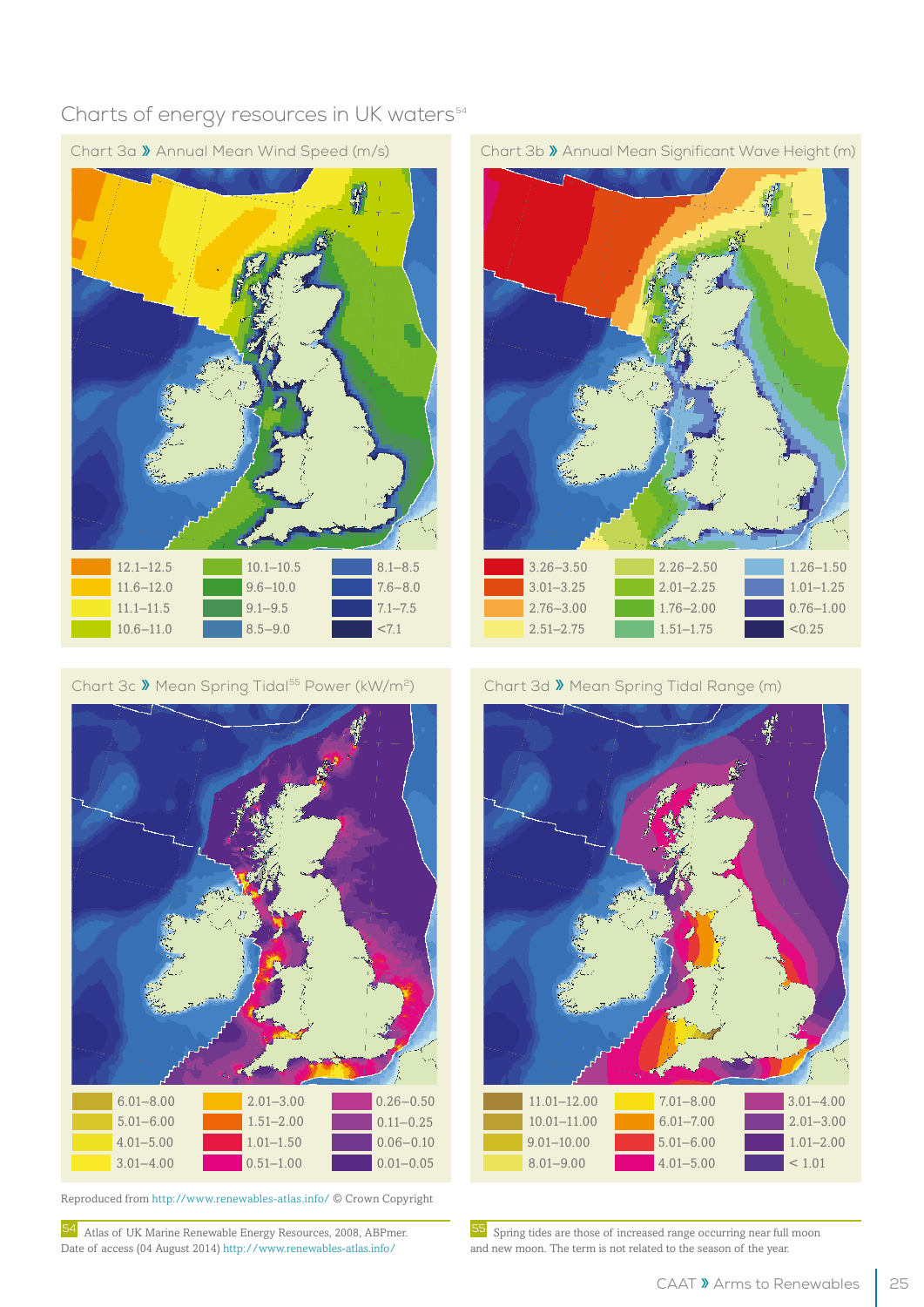56 RenewableUK website, [bit.ly/1hDlNTd](http://bit.ly/1hDlNTd)

57 Crown Estate, UK Offshore Wind Market Study, October 2012, p.17, [bit.ly/1mbVVqO](http://bit.ly/1mbVVqO)

58 Institute for Public Policy Research, Pump up the volume, 2013, p.5, [bit.ly/1uJAxck](http://bit.ly/1uJAxck)

Offshore Valuation Group, The Offshore Valuation, May 2010, pp.34&39 [bit.ly/1vBb8FZ](http://bit.ly/1vBb8FZ)

60 Scientific American, 8.11.2013, [bit.ly/1u3Rld8](http://bit.ly/1u3Rld8)

61 Deutsche Welle, 23.1.2013, [bit.ly/1ARubJp](http://bit.ly/1ARubJp)

62 Guardian, 24.11.2013, [bit.ly/1dU4fqI;](http://bit.ly/1dU4fqI) BBC, 16.5.2014, [bbc.in/1uRPEA2](http://bbc.in/1uRPEA2)

63 About 3.2% of electricity generation was provided by offshore wind from 2012 to 2013 via installed capacity of 3.5GW (DECC, UK Renewable Energy Roadmap Update 2013, November 2013, [bit.ly/1i4edFU](http://bit.ly/1i4edFU)).

64 Offshore Valuation Group, The Offshore Valuation, May 2010, p.13 & p.30 [bit.ly/1vBb8FZ](http://bit.ly/1vBb8FZ)

65 This capacity has been allocated by the Crown Estate and is in the development pipeline. However, only a small proportion of it is operational yet.

66 Load factors (the electricity actually produced relative to the maximum that could be produced at full power operation) are between 35% & 45% for fixed offshore wind (Offshore Valuation Group, The Offshore Valuation, May 2010, p.89, [bit.ly/1vBb8FZ\)](http://bit.ly/1vBb8FZ)

### Offshore wind energy

The UK has the largest wind resources in Europe and has started the process of utilising these with as much capacity installed as the rest of the world combined.<sup>56</sup> This scale of resource is because the wind speed is high<sup>57</sup> and because there is a great deal of relatively shallow water on the continental shelf, stretching a long way out to sea. Because of these ideal building conditions, the UK has been referred to as the "Saudi Arabia of offshore wind".

The depth is important because offshore wind turbines are presently 'fixed', i.e. mounted on the sea bed at depths up to 60m. The next generation of wind turbines will be 'floating'. These will need to be anchored to the sea bed so will be suitable for deeper water, but still less than 700m.<sup>59</sup> Floating turbines are being developed. Japan's original plan for a 2016 demonstration project was accelerated by the Fukushima nuclear disaster, with the first turbine being switched on in November 2013. Fittingly, it was installed off the coast of Fukushima.<sup>60</sup> Other designs have been installed off Norway and Portugal<sup>61</sup> and two separate plans have been put forward for arrays of floating turbines off Aberdeenshire.<sup>62</sup>

Offshore wind will probably need to be the dominant source of UK electricity if carbon emissions are to be reduced to the extent required. While it is already a meaningful energy source (producing around  $3\%$  of the UK's electricity<sup>63</sup>), it is also expanding rapidly. The largest wind farms are being constructed off the east coast of England, but there are wind farms in operation, under construction or being planned at many sites around the UK coastline.

The Offshore Valuation Group – a collaboration of government and industry organisations – assessed the value of the UK's offshore renewable energy resource in 2010. It estimated that the "practical resource" of offshore wind, i.e. the available resource if developed to its maximum potential, to be 1,939TWh. This was split between 406TWh for fixed wind and 1,533TWh for floating wind, see table 3.1.

Table 3.1 » Offshore Valuation Group estimate of practical resource for offshore wind<sup>64</sup>

|               | Currently<br>allocated<br>capacity, <sup>65</sup><br>TWh | Additional<br>practical<br>resource,<br>TWh | Total practical<br>resource,<br>TWh | Installed<br>capacity, GW |
|---------------|----------------------------------------------------------|---------------------------------------------|-------------------------------------|---------------------------|
| Fixed wind    | 165                                                      | 2.41                                        | 406                                 | 116                       |
| Floating wind |                                                          | 1,533                                       | 1,533                               | 350                       |

A MW (megawatt) is one million watts and a GW (gigawatt) is one billion watts. These units are used to state the maximum power that a turbine or wind farm can supply. This is referred to as the installed capacity. TWh (terawatt hours, or a billion kilowatt hours) refer to the amount of energy actually provided, usually over a year. This takes into account that power isn't generated when wind speeds are low or turbines need repair.<sup>66</sup>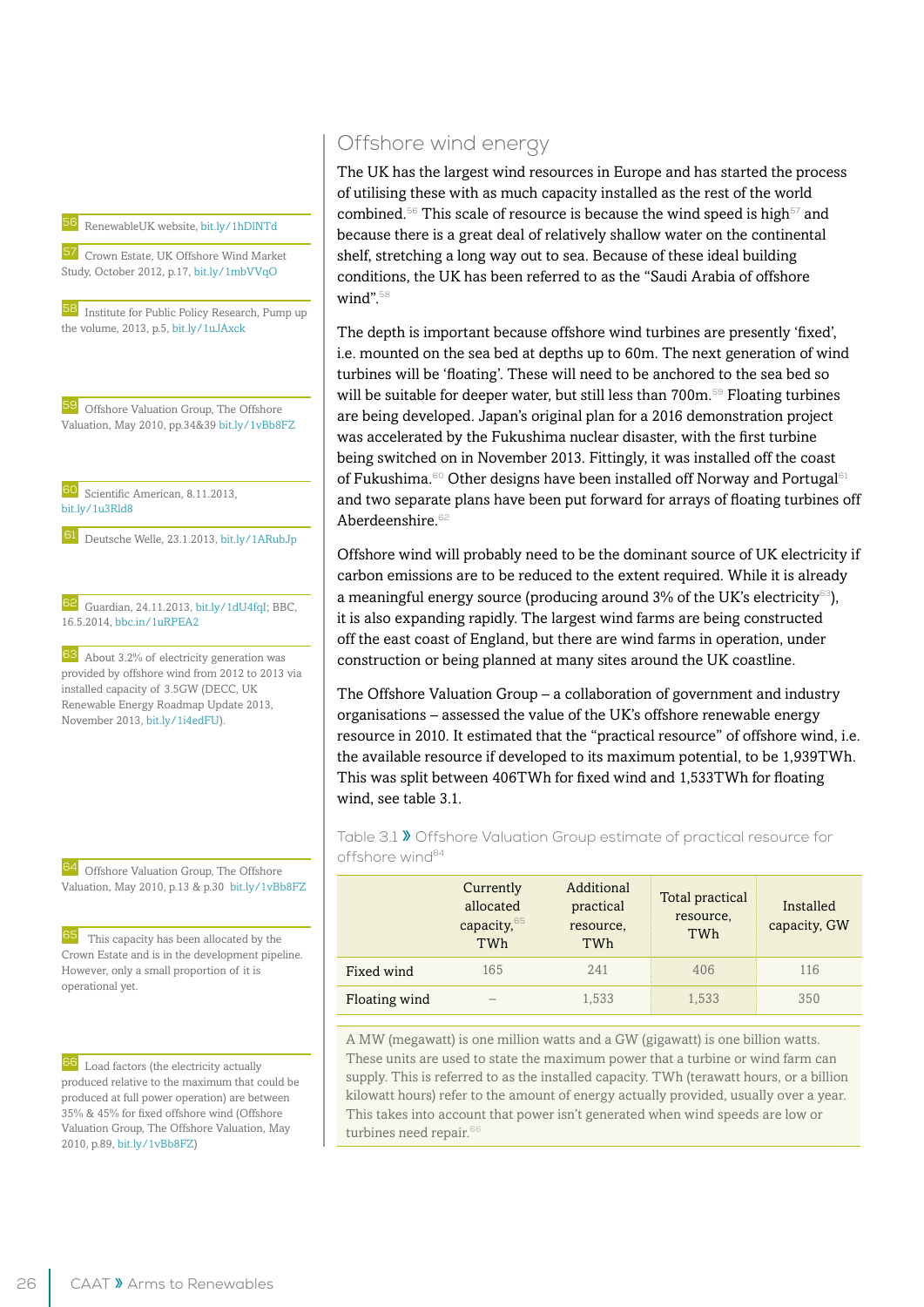67 DECC, Digest of UK Energy Statistics 2014, July 2014, [bit.ly/YM2JBe](http://bit.ly/YM2JBe)

68 Crown Estate, UK Offshore Wind Market Study, October 2012, p.16, [bit.ly/1mbVVqO](http://bit.ly/1mbVVqO)

69 Centre for Alternative Technology, Zero Carbon Britain, 2013, p.61, [www.zerocarbonbritain.org](http://www.zerocarbonbritain.org)

70 Pöyry, Analysing Technical Constraints on Renewable Generation to 2050, March 2011, p.64, [bit.ly/1yg1KJ9](http://bit.ly/1yg1KJ9)

71 Campaign against Climate Change, One Million Climate Jobs, October 2010, [bit.ly/1o2yhsp](http://bit.ly/1o2yhsp); One Million Climate Jobs Technical Note: Jobs and Capacity in Renewable Energy, October 2010, [bit.ly/1macgfU](http://bit.ly/1macgfU)

72 British Pugwash, Pathways to 2050, 2013, p.75, [bit.ly/1u6Jxaj](http://bit.ly/1u6Jxaj)

73 WWF, Positive Energy, October 2011, [bit.ly/1yg3v9g](http://bit.ly/1yg3v9g)

Offshore Valuation Group, The Offshore Valuation, May 2010, pp.42&56, [bit.ly/1vBb8FZ](http://bit.ly/1vBb8FZ)

75 Offshore Valuation Group, The Offshore Valuation, May 2010, pp.42&58, [bit.ly/1vBb8FZ](http://bit.ly/1vBb8FZ)

76 RenewableUK, State of the Industry 2013, 6.11.2013, p.14, [bit.ly/1u1BifJ](http://bit.ly/1u1BifJ)

77 DECC, Digest of UK Energy Statistics 2014, July 2014, [bit.ly/YM2JBe](http://bit.ly/YM2JBe)

78 Renewable Energy Association, Made in Britain, April 2012, p.30, [bit.ly/1gOiV5K](http://bit.ly/1gOiV5K), only the summary is available online

79 Carbon Trust, Accelerating Marine Energy, July 2011, p.6, [bit.ly/1qJ4tqt](http://bit.ly/1qJ4tqt)

80 Crown Estate, news release, 8.7.2014, [bit.ly/1nwMPP2](http://bit.ly/1nwMPP2)

As total electricity generation (and use) in the UK is presently less than  $400$ TWh,<sup>67</sup> The Crown Estate suggests that "there is no resource constraint on the proportion of UK electricity demand that can be generated from offshore wind – with the constraint imposed instead by social, economic, regulatory and technical factors."<sup>68</sup>

A number of studies have proposed levels of offshore wind installed capacity over the coming decades and some of these estimates are in table 3.2. We have included high scenarios because we consider that, for environment, security and economic reasons, the UK needs to be ambitious for offshore wind.

Table 3.2 » Selected estimates of offshore wind installed capacity

| Source                                                              | GW of capacity installed |
|---------------------------------------------------------------------|--------------------------|
| Centre for Alternative Technology <sup>69</sup>                     | 140 by 2030              |
| Pöyry report to Committee on Climate Change,<br>"max scenario" $70$ | 156 by 2050              |
| Campaign against Climate Change <sup>71</sup>                       | 195 in 20 years          |
| British Pugwash, "high renewables pathway" 72                       | 76 by 2050               |
| World Wildlife Fund, "stretch scenario" 73                          | 52 by 2030               |
| Offshore Valuation Group, "scenario 2" 74                           | 149 by 2050 / 96 by 2030 |
| Offshore Valuation Group, "scenario 3" 75                           | 361 by 2050 / 96 by 2030 |

Given that, as of the middle of 2013, there was only 3.3GW of installed capacity, with another 1.3GW under construction, $76$  these might seem overly aspirational. However, The Crown Estate's leasing rounds already enable a capacity of over 49GW77 and this barely dents estimates for possible power generation. As stated above, the Offshore Valuation Group estimates that the total "practical resource" for offshore wind is 116GW for fixed and 350GW for floating.

#### Marine energy

Although marine – wave and tidal – energy will be smaller-scale than offshore wind, it will be an important sector for the UK. As for wind, the UK has substantial wave and tidal resources. According to the Renewable Energy Association, the UK has "a third of Europe's wave resource and half of Europe's tidal resource".<sup>78</sup>

By 2011 there were 12 wave and tidal technologies that had progressed to the stage of large scale testing at sea. Six were by UK teams in UK waters, four were by foreign teams in UK waters and two were elsewhere.<sup>79</sup> This progress has continued. Most recently, in July 2014, the Crown Estate agreed seabed rights for five new marine energy sites as well as six more marine energy demonstration zones. $80$ 

If the UK can stay at the forefront of wave and tidal power, build the supply chain and deploy substantial marine energy resources, they could, as for offshore wind, lead to substantial jobs and exports.

Wave power can be harnessed out at sea or near, or on, the shoreline, although the best resources occur where strong winds have travelled over a long distance and before friction with the seabed occurs nearer the coastline.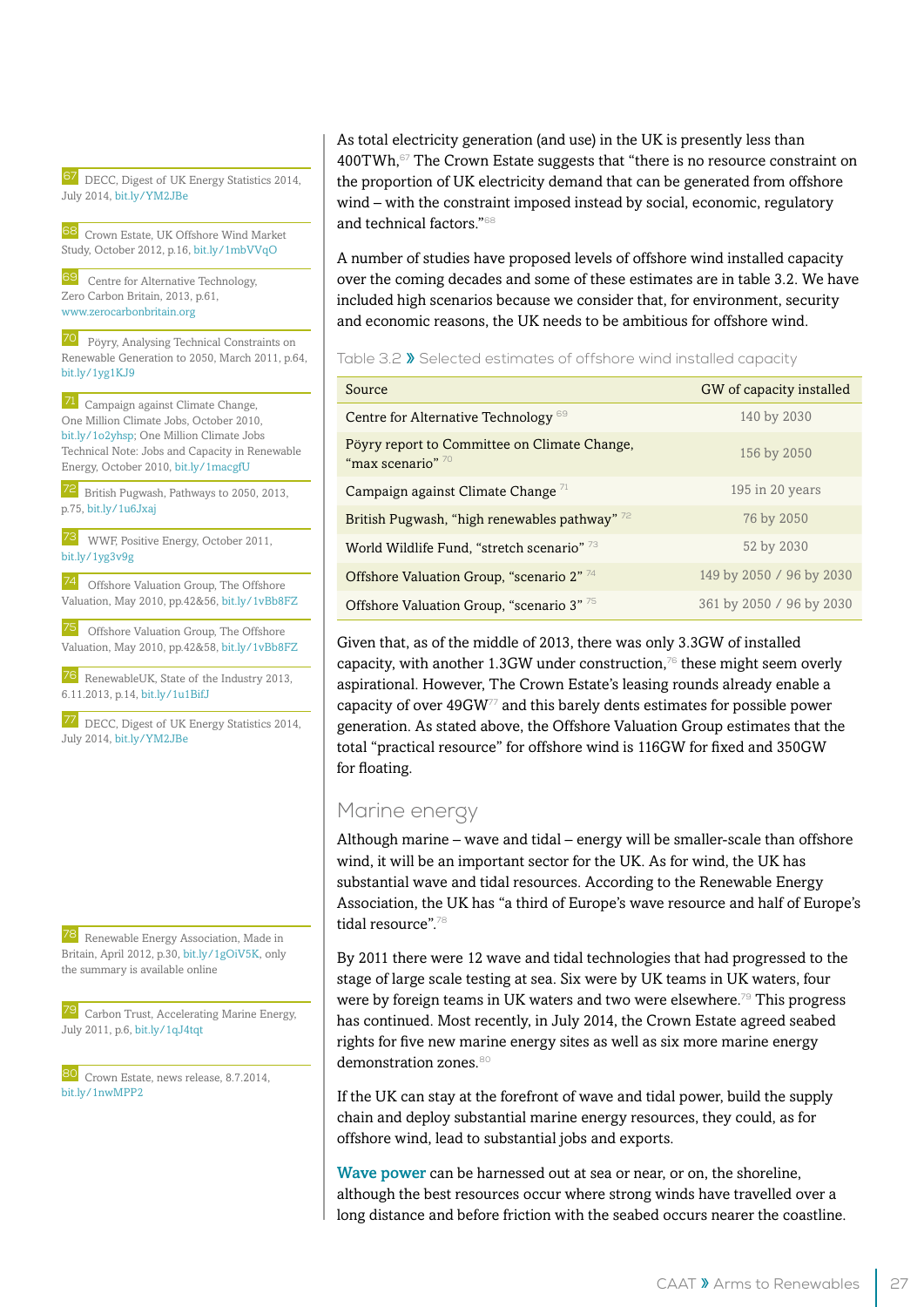81 A list of main types is available on the European Marine Energy Centre website, [bit.ly/1DeHffY](http://bit.ly/1DeHffY)

82 Pelamis Wave Power, website, [bit.ly/1qJ5UVP](http://bit.ly/1qJ5UVP)

83 Carbon Trust, UK Wave Energy Resource, October 2012, p.iv & Appendix Two, [bit.ly/1lR9why](http://bit.ly/1lR9why). Also see Crown Estate, UK Wave and Tidal Key Resource Areas Project, October 2012, p.9, [bit.ly/1BJ0bBG](http://bit.ly/1BJ0bBG)

84 National Oceanic and Atmospheric Administration, FAQ – Tide Predictions and Data, [1.usa.gov/1tYBgc8](http://1.usa.gov/1tYBgc8)

85 European Marine Energy Centre, Tidal Devices, [bit.ly/1BJ0Kva](http://bit.ly/1BJ0Kva)

86 Parliamentary Office of Science & Technology, Environmental Impact of Tidal Energy Barrages, June 2013, [bit.ly/1uQVuSr](http://bit.ly/1uQVuSr)

87 Tidal Lagoon Swansea Bay, Planning Process, [bit.ly/1u6RZ9A](http://bit.ly/1u6RZ9A)

A wide range of technologies are in development $\mathbb{B}^1$  including the snake-like Pelamis which is around 180m long and 4m in diameter, currently deployed at the European Marine Energy Centre in Orkney.<sup>82</sup>

About half of the UK's practical wave energy resource stretches out from the west of the Hebrides, about a quarter is found off North Scotland, around Orkney and Shetland, and about a quarter is off South East England and Wales.<sup>83</sup>

Tidal power resources are divided into tidal stream, barrage and lagoons. All have the advantage of the tides, and hence the energy generation, being entirely predictable. The UK has a high tidal range, with the Bristol Channel having the highest in the world outside Canada.<sup>84</sup>

Tidal stream is where devices sit in the normal tidal flow. Their potential is greatest where there is a large tidal range and the shape of the coastline funnels the currents, amplifying them. There are many types of tidal energy converters being developed (the main types are set out on the website of the European Marine Energy Centre<sup>85</sup>).

The largest tidal stream resources are in northern Scotland, concentrated in the Pentland Firth between the Scottish mainland and Orkney Islands. However, there are also substantial resources down the west cost of Scotland and Wales, in the Bristol Channel, around the Isle of Wight and off Kent.

Tidal barrage and lagoon power generation is similar to that of normal river dams except the flow is two-way. For barrages, a dam is placed across an estuary and is filled when the tide rises (generating electricity) and empties when the tide falls (generating electricity). Lagoons are similar to barrages but are not across waterways. Instead, a barrier/causeway is built to fully enclose an artificial lagoon. The environment impact is widely considered to be far lower for lagoons than barrages because of their much reduced effect on the tidal flow of an estuary.

While a few tidal barrages already exist outside the UK, $86$  a proposal for a barrage across the Severn estuary was rejected by the government in 2013. Tidal lagoons are still only on the drawing-board globally, however, a lagoon has been proposed for Swansea bay. Applications for development consent and marine licensing have been submitted and, at the time of writing, are being examined.<sup>87</sup>

Tidal range is particularly pronounced in the Bristol Channel, from North Wales to South West Scotland, off Kent and in the Wash. Barrage and lagoon projects are often proposed at similar locations.

As for offshore wind, there are many estimates of the marine energy resources that might be harnessed. Some of these are in table 3.3 although most do not cover each of the types of resource.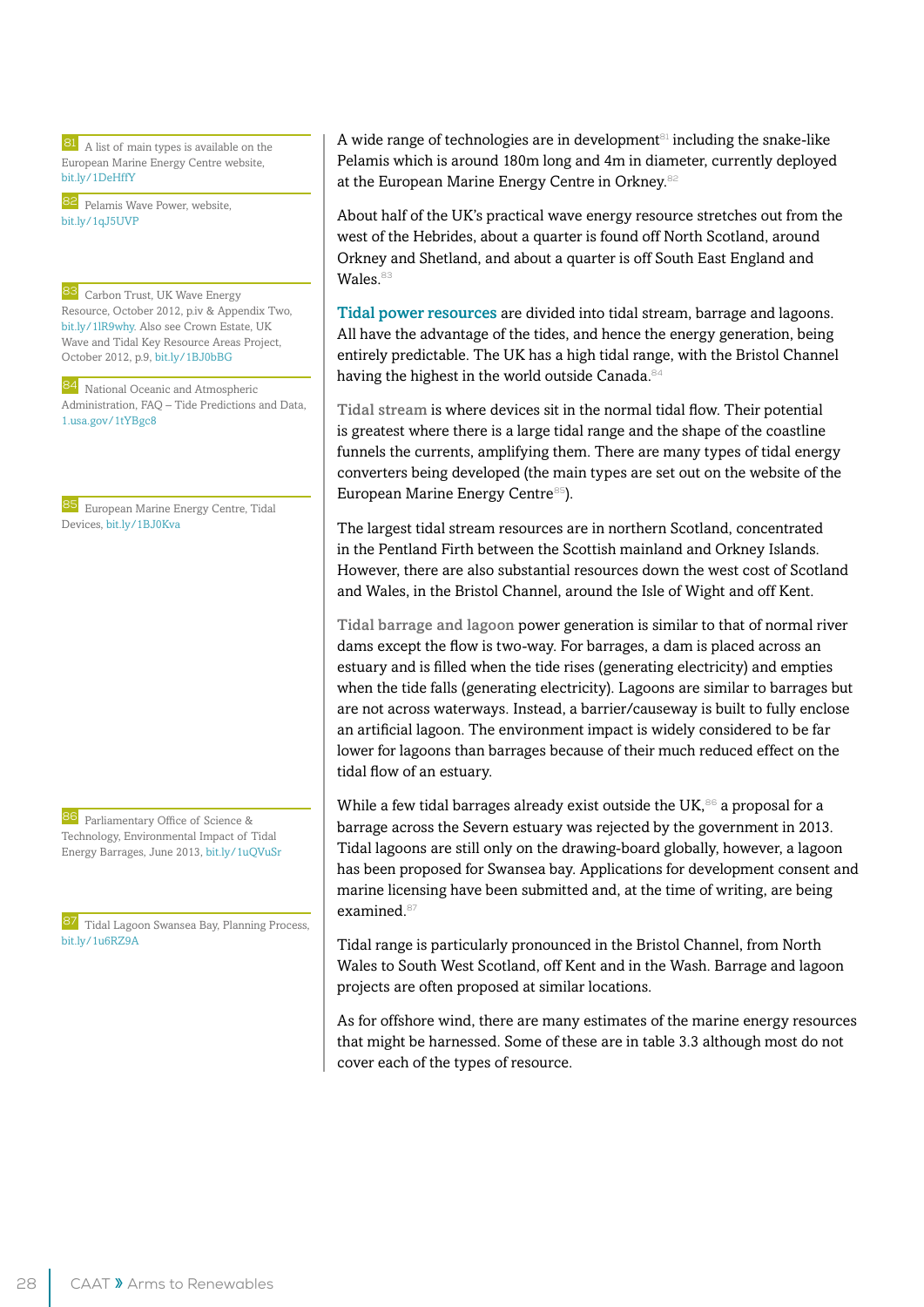88 Offshore Valuation Group, The Offshore Valuation, May 2010, [bit.ly/1vBb8FZ](http://bit.ly/1vBb8FZ)

89 Crown Estate, UK Wave and Tidal Key Resource Areas Project, October 2012, p.8, [bit.ly/1BJ0bBG](http://bit.ly/1BJ0bBG)

90 Carbon Trust , UK Wave Energy Resource, October 2012, [bit.ly/1lR9why](http://bit.ly/1lR9why)

91 Carbon Trust, Accelerating Marine Energy: The Potential for Cost Reduction, July 2011, [bit.ly/1qJ4tqt](http://bit.ly/1qJ4tqt)

92 Low Carbon Innovation Coordination Group, Technology Innovation Needs Assessment (TINA): Marine Energy, August 2012, [bit.ly/1rlwyQT](http://bit.ly/1rlwyQT)

93 Centre for Economics and Business Research, The Economic Case for a Tidal Lagoon Industry in the UK, July 2014, [bit.ly/1k7tnO1](http://bit.ly/1k7tnO1)

94 Centre for Alternative Technology, Zero Carbon Britain, 2013, p.61, [www.zerocarbonbritain.org](http://www.zerocarbonbritain.org)

|                                                                                    | Wave,<br>TWh | Tidal Stream,<br>TWh | <b>Tidal Range</b><br>(barrages $&\sqrt{or}$<br>lagoons), TWh |
|------------------------------------------------------------------------------------|--------------|----------------------|---------------------------------------------------------------|
| Offshore Valuation Group <sup>88</sup>                                             | 40           | 116                  | 36                                                            |
| Crown Estate <sup>89</sup>                                                         | 69           | 95                   | Barrage 96;<br>Lagoon 25                                      |
| Carbon Trust, 2012 <sup>90</sup>                                                   | $32 - 42$    |                      |                                                               |
| Carbon Trust, $201191$                                                             | 50           | 21                   |                                                               |
| Low Carbon Innovation<br>Coordination Group,<br>"very high scenario" <sup>92</sup> | $40 - 50$    | $20 - 30$            |                                                               |
| <b>Centre for Economics</b><br>and Business Research <sup>93</sup>                 |              |                      | 30 for six lagoon<br>projects                                 |
| Centre for Alternative<br>42<br>25<br>Technology <sup>94</sup>                     |              |                      |                                                               |

Table 3.3 » Estimates of wave and tidal practical resources

Converting these energy values to GW of installed capacity gives ranges of 10–25 GW for wave and 20-90 GW for tidal. While below the values for offshore wind, they are still substantial.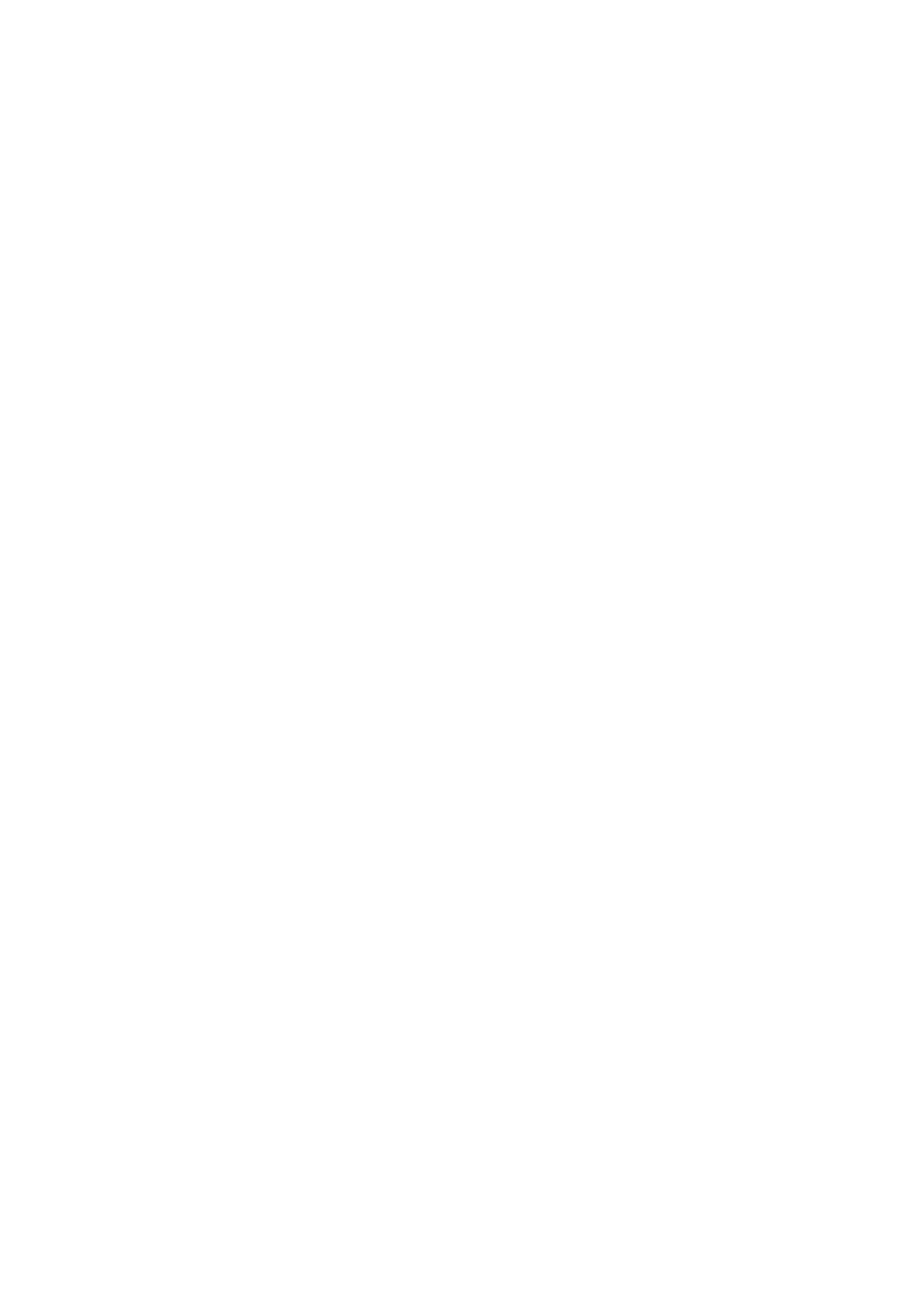## 4 EMPLOYMENT COMPARISON

95 Renewable Energy Association, Made in Britain, April 2012, [bit.ly/1gOiV5K](http://bit.ly/1gOiV5K), only the summary is available online. The report also projects that the number of jobs would climb from 110,000 to 400,000 by 2020 if the UK met its objective of 15% of energy consumption being from renewables by then.

96 Department for Business, Innovation and Skills, Low Carbon Environmental Goods and Services Report for 2011/12, July 2013, [bit.ly/1ku0FXA\)](http://bit.ly/1ku0FXA) and DECC, UK Renewable Energy Roadmap Update 2012, December 2012, p.21 [bit.ly/1qkjRWR](http://bit.ly/1qkjRWR)

97 RenewableUK states that there were 32,000 wind jobs in 2013 (RenewableUK, State of the Industry Report 2013, October 2013, [bit.ly/1gazFoy\)](http://bit.ly/1gazFoy). The 94,000 figure is for 2011/2012 and comes from the Department for Business, Innovation and Skills (BIS, Low Carbon Environmental Goods and Services Report for 2011/12, July 2013, [bit.ly/1ku0FXA\)](http://bit.ly/1ku0FXA). RenewableUK says there were at least 6,800 direct jobs in offshore wind in 2013, [bit.ly/1oYulfw](http://bit.ly/1oYulfw)

98 For a sense of scale, one GW of installed capacity would require 200 5MW turbines

99 Global Wind Energy Council & Greenpeace, Global Wind Energy Outlook 2008, October 2008, p.45, [bit.ly/1hjQ3aC](http://bit.ly/1hjQ3aC)

100 We take 'direct' jobs to mean those employed in renewable energy specific activities, and 'indirect' to be those jobs created in supplying the 'direct' sector (as used, for example, by RenewableUK, Working for a Green Britain Volume 2, July 2011, p.5, [bit.ly/1AabAtv\)](http://bit.ly/1AabAtv).

## Job numbers

The Renewable Energy Association estimated that in 2012 there were 110,000 jobs in the renewable energy sector, including its immediate supply chains.<sup>95</sup> Larger figures have been offered by the Department for Business, Innovation & Skills – around 270,000 jobs – but this includes employment "further along the supply chain".<sup>96</sup> Throughout this briefing we aim to use employment figures that relate to an intuitive understanding of the supply chain: that is, renewable energy specific activities and the supply of materials and components to these.

Similarly, estimates of current jobs in wind energy (both onshore and offshore) are wide-ranging, from 32,000 to 94,000, $\frac{97}{2}$  and we will use the lower figure. In 2013, offshore wind was about half of the wind total.

### Offshore wind jobs

Estimating potential job numbers

In calculating the number of jobs that will result from an expansion of offshore wind energy, we use estimates for the number of jobs that are required for the design, manufacture and installation of each GW of wind capacity.<sup>98</sup> We also need to include jobs operating and maintaining the turbines once they are installed.

To do this, we follow a report by the Global Wind Energy Council and Greenpeace.<sup>99</sup> This uses assessments of the employment effects of onshore wind power in Germany, Denmark, Spain and the Netherlands to estimate the number of jobs that are required for the manufacture and installation of each new GW of installed capacity. They estimated that there were 15,000 jobs required for each GW, including both direct and indirect jobs,<sup>100</sup> decreasing as processes are optimised to 11,000 per GW by 2030. Ongoing operations and maintenance are calculated separately as they apply to the cumulative total of installed capacity. The report estimated that maintenance required 330 jobs per GW of installed capacity.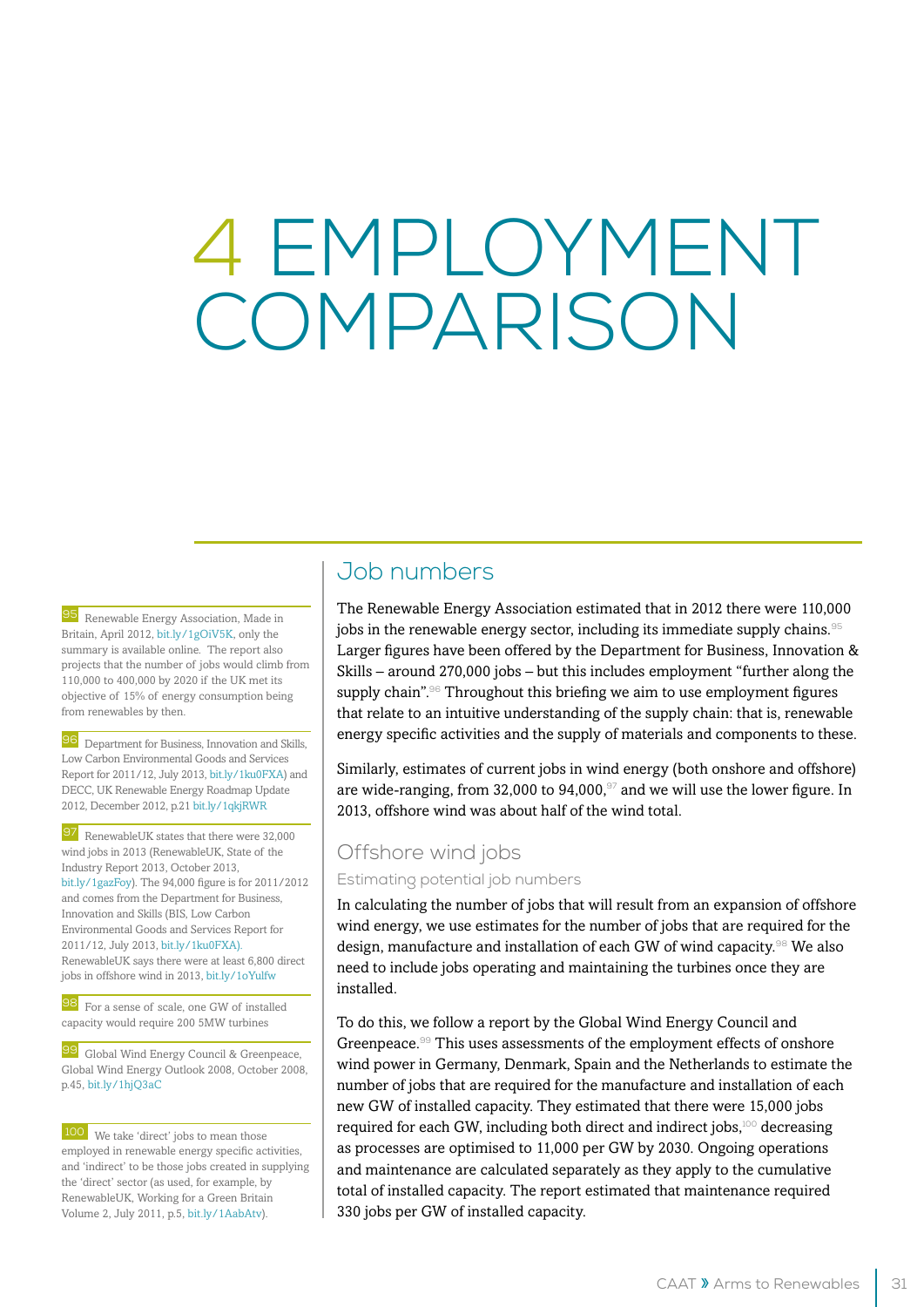101 For example, the cost of construction and operation and maintenance are nearly twice as high for offshore wind Round 3 compared to large-scale onshore wind (DECC, Electricity Generation Costs, 2013, p.60 [bit.ly/1ip9Bc7\)](http://bit.ly/1ip9Bc7). Floating wind is expected to be more expensive again than fixed wind (Offshore Valuation Group, The Offshore Valuation, 2010, p.53 [bit.ly/1vBb8FZ](http://bit.ly/1vBb8FZ)). DECC considers the levelised cost of energy (LCOE) for offshore wind to be about 50% more than that for onshore wind for 2014. Roland Berger consultants (Offshore Wind Toward 2020, April 2013, p.19, [bit.ly/1A8D4Qa\)](http://bit.ly/1A8D4Qa) consider that the LCOE for offshore wind for Europe as a whole to be about twice that of onshore wind.

102 In this we are following Campaign against Climate Change, One Million Climate Jobs Technical Note, 2010, [bit.ly/1kNeHiE](http://bit.ly/1kNeHiE)

103 The level of installed capacity will at some point stop increasing, however, design and manufacturing will need to continue as the wind turbines will need to be repowered periodically. The Offshore Valuation Group give three scenarios for turbine deployment and say that under all three, "the need for repowering wind, wave and tidal stream installations every 20 years will create a self-sustaining industry beyond 2050." (Offshore Valuation Group, The Offshore Valuation, 2010, pp.41&56, [bit.ly/1vBb8FZ](http://bit.ly/1vBb8FZ))

104 Institute for Public Policy Research, Pump up the Volume, July 2013, [bit.ly/1uJAxck](http://bit.ly/1uJAxck)

105 RenewableUK, State of the Industry Report 2013, October 2013, [bit.ly/1gazFoy](http://bit.ly/1gazFoy)

106 UK Government, Offshore Wind Industrial Strategy, August 2013, [bit.ly/1qvQ3EP](http://bit.ly/1qvQ3EP)

The scenarios vary in the extent to which installation is weighted towards the start or end, or is evenly spaced, and some studies do not schedule the installation, so it seems reasonable for our purposes to average each study across the total number of years they consider.

These figures are for onshore wind, so there needs to be an adjustment for offshore wind. Because offshore wind is approximately twice as expensive to install and maintain,<sup>101</sup> it seems reasonable to double the number of jobs per GW for both production and maintenance.102 So we estimate that 30,000 jobs are required for the installation of each GW of offshore wind capacity, dropping to 22,000 jobs per GW by 2030. Added to this are 660 jobs per GW in maintenance each year. So the up-front jobs are design, manufacture and installation, and then as time goes by and the installed capacity increases there is a greater emphasis on maintenance.

We are not assessing the UK share of employment here. We are stating the number of jobs that are feasible and urging the UK government to maximise the UK supply chain. Also, we have not considered export jobs and these would be on top of the numbers we present. In reality the number of UK jobs would be decreased by imports, but increased by the inclusion of exports.

#### Comparison with other studies

The above numbers provide us with a fairly simple mechanism for converting installed capacity into employment and it is useful to compare the numbers with those of other studies.

The Offshore Valuation Group calculated the number of direct jobs per GW installed to be around 20,000-25,000. The calculations included operation and maintenance and the need for repowering the generating capacity around every 20 years. $103$  They did not include indirect jobs in the supply chain, which would be substantial, or jobs arising from the need for a substantially expanded electricity grid. Nor did they include export potential.

In 2013, the Institute for Public Policy Research (IPPR)<sup>104</sup> collated a number of employment studies. While the methodologies varied greatly, the figures we are using fit comfortably within the range of those studies. Several of the studies include a consideration of domestic content and of exports. Interestingly, IPPR state that the UK jobs per GW tend to increase as the installed capacity increases, because benefits within the domestic supply chain and export potential both increase with scale.

It is also useful to note that for the 1.5GW of offshore wind capacity installed in UK waters during 2012-2013, employment was reported to be 16,000.<sup>105</sup> As only around 25% of capital expenditure is in UK,<sup>106</sup> this is a reasonable match.

#### Identifying the rate of installed capacity

Once we have the number of jobs per GW of installed capacity we need to determine the level of installed capacity in order to estimate total jobs. For this, we will consider the scenarios suggested in table 3.2, allocating averages of GW capacity installed per year.<sup>107</sup> The installation rate varies significantly, depending upon the total level of installed capacity and the period over which it is reached. For instance, Pöyry, the Centre for Alternative Technology and the Campaign against Climate Change have fairly similar values for total installed capacity, but the latter two are driven by their conviction that deep cuts in carbon emissions are required within 20 years and so expedite the rate of installation. The Offshore Valuation Group has a high rate for its "scenario 3" that is similar to that of the Centre for Alternative Technology and Campaign against Climate Change, but continues installation for twice as long, leading to enormous installed capacity.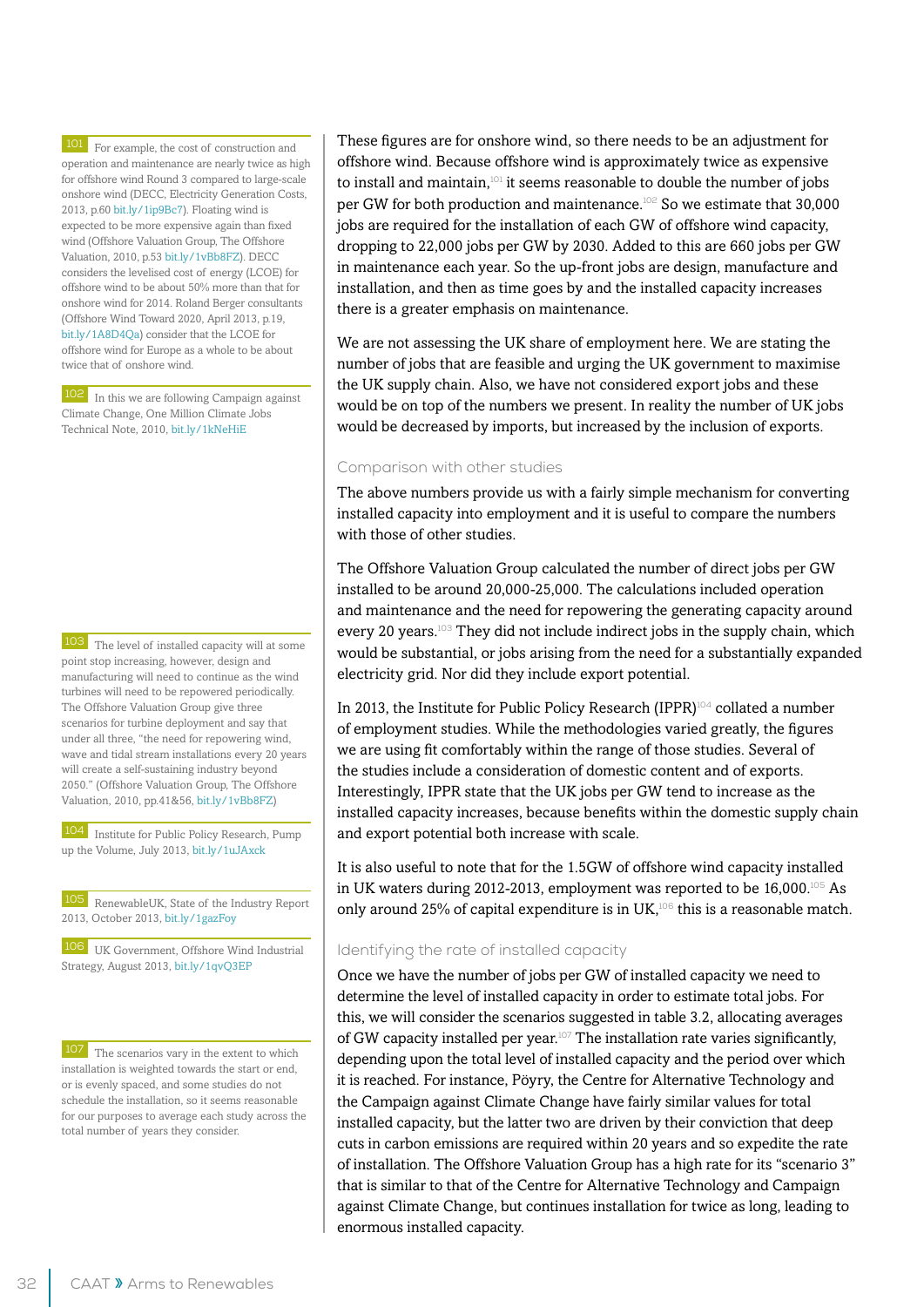Table 4.1 » Selected estimates of offshore wind installed capacity, developing table 3.2

| Source                                 | GW of capacity<br>installed | Average<br>GW per year |
|----------------------------------------|-----------------------------|------------------------|
| Centre for Alternative Technology      | 140 by 2030                 | 8.8                    |
| Pöyry                                  | 156 by 2050                 | 4.1                    |
| Campaign against Climate Change        | $195$ in 20 years           | 9.8                    |
| British Pugwash                        | 76 by 2050                  | 2.1                    |
| World Wildlife Fund                    | 52 by 2030                  | 2.9                    |
| Offshore Valuation Group, "scenario 2" | 149 by 2050<br>96 by 2030   | 3.8<br>5.1             |
| Offshore Valuation Group, "scenario 3" | 361 by 2050<br>96 by 2030   | 9.3<br>5.1             |

Of course, the amount of installed capacity that is required is a matter of fierce political debate. In the first instance we will consider a level of annual installation, 5GW, that is high but well within those of more transformative proposals. 5GW installed capacity per year is that suggested by the Offshore Valuation Group up to 2030 in both "scenario 2" and "scenario 3", and is not far beyond Pöyry in its "max scenario" up to 2050. It is also well within the Crown Estate's considered maximum annual deployment of 7.5GW (for 2018).<sup>108</sup>

This installation rate would result in around 150,000 jobs in the first year that 5GW of installation was achieved. Over the following 15 years, the number of jobs would stay fairly steady, but with increased maintenance requirements balancing savings in production.

Table 4.2 » Offshore wind jobs resulting from the annual installation of 5GW capacity

|                                    | 1st year 5GW<br>installation achieved | 15th year of<br>5GW installation |
|------------------------------------|---------------------------------------|----------------------------------|
| Jobs in manufacture & installation | 150,000                               | 110,000                          |
| Jobs in maintenance                | 3,300                                 | 49,500                           |
| Total jobs                         | 153,300                               | 159,500                          |

The more ambitious proposals put forward by the Centre for Alternative Technology and Campaign against Climate Change, as well as the Offshore Valuation Group's "scenario 3", envisage around 9GW being installed each year. This would mean 275,000 jobs in the first year that it was achieved. Fifteen years on, the number of jobs would be around 290,000.

Table 4.3 » Offshore wind jobs resulting from the annual installation of 9GW capacity

|                                    | 1st year 9GW<br>installation achieved | 15th year of<br>9GW installation |
|------------------------------------|---------------------------------------|----------------------------------|
| Jobs in manufacture & installation | 270,000                               | 198,000                          |
| Jobs in maintenance                | 5.940                                 | 89,100                           |
| Total jobs                         | 275,940                               | 287,100                          |

108 Crown Estate, Supply Chain Roadshow event, March 2010, (referenced in Offshore Valuation Group, The Offshore Valuation, 2010, [bit.ly/1vBb8FZ\)](http://bit.ly/1vBb8FZ)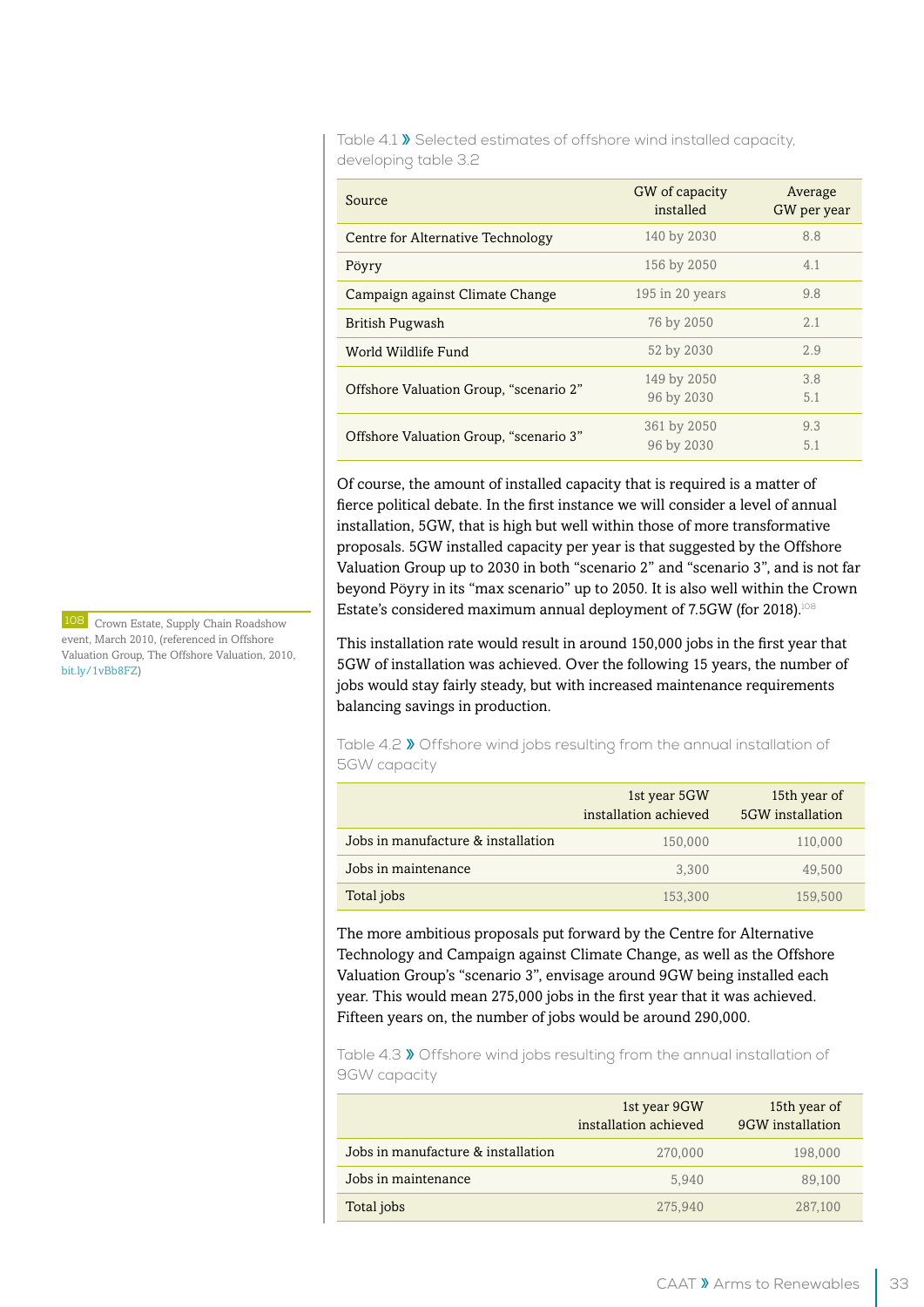109 UK Government, Offshore Wind Industrial Strategy, August 2013, [bit.ly/1qvQ3EP](http://bit.ly/1qvQ3EP)

110 RenewableUK, Working for a Green Britain Volume 2: Future Employment and Skills in the UK, July 2011, p.11, [bit.ly/1AabAtv](http://bit.ly/1AabAtv)

111 Offshore Valuation Group, The Offshore Valuation, 2010, p.27, [bit.ly/1vBb8FZ](http://bit.ly/1vBb8FZ)

UK Government, Offshore Wind Industrial Strategy, August 2013, [bit.ly/1qvQ3EP](http://bit.ly/1qvQ3EP)

113 Siemens website, [sie.ag/1kC1MV4](http://sie.ag/1kC1MV4) & [sie.ag/1pLs0nu,](http://sie.ag/1pLs0nu) Crown Estate, Operational Report 2014, May 2014, [bit.ly/1rjr1tY](http://bit.ly/1rjr1tY)

114 Renewable Energy Association, Made in Britain, April 2012, p.30, [bit.ly/1gOiV5K](http://bit.ly/1gOiV5K), only the summary is available online

115 DECC, Electricity Generation Costs, 2013, p.60, [bit.ly/1ip9Bc7](http://bit.ly/1ip9Bc7). It is also worth noting the relative strike prices (i.e. energy prices guaranteed by the government) and levelised cost of energy (i.e. the average cost of energy over the lifetime of the plant). Strike prices: for 2015/16, that for wave and tidal stream is double offshore wind. (DECC, Investing in renewable technologies – CfD contract terms and strike prices, December 2013, [bit.ly/1uQIZFX](http://bit.ly/1uQIZFX)). There is no separate strike price for floating wind. The levelised cost of energy (LCOE) is cheapest for fixed offshore wind, followed by floating offshore wind and tidal stream, which are similar, then wave and tidal range (Offshore Valuation Group, The Offshore Valuation, 2010, p.53 onwards, [bit.ly/1vBb8FZ,](http://bit.ly/1vBb8FZ) and DECC, Electricity Generation Costs, 2013, table 12, [bit.ly/1ip9Bc7](http://bit.ly/1ip9Bc7)).

116 RenewableUK, Working for a Green Britain Volume 2: Future Employment and Skills in the UK, July 2011, p.19, [bit.ly/1AabAtv](http://bit.ly/1AabAtv)

**117** Centre for Economics and Business Research, The Economic Case for a Tidal Lagoon Industry in the UK, July 2014, [bit.ly/1k7tnO1](http://bit.ly/1k7tnO1)

#### UK supply chain

It should be reiterated that these are total jobs rather than UK ones. The government estimates that the UK content for an offshore wind farm was about 25% in 2012.109

RenewableUK reported the "industry view" in 2011 that "as long as the UK can consistently deliver at least 3GW of new offshore wind capacity a year from 2016, there will be sufficient turbine demand to convince manufacturers to locate here."110 And the Offshore Valuation Group noted that, in order for the supply chain to be ready for Round 3 (a major expansion of offshore wind), government action was required to "promote investment in ports, factories and other supporting infrastructure" as the UK will be "competing with other countries to create a domestic offshore renewable supply chain, such as Germany, Denmark, the Netherlands and China."<sup>111</sup>

To reap the employment rewards of UK offshore wind development requires concerted UK government effort. This process does appear to be starting to be taken seriously with the launch of the Offshore Wind Industrial Strategy in August 2013.<sup>112</sup> There was also positive news in March 2014 when Siemens confirmed that it would invest £160m in major wind turbine production at Hull and nearby Paull. This is due to be operational by 2017.<sup>113</sup>

### Marine energy jobs

We will, as for offshore wind, estimate possible marine energy job numbers from potential levels of installed capacity. There is greater uncertainty about the numbers of jobs that are likely to be created by wave and tidal energy.

#### Estimating potential job numbers

Wave and tidal stream are similar to offshore wind jobs in many ways. However, as the technology is at an earlier stage, the number of jobs needed to develop and install a given GW capacity is greater. The Renewable Energy Association states that "Relative to electrical output the sector has high levels of employment, reflecting the work-intensive nature of R&D and testing for emergent technologies",<sup>114</sup> and the Department of Energy & Climate Change (DECC) estimates that construction and operation and maintenance costs will be substantially higher for both wave and tidal stream than offshore wind during the 2020s.<sup>115</sup>

RenewableUK<sup>116</sup> states that its scenario of 2GW of wave and tidal stream capacity to be installed by 2021 will result in 15,000 jobs. Given that this level of installation corresponds to around 0.25GW per year, the number of jobs is approximately 60,000 per GW installed capacity (though it should be noted that the employment figure includes those derived from exports).

Tidal range, on the other hand, has more of an emphasis on large-scale construction than tidal stream and wave energy. A Centre for Economics and Business Research report into lagoons indicates that there would be around 20,000 direct and indirect employees required to install 16GW capacity over the course of a 12 year construction period.<sup>117</sup> That is, around 15,000 jobs per GW of installed capacity. There are also fewer jobs in operation and maintenance.

As the numbers for marine energy are so approximate, and as wave and tidal stream are expected to have higher employment figures than offshore wind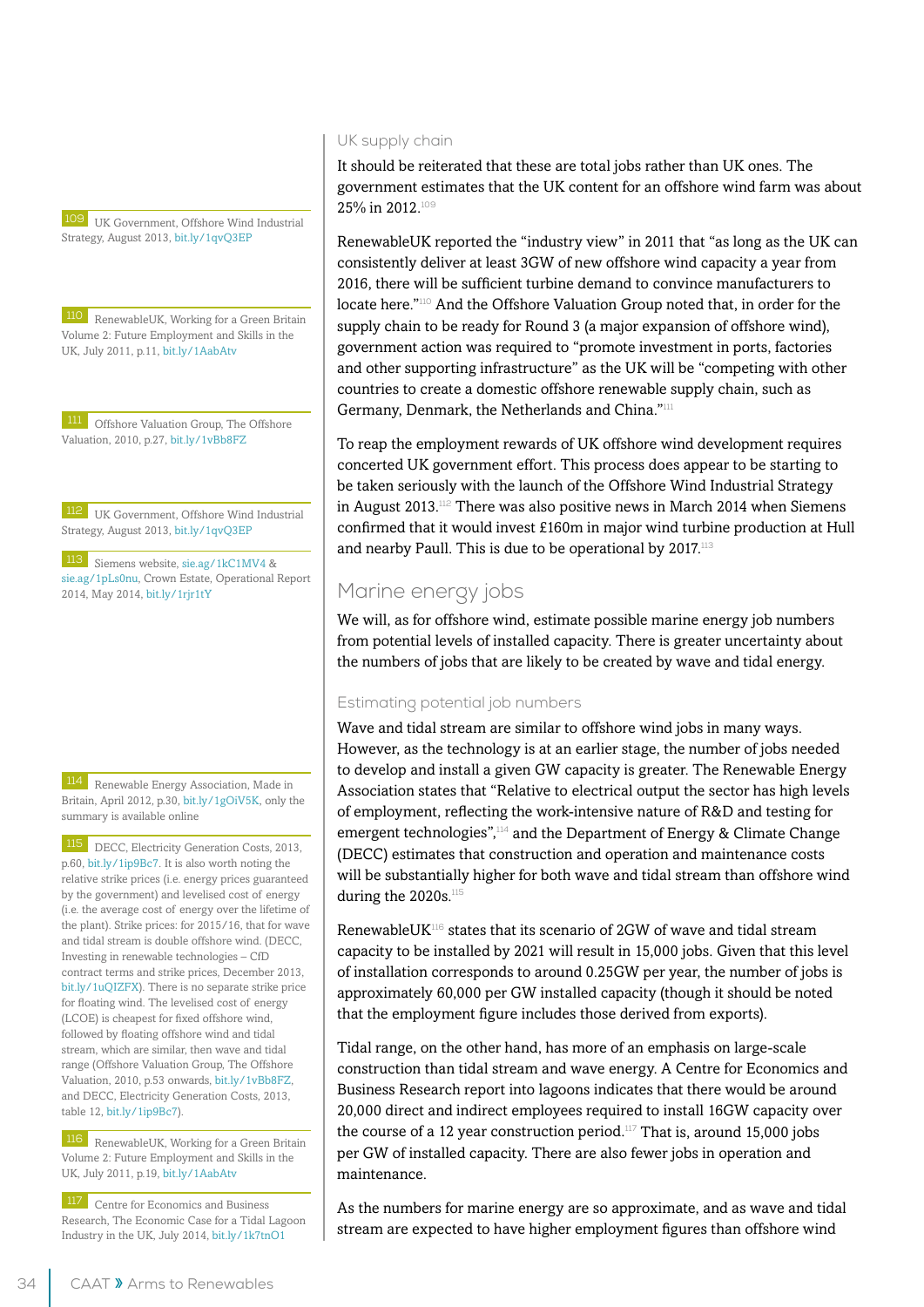118 This follows the Campaign against Climate Change, One Million Climate Jobs Technical Note, 2010, [bit.ly/1kNeHiE](http://bit.ly/1kNeHiE)

119 Renewable Energy Association, Made in Britain, April 2012, p.30, [bit.ly/1gOiV5K](http://bit.ly/1gOiV5K), only the summary is available online

120 Offshore Valuation Group, The Offshore Valuation, 2010, p.56, [bit.ly/1vBb8FZ](http://bit.ly/1vBb8FZ)

121 Offshore Valuation Group, The Offshore Valuation, 2010, p.58, [bit.ly/1vBb8FZ](http://bit.ly/1vBb8FZ) 

122 Low Carbon Innovation Coordination Group, Technology Innovation Needs Assessment (TINA): Marine Energy, August 2012, [bit.ly/1rlwyQT](http://bit.ly/1rlwyQT)

123 RenewableUK, Working for a Green Britain Volume 2: Future Employment and Skills in the UK, July 2011, [bit.ly/1AabAtv](http://bit.ly/1AabAtv)

124 Crown Estate, Wave and Tidal Energy in the Pentland Firth and Orkney Waters, May 2011, [bit.ly/1kyo1vw](http://bit.ly/1kyo1vw)

125 Centre for Economics and Business Research, The Economic Case for a Tidal Lagoon Industry in the UK, July 2014, [bit.ly/1k7tnO1](http://bit.ly/1k7tnO1)

126 Centre for Alternative Technology, Zero Carbon Britain, 2013, p.61, [bit.ly/1oGHeuZ](http://bit.ly/1oGHeuZ)

127 It is also worth noting that several of the sources in the table do not include all of the wave and tidal technologies

while tidal range is expected to have lower, we will use the offshore wind employment figure as a proxy for marine energy.<sup>118</sup> Given that the bulk of marine power will be generated by wave and tidal stream rather than tidal range, it seems fair to assume that this figure will be on the low side and will produce a conservative number of jobs.

As for offshore wind, this calculation does not take account of the level of domestic content or exports. However, because of the UK's leading position in the field, both the content from the UK supply chain and exports to the EU are already high. The Renewable Energy Association states that "Most devices operating in the UK were manufactured in the UK and RenewableUK estimates half of EU marine energy projects have been designed and manufactured here."<sup>119</sup>

#### Identifying the rate of installed capacity

Estimates of wave and tidal resource vary substantially, as is seen in table 3.3. Given the early stage of deployment for wave and tidal stream, and that projects are only at the planning stage for tidal range (barrage and lagoon), estimates of possible and likely installed capacity require more assumptions than for offshore wind. Some estimates are in table 4.4.

#### Table 4.4 » Some estimates of rates of potential installed capacity for marine energy

| ، ب                                                             |                                  |                                                                                                                                               |  |
|-----------------------------------------------------------------|----------------------------------|-----------------------------------------------------------------------------------------------------------------------------------------------|--|
|                                                                 | Annual installed<br>capacity, GW | Detail                                                                                                                                        |  |
| Offshore Valuation<br>Group, "Scenario 2" 120                   | 1.9                              | Installation during the 2020s.<br>Wave: 0.6GW, tidal stream: 0.7GW,<br>tidal range: 0.6GW                                                     |  |
| Offshore Valuation<br>Group, "Scenario 3" 121                   | 1.6                              | Installation during the 2020s.<br>Wave: 0.3GW, tidal stream: 0.7GW,<br>tidal range: 0.6GW                                                     |  |
| Low Carbon<br>Innovation<br>Coordination Group <sup>122</sup>   | 0.7                              | From its "very high scenario" where<br>17GW for wave and 10GW for tidal<br>stream is envisaged by 2050                                        |  |
| Renewable $IK$ <sup>123</sup>                                   | 0.25                             | 2GW by 2021                                                                                                                                   |  |
| Crown Estate <sup>124</sup>                                     | 0.2                              | Considering just the Crown Estate<br>award for wave and tidal stream in<br>Pentland Firth and Orkney waters.<br>1.6GW to be installed by 2020 |  |
| Centre for Economics<br>and Business<br>Research <sup>125</sup> | 1.3                              | 16GW over 12 years (up to 2026) for<br>six lagoon projects                                                                                    |  |
| Centre for Alternative<br>Technology <sup>126</sup>             | $\overline{2}$                   | 30GW by 2030. Wave, tidal stream<br>and tidal range                                                                                           |  |

The Centre for Alternative Technology has made a conservative estimate for wave and tidal "practical resource" (see table 3.3). This corresponds to 10GW installed capacity for wave and 20GW installed capacity for tidal (covering both tidal stream and tidal range, the latter including both barrages and lagoons). Given its 2030 timeline, this would lead to 2GW per year of installed capacity. While this is at the high end in table 4.4, this is primarily because it expedites installation.<sup>127</sup>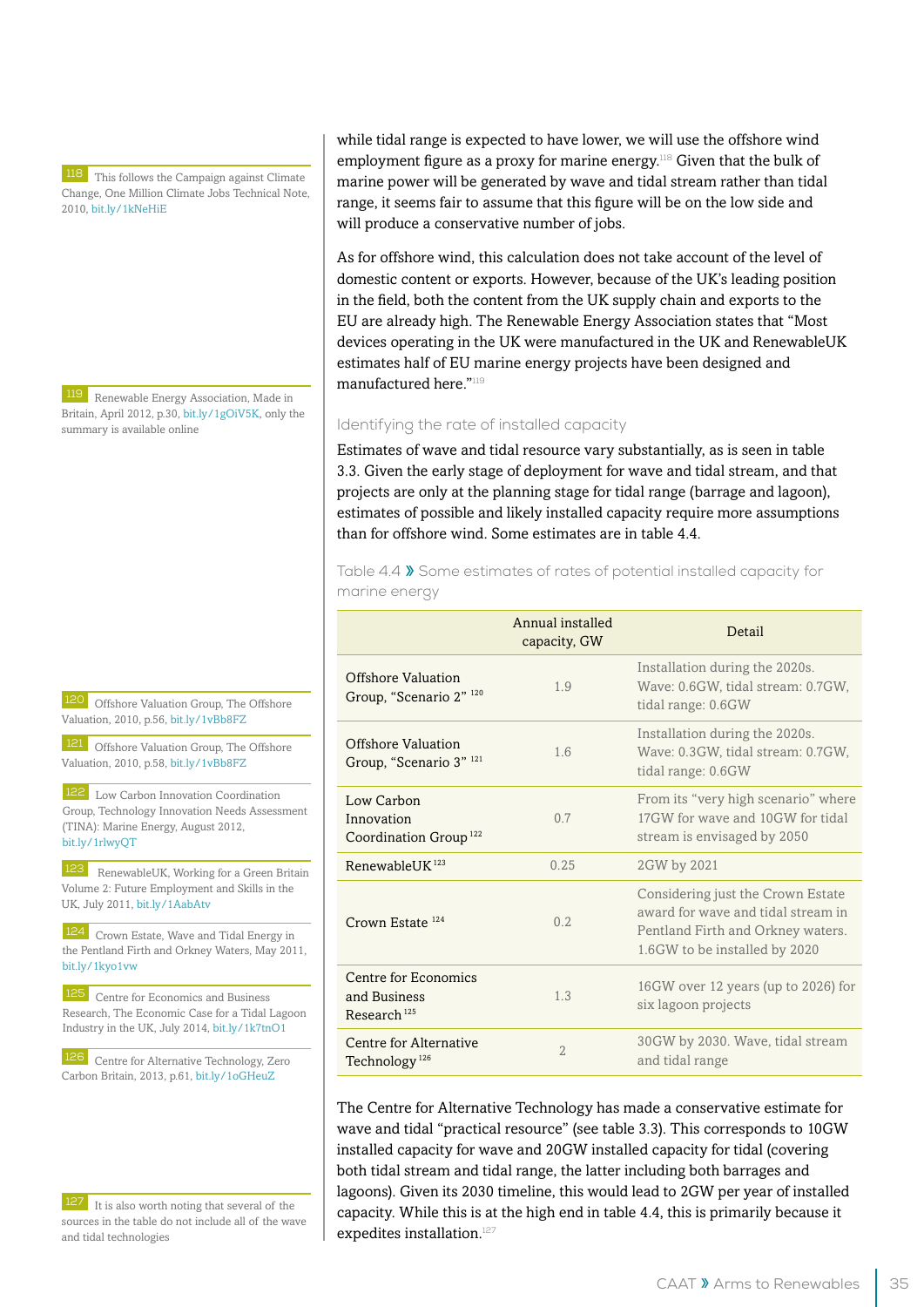The arms industry certainly believes that the renewable energy sector could make good use of its skilled workers, warning that if workers left the sector, other sectors including "alternative energy" "would mop up those people almost immediately".

Because the Centre for Alternative Technology starts from a conservative position, covers all the wave and tidal technologies, and because its figure is consistent with that of the Offshore Valuation Group, we will use the 2GW annual installation rate. We do so, though, acknowledging that it will take several years to reach that rate of deployment.

Using the figures above, we estimate that marine energy employment would be around 60,000 in the first year that 2GW installation were to be achieved, and would stay fairly steady following that.

Table 4.5 » Marine energy jobs resulting from the annual installation of 2GW capacity

|                                    | 1st year 2GW<br>installation achieved | 15th year of 2GW<br>installation |
|------------------------------------|---------------------------------------|----------------------------------|
| Jobs in manufacture & installation | 60,000                                | 44.000                           |
| Jobs in maintenance                | 1.320                                 | 19,800                           |
| Total jobs                         | 61,320                                | 63,800                           |

#### Job numbers summary

Table 4.6 » Estimate of current UK arms industry employment

| For production of arms for the UK MoD      | 115,000   |
|--------------------------------------------|-----------|
| For export                                 | 55,000    |
| Total                                      | 170,000   |
| (or, for exports and half MoD procurement) | (115,000) |

Table 4.7 » Offshore wind and marine energy employment estimates

|                          | 1st year target achieved | 15 years on |
|--------------------------|--------------------------|-------------|
| Offshore wind jobs (5GW) | 155,000                  | 160,000     |
| Wave and tidal jobs      | 60,000                   | 65,000      |
| Total                    | 215,000                  | 225,000     |
| Offshore wind jobs (9GW) | 275,000                  | 285,000     |
| Wave and tidal jobs      | 60,000                   | 65,000      |
| Total                    | 335,000                  | 350,000     |

A move towards offshore wind and marine energy could produce more jobs than the entire arms industry employs, or nearly double that of exports plus the most controversial arms procurement, or around four times that of arms exports.

If the higher offshore wind scenario was followed, there could be around double the number of jobs of the entire arms industry.

It should be re-emphasised that there are other renewable energy sectors with substantial employment potential, not to mention wider low-carbon technologies.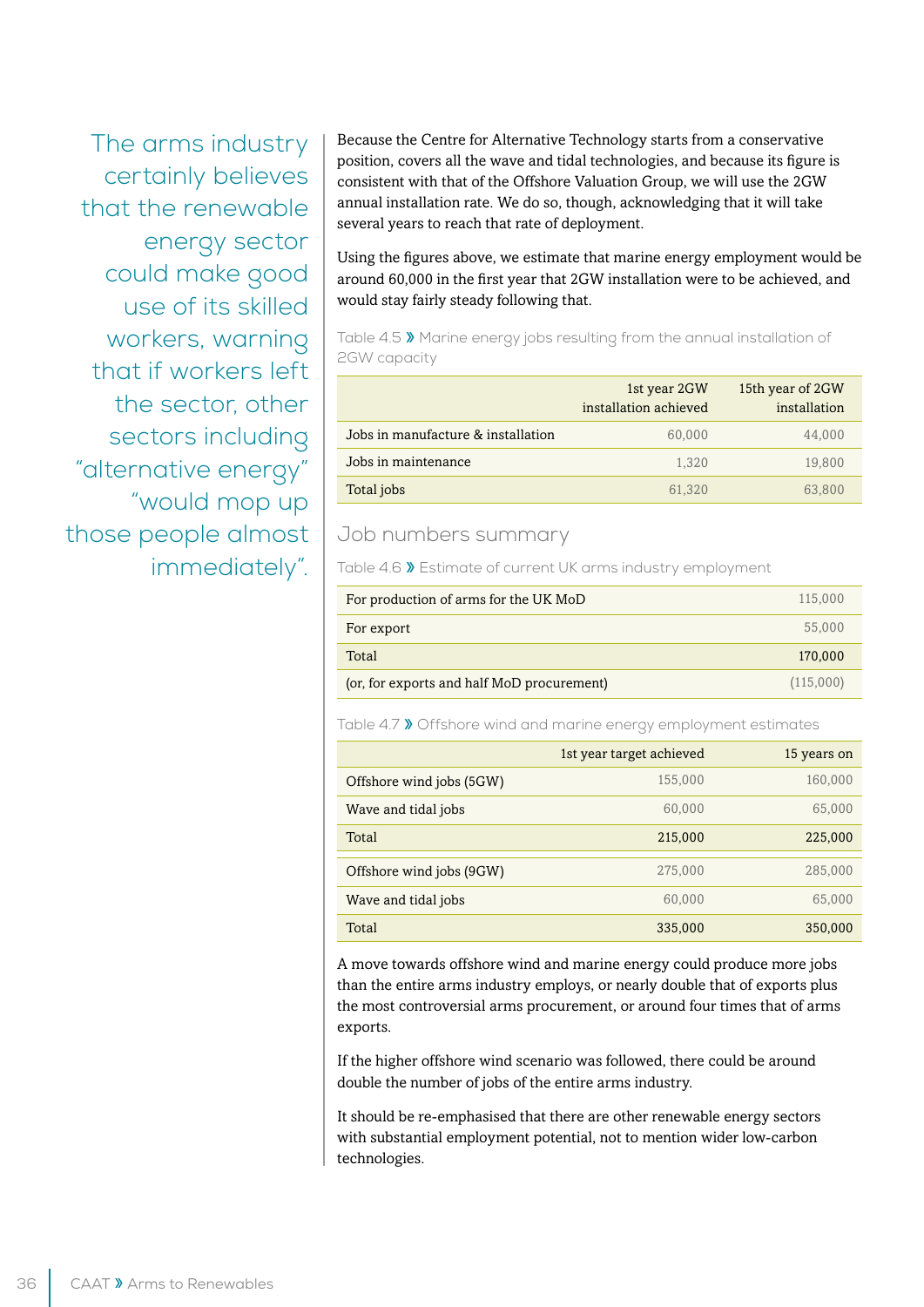128 CBI, press release, 21.3.2014, [bit.ly/N5VNIu](http://bit.ly/N5VNIu)

129 EngineeringUK, Engineering UK 2014, November 2013, p.220, [bit.ly/1nplC7Z](http://bit.ly/1nplC7Z)

130 A 2014 briefing paper by the Royal United Services Institute (RUSI) surveyed employees who had left BAE Systems from 2007-2011. They found that only 7% had taken more than a year to find new work (RUSI, Defence Skills: A Shift in the Myth, June 2014, p.8, [bit.ly/1wp3xd1\)](http://bit.ly/1wp3xd1). There are several other recent examples of arms industry jobs losses in recent years, along with detail or comment on final numbers: there was much media coverage of BAE cuts at its Brough plant from September 2011. At the end of the process there had been 21 compulsory redundancies while 360 left voluntarily (Hull Daily Mail, 4.7.2013, [bit.ly/1ecQe7T\)](http://bit.ly/1ecQe7T); There was also extensive media coverage in November 2013 of BAE's announcement of cuts in Portsmouth. In April 2014 a local MP said the company and unions had done "a good job trying to mitigate job losses" and that "The workforce will be snapped up, but I want them to remain in the city" (The News, 24.4.2014, [bit.ly/1lHBeCh\)](http://bit.ly/1lHBeCh). In August 2014 BAE said that at that point 70% of the 940 facing redundancy had found a new job, were being retrained or had accepted voluntary redundancy (The News, 7.8.2014, [bit.ly/WwyWUr](http://bit.ly/WWyWUr)); In 2012, a local MP stated "It's a difficult climate out there, [but] there's a skill shortage in the UK, and if you take the example of the big closure in BAE Woodford, within a year most people had found jobs because of the skills they had." (BBC, 2.2.2012, [bbc.in/1qkojEX\)](http://bbc.in/1qkojEX).

131 Sandy Wilson, President of General Dynamics UK and VP-Defence of ADS (the arms industry's trade association) in evidence to the parliamentary Defence Committee, 8.9.2010, [bit.ly/1hvitzm](http://bit.ly/1hvitzm)

132 The figures were produced using the UK Labour Force Survey for the years 2011 and 2012 and looking at the SOC2010 occupational codes for employees in industry SIC07 codes 2540 (manufacture of weapons and ammunition), 3011 (building of ships and floating structures), 3030 (manufacture of aircraft and spacecraft) and 3040 (manufacture of military fighting vehicles). See [bit.ly/1exfMcb](http://bit.ly/1exfMcb) for more details on the Labour Force Survey.

133 EU Energy & Skills, Renewable Sector Skills Analysis – Scotland, July 2009, [bit.ly/1qkUPqL](http://bit.ly/1qkUPqL)

## **Skills**

There is currently a severe skills shortage in Science, Technology, Engineering and Maths – the STEM skills. In March 2014 the CBI reported that it was "threatening the recovery, as demand from firms is outstripping supply." $128$ EngineeringUK estimates that the UK will need 87,000 new graduate-level engineers per year over the coming decade. In contrast, only 51,000 people became suitably qualified last year.<sup>129</sup>

In this context, there is little doubt that the skills of arms workers could be put to better use. Even during the economic downturn, arms industry workers appear to have been relatively able to find alternative work within the normal employment market.130 The arms industry certainly believes that the renewable energy sector could make good use of its skilled workers, warning that if workers left the sector, other sectors including "alternative energy" "would mop up those people almost immediately".<sup>131</sup>

While there is no common source that allows direct comparison of skill levels in the arms and renewable energy sectors, an approximation is possible. Analysis can be made of occupational codes in the UK Labour Force survey that relate to the arms industry<sup>132</sup> and a survey of the renewable energy sector in Scotland has been carried out by Energy & Utility Skills which uses the same skills groupings.<sup>133</sup> They are set alongside each other in table 4.8.

Table 4.8 » Skills groupings

|                                                                            | Arms industry<br>(UK wide), $%$ | Renewable energy<br>industry (Scotland), % |
|----------------------------------------------------------------------------|---------------------------------|--------------------------------------------|
| Science, research, engineering<br>and technology professionals             | 19                              | 2.4                                        |
| Science, Engineering and<br>Technology associate professionals             | 15                              | 14                                         |
| Skilled metal, electrical and<br>electronics trades                        | 23                              | 30                                         |
| Process, plant and machine<br>operatives and unskilled                     | 13                              | 8                                          |
| Managers, administrative staff, sales<br>people and other supporting roles | 30                              | 25                                         |

The table shows renewable energy having higher proportions of professionals and skilled trades, and associate professional proportions being similar. The arms industry has higher proportions of "process, plant and machine operatives" and managers and support staff. Overall, the comparison points towards higher proportions of technically skilled workers in the renewable energy sector.

Many of the same engineering disciplines are utilised by both sectors. Three core disciplines are considered in table 4.9, using BAE's "current opportunities" webpages and the Renewable Energy Association's "Made in Britain" report.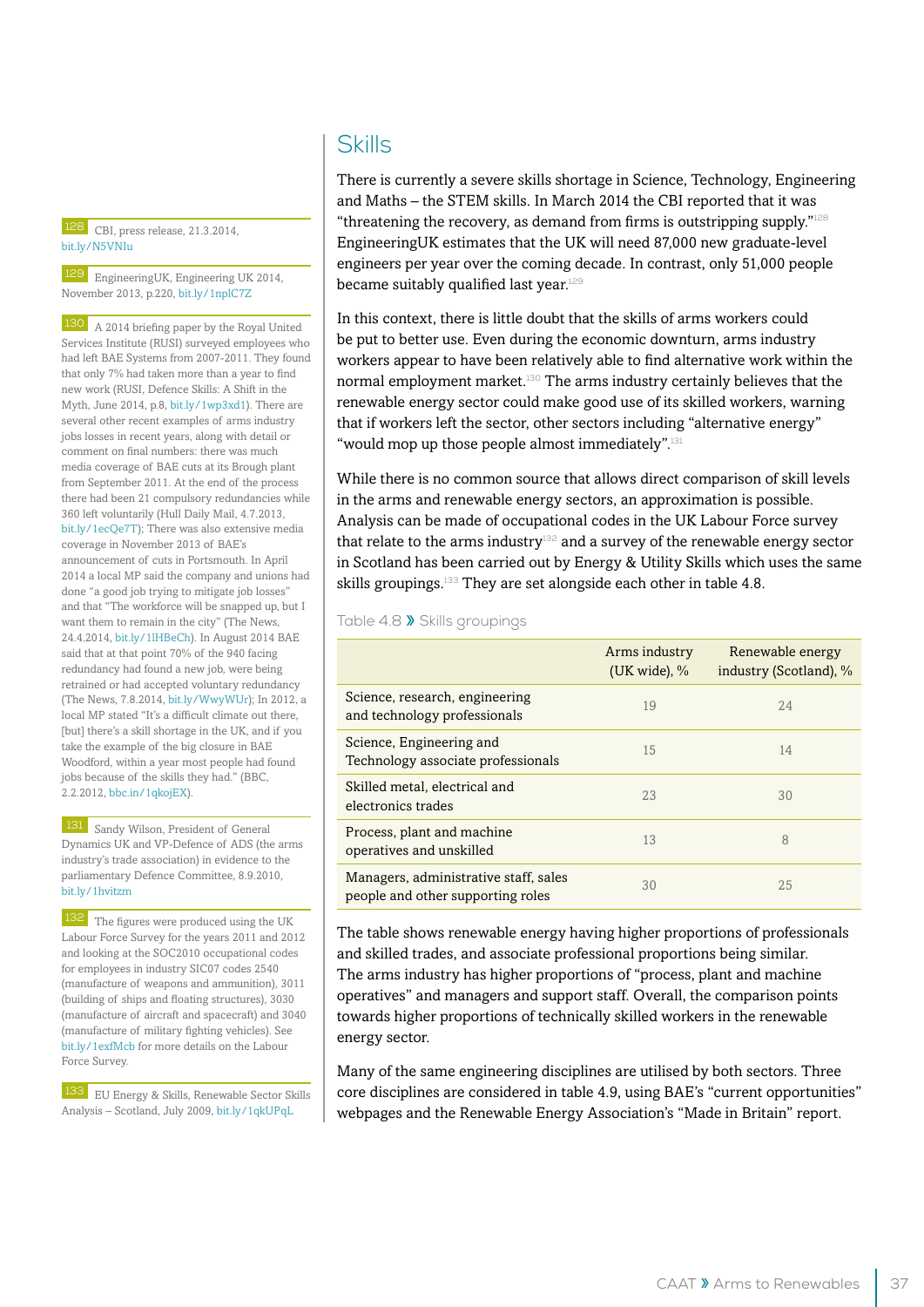**BAE Systems website, "Where could you** be?" for various roles, [bit.ly/1jw4w2D](http://bit.ly/1jw4w2D)

135 Renewable Energy Association, Made in Britain, April 2012, [bit.ly/1gOiV5K](http://bit.ly/1gOiV5K), only the summary is available online. The report identifies roles within each specific renewable energy technology.

136 A Foreign Policy in Focus report (Military vs Climate Security, 2009, pages 39-42, [bit.ly/PUdjRL](http://bit.ly/PUdjRL)) sets out examples of "crossover potential" between military shipbuilding, aircraft and vehicles jobs and those in "green technology" in the US

137 Department for Business, Innovation & Skills, UK Offshore Wind Supply Chain: Capabilities and Opportunities, January 2014, [bit.ly/1szaqHR](http://bit.ly/1szaqHR)

| Engineering<br>discipline                        | Examples of arms industry<br>applications, sourced from<br><b>BAE Systems</b> <sup>134</sup>           | Examples of renewable energy<br>applications, sourced from the<br>Renewable Energy Association <sup>135</sup>                                                                                                                                        |  |  |
|--------------------------------------------------|--------------------------------------------------------------------------------------------------------|------------------------------------------------------------------------------------------------------------------------------------------------------------------------------------------------------------------------------------------------------|--|--|
| Electrical &<br>electronic<br>engineering        | Maritime - naval ships<br>Maritime Services<br>Maritime – submarines<br>Military Air & Information     | Offshore wind<br>· manufacture<br>• construction & installation<br>• operations & maintenance<br>Waye and tidal<br>· design & manufacture<br>• construction & installation<br>· support services & other<br>Other sectors include:<br>• onshore wind |  |  |
| Marine<br>engineering /<br>Naval<br>architecture | Maritime – naval ships<br>Maritime Services<br>Maritime – submarines                                   | • solar PV<br>Offshore wind<br>• construction & installation<br>Wave and tidal<br>· design & manufacture<br>• construction & installation<br>· support services & other                                                                              |  |  |
| Mechanical<br>engineering                        | Combat vehicles UK<br>Maritime – naval ships<br><b>Maritime Services</b><br>Military Air & Information | Offshore wind<br>· manufacture<br>Wave and tidal<br>· design & manufacture<br>Other sectors include:<br>• onshore wind<br>• biomass combined heat<br>& power (CHP)<br>· deep geothermal                                                              |  |  |

The table illustrates that many of the fundamentals are common, although it is still very likely that switching between sectors would require training. An analysis of specific job titles and roles would provide a better picture of crossover potential, but this is not available for the UK.<sup>136</sup>

### Synergies between the arms industry and renewable energy

While not relating only to arms production, a Department for Business, Innovation & Skills report from 2014 assessed the UK offshore wind supply chain, focusing on synergies with other "parallel" sectors. One of these sectors was aerospace, of which arms is a substantial proportion. Different areas of the wind supply chain were considered. For wind turbine supply, synergies with aerospace were assessed as being high with regard to castings and forgings, and medium with respect to both turbine nacelle assembly and blade manufacture.<sup>137</sup>

As well as looking at broad skills and synergies, it is useful to consider individual companies that are already active in both the arms and renewable energy sectors. Companies in this situation are likely to be in the best position to facilitate a transfer of resources and skills between the sectors, adjusting their activities to respond to greater renewable energy and less military demand. It is likely that this would be uncontroversial for workers.

#### Table 4.9 » Applications of specific engineering disciplines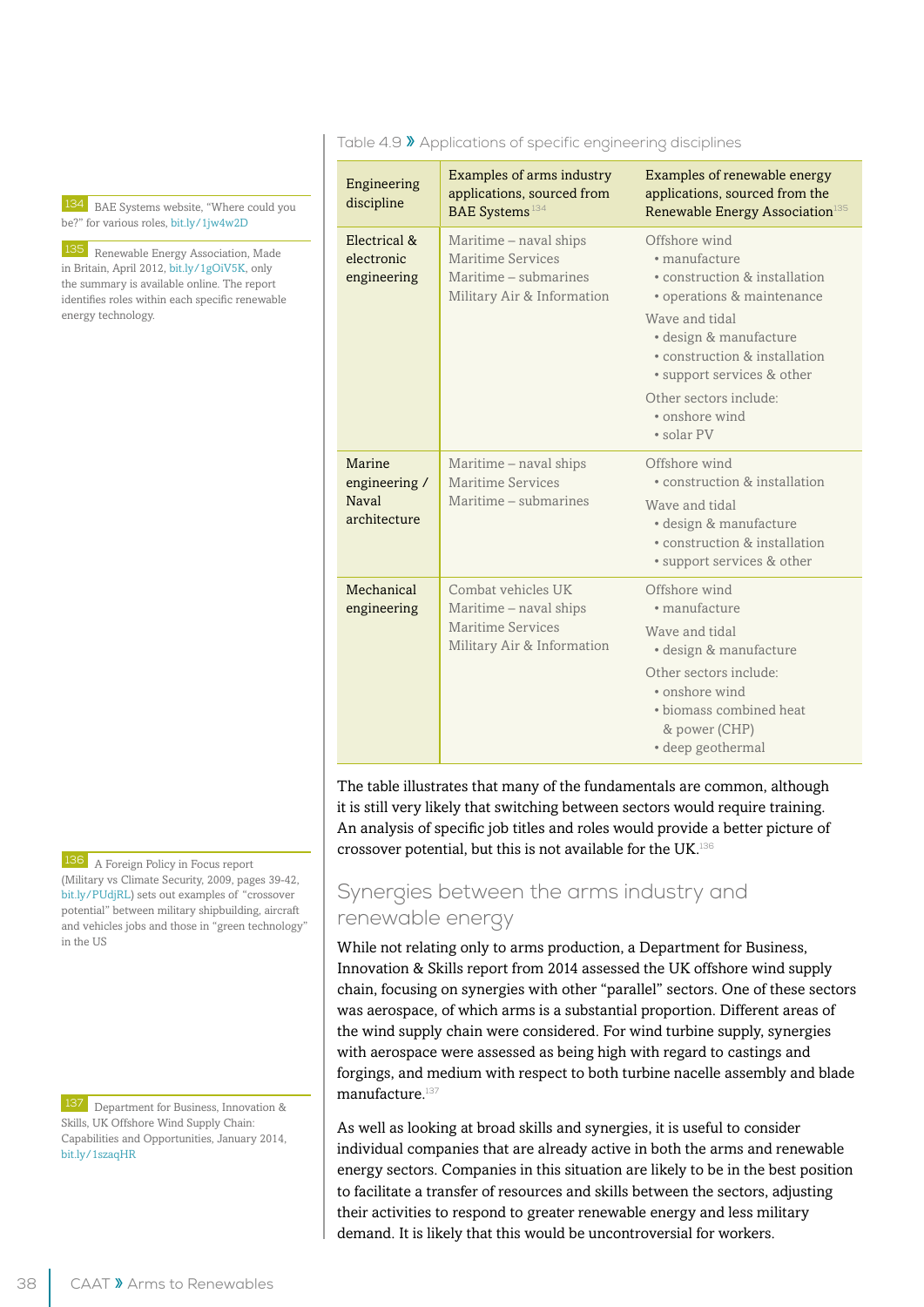

Some sectors are particularly good candidates in this regard, with shipbuilding being even more obvious than aerospace. A variety of vessels and marine construction and support capabilities are needed for the installation and maintenance of offshore energy projects. There are already many examples of crossover and overlap between military shipbuilding and offshore renewable energy. These include:

- Aluminium Marine Consultants has produced numerous catamarans for the offshore wind industry and hovercraft for the military<sup>138</sup>
- BMT produce both military craft and "windfarm support vessels"<sup>139</sup>
- Cammell Laird refit warships and is "a base port for the construction of the Gwynt y Môr wind farm in the Irish Sea"<sup>140</sup>
- CTruk bills itself as a builder of craft which have "a proven track-record as offshore wind support vessels as well as numerous applications in the military and security and commercial sectors."<sup>141</sup>
- Harland & Wolff, once known for shipbuilding, now specialises in offshore renewable energy.<sup>142</sup>
- Mactaggart Scott is a major subcontractor for UK warships and nuclear submarines. It says its "experience in providing robust, highly-reliable equipment to the naval market is readily applicable to the renewable market."<sup>143</sup>
- Mustang Marine's offerings include wind farm support vessels and bespoke aluminium vessels to "military standard".<sup>144</sup>

There are of course a wide range of companies producing equipment for both sectors beyond marine construction. A map of the offshore wind supply collated by RenewableUK $145$  provides a list of component suppliers and many of these cover a wide range of markets including both renewable energy and the military.

One not on the list is a company that was in the news recently over its sale of arms to Israel. Schleifring Systems manufactures slip rings, an advanced electrical transmission device. It supplies these for tanks, remote control weapon systems, naval artillery, and also for the Hermes drone produced by Israeli arms company Elbit Systems.146 However, there are many other uses for its slip rings including in offshore wind turbines. Schleifring says it "has been supplying slip rings for offshore wind applications to most European manufacturers right from the word go".<sup>147</sup>

In summary, the general skills base of the arms industry and offshore wind and marine energy sectors is similar, and there are already many companies already involved in both sectors.

## Locations

We are considering a situation where arms exports are stopped and the MoD's arms procurement is halved. This would mean work is required for around 115,000 arms industry workers. The national/regional distribution of arms industry jobs is shown in table 4.10, and we assume that this pattern will be replicated for the arms jobs being lost in our scenario. This provides us with a broad sense of where alternative employment will be needed.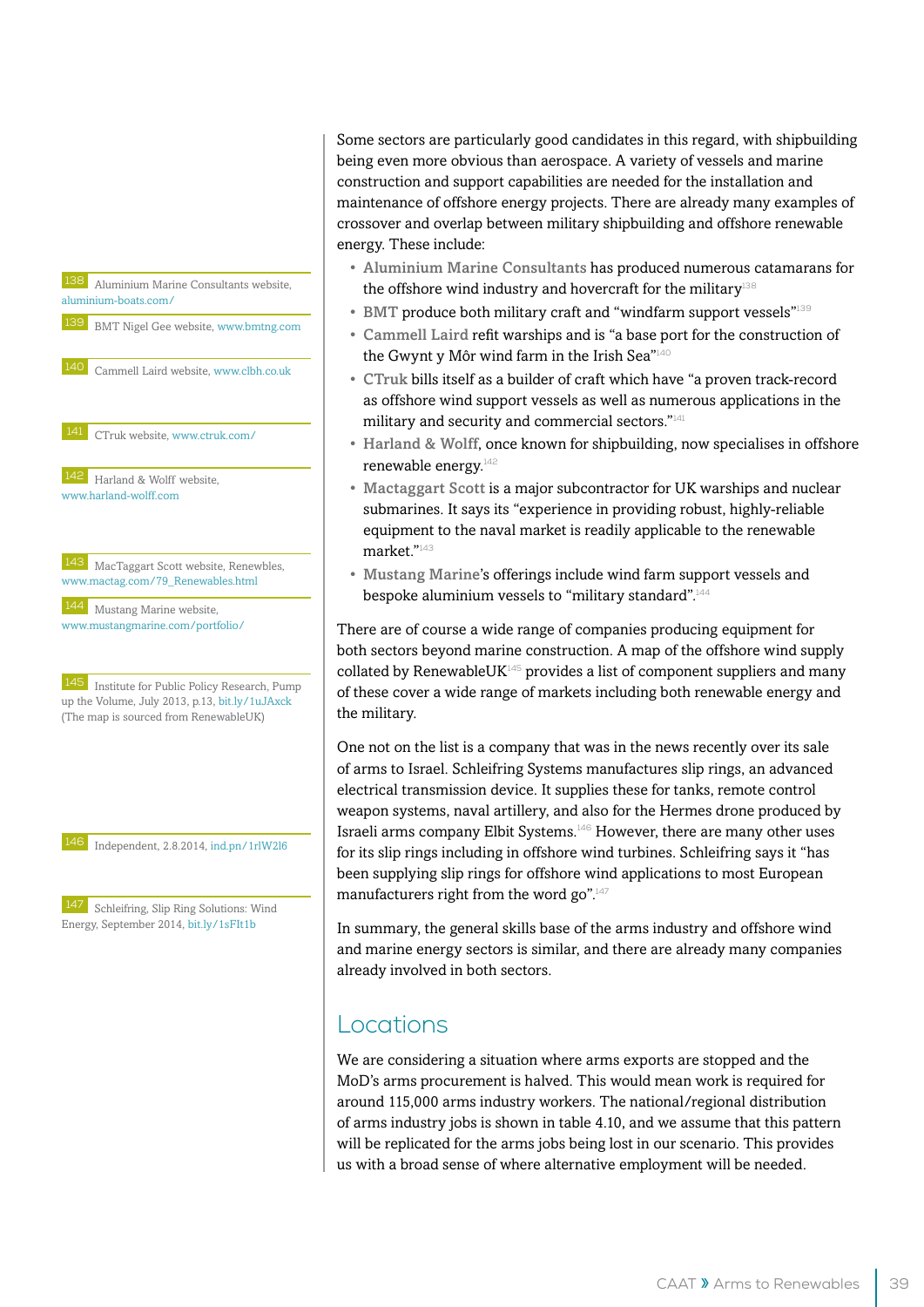These figures were produced using the UK Labour Force Survey for the years 2011 and 2012 and looking at the region of residence for employees in industry SIC07 codes 2540 (manufacture of weapons and ammunition), 3011 (building of ships and floating structures), 3030 (manufacture of aircraft and spacecraft) and 3040 (manufacture of military fighting vehicles). See [bit.ly/1exfMcb](http://bit.ly/1exfMcb) for more details on the Labour Force Survey

149 Offshore Valuation Group, The Offshore Valuation, May 2010, p.31, [bit.ly/1vBb8FZ](http://bit.ly/1vBb8FZ)

150 RenewableUK, Offshore Wind Projects, May 2013, [bit.ly/1q67TOf](http://bit.ly/1q67TOf)

151 Offshore Valuation Group, The Offshore Valuation, 2010, pp.13&39, [bit.ly/1vBb8FZ](http://bit.ly/1vBb8FZ)

152 Carbon Trust, UK Wave Energy Resource, October 2012, p.iv, [bit.ly/1lR9why](http://bit.ly/1lR9why)

153 Crown Estate, UK Wave and Tidal: Key Resource Areas Project, October 2012, p.9, [bit.ly/1BJ0bBG](http://bit.ly/1BJ0bBG)

Table 4.10 > National/regional distribution of arms industry jobs<sup>148</sup>

| South West               | 18.3%                                       |
|--------------------------|---------------------------------------------|
| East Midlands            | $16.7\%$                                    |
| South East               | 14.5% (0.7% in London)                      |
| Scotland                 | 10.4% (5.7% in Strathclyde)                 |
| North West               | $9.2\%$ (2.6% Merseyside & 1.6% Manchester) |
| West Midlands            | 8.6%                                        |
| North East               | 8.1%                                        |
| Northern Ireland         | $6.2\%$                                     |
| Wales                    | 3.8%                                        |
| Yorkshire and Humberside | $2.8\%$                                     |
| East Anglia              | $1.5\%$                                     |

The national distribution of wind and marine energy practical resource identified by the Offshore Valuation Group is provided in table 4.11. It shows that, overall, England has the greatest resource but not very far ahead of Scotland. Wales' wind and marine energy resources seem small, but its share is greater than the relative size of its population.

Table 4.11 » Offshore Valuation Group estimate of practical resource for offshore wind and marine energy<sup>149</sup>

| Off which<br>coast | Fixed<br>Wind,<br><b>GW</b> | Floating<br>Wind,<br><b>GW</b> | Wave,<br><b>GW</b> | Tidal<br>Stream,<br><b>GW</b> | Tidal<br>Range,<br><b>GW</b> | Total |
|--------------------|-----------------------------|--------------------------------|--------------------|-------------------------------|------------------------------|-------|
| Scotland           | 46                          | 123                            | 15                 | 18                            | $\overline{4}$               | 206.0 |
| Wales              | 6                           | 19                             | 1.5                | 8                             | 5                            | 39.5  |
| England            | 63                          | 209                            | 1.5                | 7                             | 6                            | 286.5 |
| Total              | 116                         | 350                            | 18                 | 33                            | 14                           |       |

Offshore wind resource: the Crown Estate's leasing rounds give designated areas for offshore wind. The three largest zones are off the east coast of England, from Essex to the North East. There are two medium size zones: one to the east of Edinburgh, and one between Northern Ireland, North West England, and North Wales. There are smaller zones in the Moray Firth, off West Scotland, off Northern Ireland, in the Bristol Channel, near the Isle of Wight, and off Sussex.<sup>150</sup>

In addition to this, floating wind will need to start becoming significant over the coming decade. There are no designated sites for floating wind yet, but the resource is in three broad areas: off North East England as for fixed wind, and larger concentrations off South West England and South West Wales and also off North Scotland.<sup>151</sup>

Wave resource: about half of the practical wave energy resource stretches out from the west of the Hebrides, about a quarter is found off the north coast of Scotland, around Orkney and Shetland, and about a quarter is off South West England and South West Wales.<sup>152</sup>

Tidal stream resource: the largest tidal stream resources are in northern Scotland, concentrated in the Pentland Firth between the Scottish mainland and Orkney Islands. However, there are also substantial resources down the west cost of Scotland and Wales, in the Bristol Channel, around the Isle of Wight and off Kent.<sup>153</sup>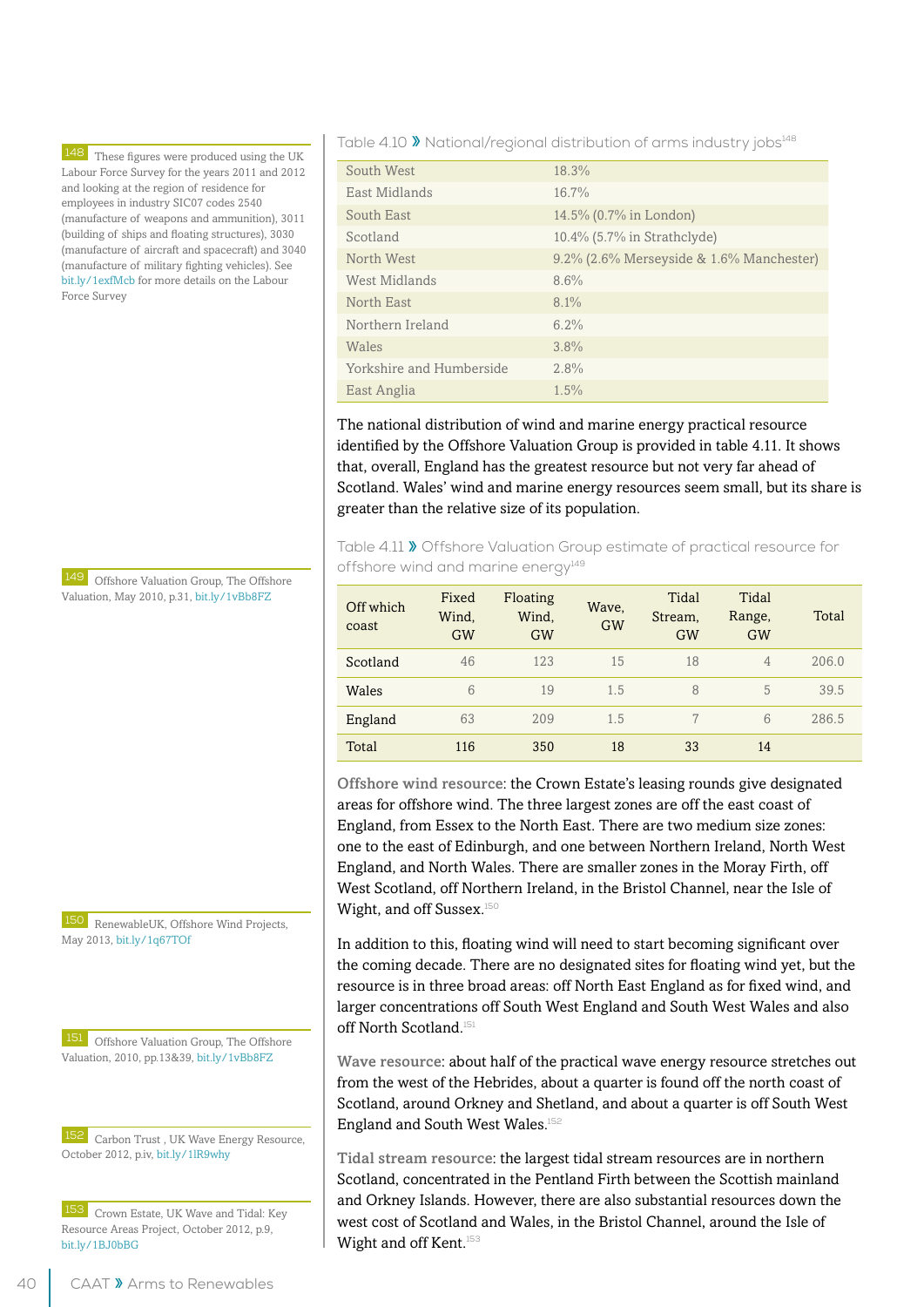154 Crown Estate, UK Wave and Tidal: Key Resource Areas Project, October 2012, p.9, [bit.ly/1BJ0bBG](http://bit.ly/1BJ0bBG)

155 E.ON Climate & Renewables, UK Content Analysis of Robin Rigg Offshore Wind Farm, September 2011, [bit.ly/1ptuLGN](http://bit.ly/1ptuLGN)

156 Crown Estate, A Guide to an Offshore Wind Farm, 2010, [bit.ly/1ssQ2Im](http://bit.ly/1ssQ2Im)

157 Although proximity to the relevant wind farm is desirable

158 Estimated using Crown Estate, A Guide to an Offshore Wind Farm, 2010, pp.20-43, [bit.ly/1ssQ2Im](http://bit.ly/1ssQ2Im)

Tidal range resource: Tidal range is particularly high in the Bristol Channel, from North Wales to South West Scotland, off Kent, and in the Wash.<sup>154</sup>

#### Locations of different employment roles

The location of workers will depend on both the overall type of job – whether manufacture and installation or operation and maintenance – and also on the equipment being manufactured and the position in the supply chain.

Operation and maintenance of the wind/wave/tidal farms: Employment has to be relatively close to the generation capacity because speed of repair will have a significant effect on the total production of the wind or marine tidal generation. Connections to the electricity grid also need to be maintained and these will need to be as close as possible to the generating capacity.

For the expansion of offshore wind that we envisage, there will need to be several thousand operation and maintenance workers near each of the main sites, and others distributed around the coast according to the site of wind farms.

Development, manufacture, construction and installation of wind/ wave/tidal farms: Here, there are four main areas of work and these, along with the proportion of cost associated with each area, are set out in a report commissioned by E.ON Climate & Renewables into its Robin Rigg wind farm:<sup>155</sup>

- Project management, 5% of cost
- Turbine manufacture, 37% of cost
- Balance of plant manufacture (such as turbine foundations, cabling, and onshore and offshore substations), 22% of cost
- Installation and commissioning, 36% of cost

Each of these will have a different profile in terms of the location of employment. Drawing on the E.ON study and a wind farm guide by the Crown Estate,<sup>156</sup> and applying these to a situation where the supply chain is primarily within the UK, we estimate:

- The bulk of project management could be located anywhere in the UK
- Turbine manufacture isn't in the E.ON study as Vestas imported its turbines and the lower level supply chain wasn't within the report's scope. However, turbine manufacture can be anywhere on the coast.<sup>157</sup> The turbine subsystems and components that wouldn't need to be co-located (or need to be elsewhere on the coast) amount, very broadly, to around 50% of the value.<sup>158</sup>
- Balance of plant: the manufacture of the turbine foundations would need to be based on the coast, ideally near the wind farm. The same can be said for offshore substations. However, around 60% of the cost of the substation is the electrical system, which could be produced anywhere. The electrical system is an even higher proportion of the cost of the onshore substation.
- Installation and commissioning would need to be based at ports in the proximity of the wind farm. A substantial proportion of costs would be for vessels, which could be sourced from anywhere on the coast.

In order to set out indicative locations, we will assume that manufacture or services that need to be based on the coast are actually located in the region of the wind farm. As a result, the locations are put into one of two categories: a) in the vicinity/region of the electricity generation or b) anywhere in the UK. Pulling together the manufacture and services location categories for each of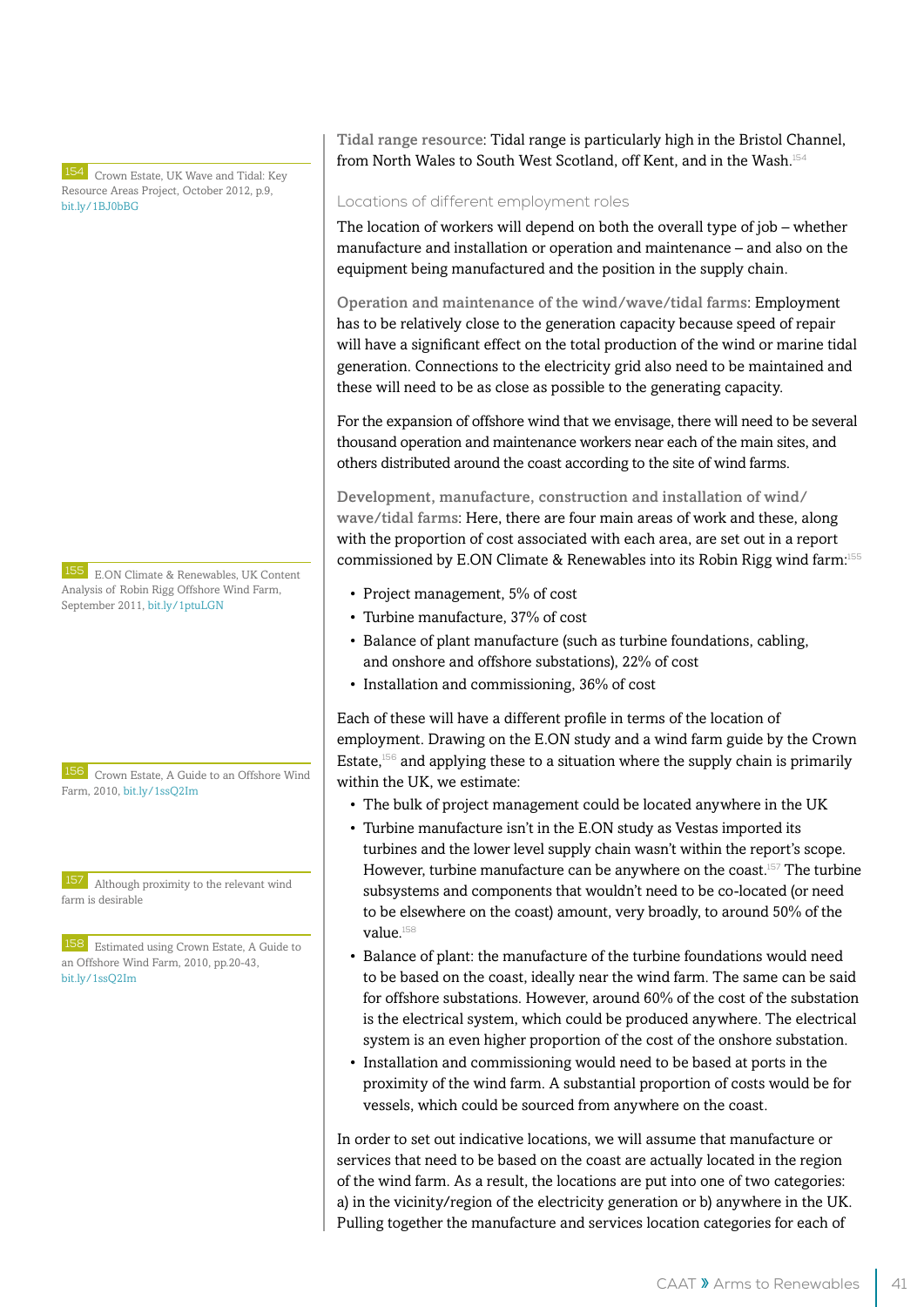This assumes: project management – 5% anywhere; turbine manufacture – 18.5% local, 18.5% anywhere; balance of plant – 15% local, 7% anywhere; installation and commissioning – 36% local. The figures are only intended to be indicative

160 We assume that the same broad location principles also apply to wave and tidal electricity generation

161 The estimate is for a point half-way through our main wind and marine energy scenario

162 E.ON Climate & Renewables, UK Content Analysis of Robin Rigg Offshore Wind Farm, September 2011, p.5, [bit.ly/1ptuLGN](http://bit.ly/1ptuLGN)

163 Institute for Public Policy Research, Pump up the Volume, July 2013, p.13, [bit.ly/1uJAxck](http://bit.ly/1uJAxck) (The map is sourced from RenewableUK)

164 As has been proposed by RUSI amongst others for general arms industry jobs losses. RUSI suggest that of a sample of BAE workers leaving the company between 2007 and 2011, a third needed to relocate for new work (RUSI, Defence Skills, June 2014, pp.11&13, [bit.ly/1nV9TOW](http://bit.ly/1nV9TOW)). A need to relocate may have an unwelcome side effect for the UK skills base as greater numbers of workers may choose early retirement, with the consequent loss of their skills to the economy.

the four areas of production above, we estimate that approximately 70% of expenditure is likely to be in the vicinity/region of the electricity generation sites and 30% could be anywhere.<sup>159</sup>

For the overall total of 220,000 jobs in our main scenario (table 4.7)<sup>160</sup> we can estimate the potential numbers of jobs in the broad groupings set out in table 4.12.<sup>161</sup>

Table 4.12 » The location groupings of wind and marine energy jobs

| Operation and maintenance jobs: all in the vicinity/region<br>of the generation sites | 35,000  |
|---------------------------------------------------------------------------------------|---------|
| Manufacturing and installation jobs in the vicinity/region<br>of the generation sites | 130,000 |
| Manufacturing and installation jobs anywhere in the UK                                | 55,000  |

The location profile of each of the wind and marine technologies is used to obtain the geographic breakdown of renewable energy jobs that is given in chart 4.1. They are indicated alongside the number of jobs that would be expected to be lost from the arms industry. The renewable energy jobs, not being land-orientated, don't always fit in to a tidy regional/national breakdown.

The chart indicates that there would be more jobs than were needed in Scotland, Wales and down the west and east coasts of England. The English Midlands, Northern Ireland and South East England are the areas where there isn't a clear fit. However, in addition to the geographic numbers above there are 55,000 manufacturing jobs that could be located anywhere.

There is good reason to believe that there would be substantial work in the East and West Midlands. The study of the Robin Rigg supply chain assessed the geographical spread of contract values and found that central England was one of the two largest concentrations.<sup>162</sup> Also, a RenewableUK map<sup>163</sup> of offshore wind suppliers across the UK usefully separated companies into their types of activities. Whereas the sites of turbine manufacture (proposed), vessels, engineering and construction and maintenance are, as would be expected, around the coast, components suppliers are primarily inland. There is a concentration in the West Midlands as well as inland groups further north and to a lesser extent along the M4 corridor.

While the numbers of suppliers provided by RenewableUK do not allow any conclusions to be drawn regarding Northern Ireland, the Robin Rigg study identified significant content being contracted through Harland and Wolff in Belfast, which was used as one of two construction ports for the wind farm.

The speed of the shift towards renewable energy and the decisions companies make would determine the extent to which government needed to encourage the location of renewable energy work in specific areas. The presence of skilled workers would be a natural draw for companies, but there would be many other considerations. The government should consider areas with potential difficulties, as well as opportunities, at the earliest opportunity.<sup>164</sup>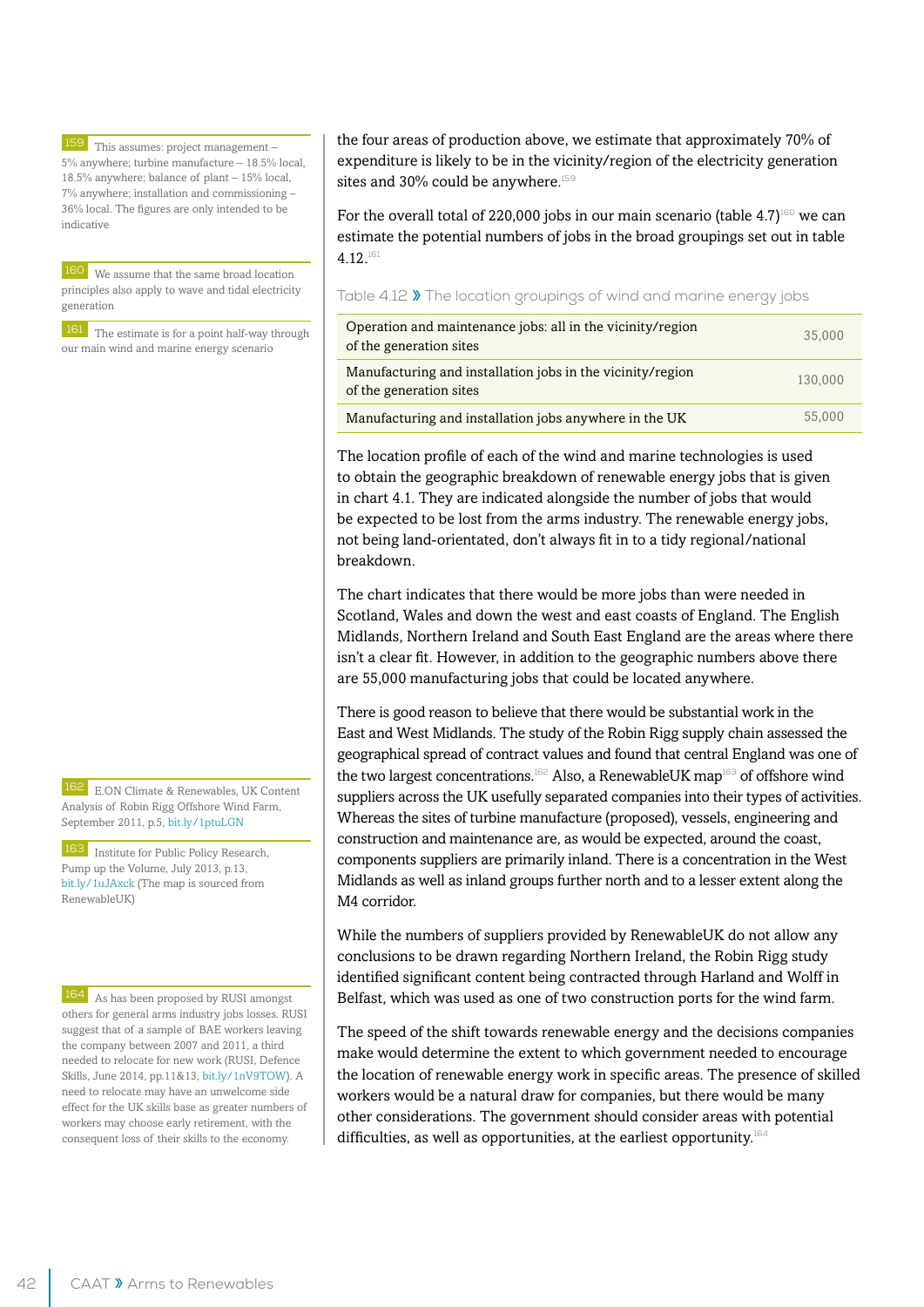Chart 4.1 » Distribution of arms industry jobs lost if exports stopped and MoD procurement halved, alongside likely locations of offshore wind and marine energy work<sup>165</sup>



165 The distribution of offshore wind energy sites is drawn from the RenewableUK map of Offshore Wind Projects (May 2013, [bit.ly/1q67TOf](http://bit.ly/1q67TOf)) for fixed wind, and, for floating wind, estimated using information from the Offshore Valuation Group (The Offshore Valuation, May 2010, [bit.ly/1vBb8FZ](http://bit.ly/1vBb8FZ)). The distribution for wave and tidal energy sites is estimated using Crown Estate's UK Wave and Tidal: Key Resource Areas Project (October 2012, pp.8&9, [bit.ly/1BJ0bBG\)](http://bit.ly/1BJ0bBG)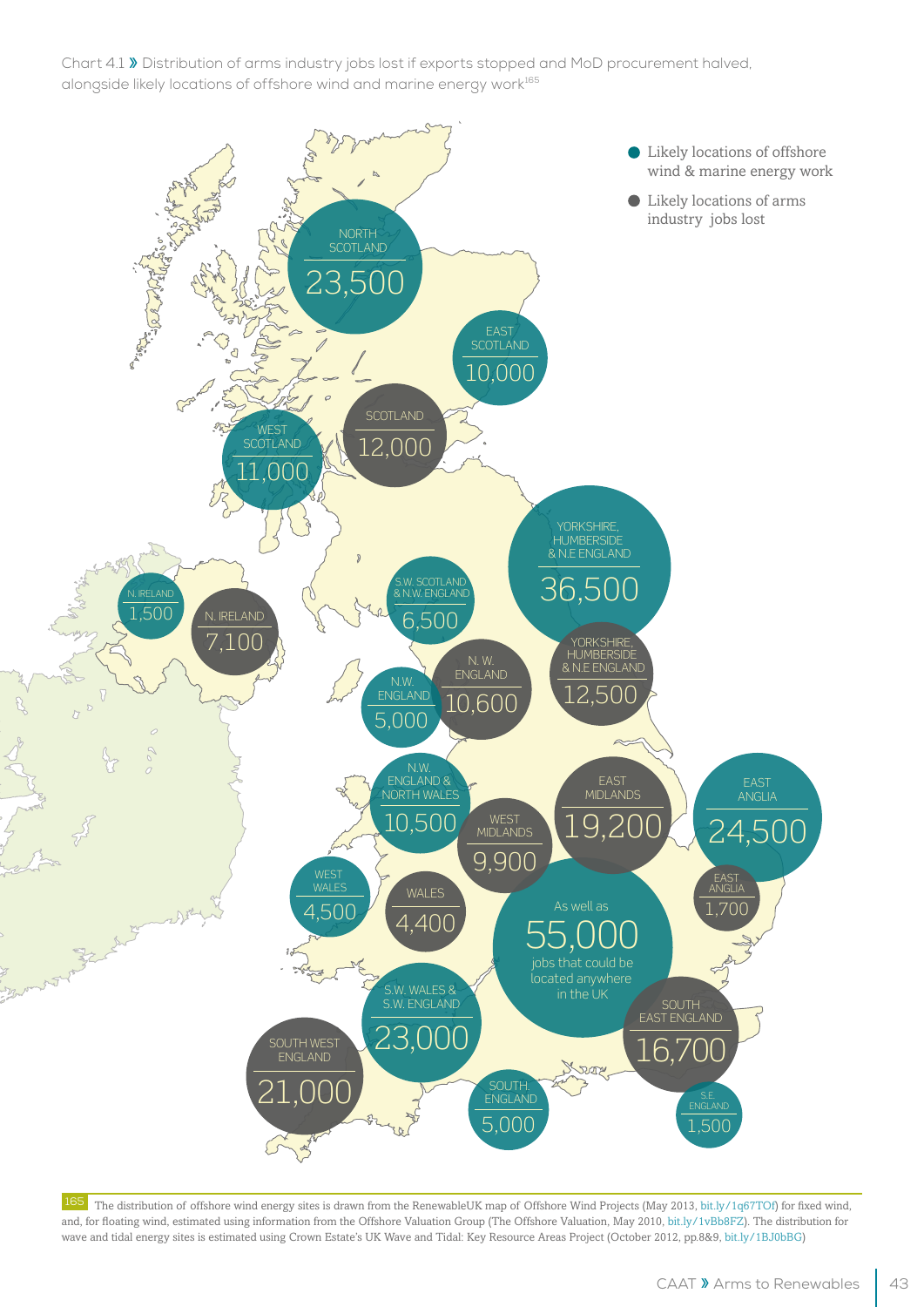## 5 CONCLUSION & RECOMMENDATIONS

The renewable energy sector is a viable alternative to the arms industry. Offshore wind is growing quickly and the UK already has as much capacity installed as the rest of the world combined. The UK is presently leading developments in wave and tidal energy. However, the bulk of offshore wind jobs, including those in the supply chain, are abroad. The issue isn't whether there will be a need for offshore wind and marine energy or whether the energy source will be in the UK; what is at stake is the scale of the sectors and the extent to which there will be manufacture and a supply chain in the UK. This requires enthusiastic government support and funding. In parallel with this support for renewable energy we are urging a change in the government's approach to security that would end UK arms exports and significantly reduce MoD arms procurement.

If the renewable energy sector were to be expanded to meaningfully address carbon emissions and meet its supply chain potential, there would be many more jobs than displaced arms workers would need, the skills required would be similar, and there would also be appropriate work available in most areas where arms workers are located. Where there wasn't work, the government should facilitate the location of renewable energy businesses. Arms workers would be valuable in a greatly-expanded renewable energy sector.

At present the arms industry receives a vast amount of political support and public money. This is despite its malign effects and the fact that it is flatlining as a sector. Just halving UK arms procurement would free up £7 billion of public funds each year that could be used far more productively. Meanwhile, the renewable energy sector, which is vital for UK prosperity, its environment and security, remains marginalised by the government. The contrast is illustrated by public Research & Development expenditure: spending on arms is around 30 times that spent on all types of renewable energy.<sup>166</sup>

166 UK Research & Development spending on arms was £1,306 million in 2011/12 (Department of Business, Innovation & Skills, SET Statistics 2013, [bit.ly/1p5m8Gp](http://bit.ly/1p5m8Gp)) while R&D for renewable energy was £45.46 million in 2012 (International Energy Agency, R&D Statistics, [bit.ly/1BdMiwa\)](http://bit.ly/1BdMiwa).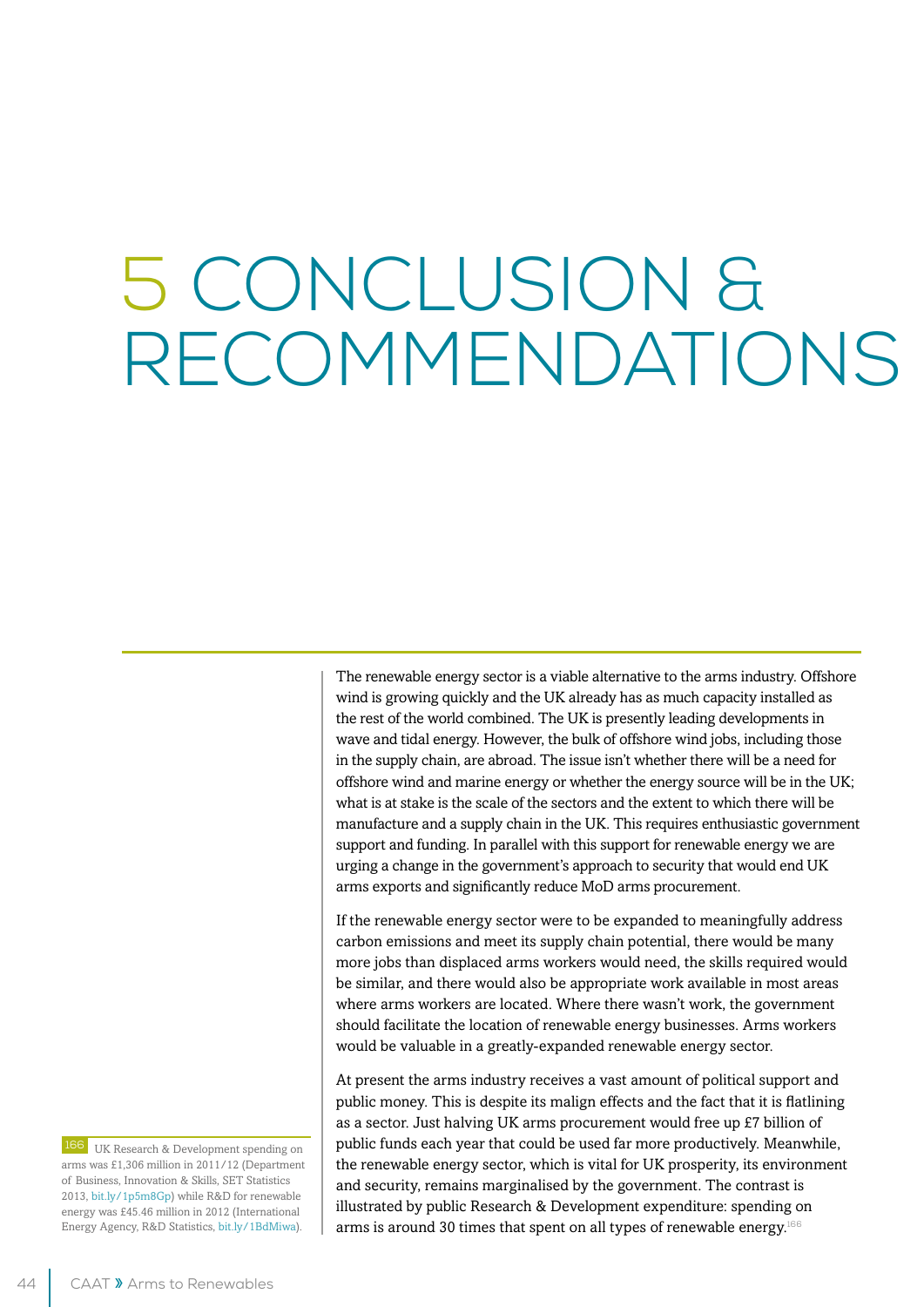We propose that:

- the UK government starts a fundamental review of its security policy and role in the world. These are presently focused on military approaches, sidelining wider security threats and the underlying drivers of national and international insecurity such as climate change. We consider that an objective review along these lines should stop the business of exporting arms and radically cut military procurement.
- the government promotes renewable energy and low-carbon technologies. This should be through its policies and legislation, with the top priority being a binding renewable energy target for 2030 to provide the stability required for investment, and increased public funding, in particular for Research & Development and investment in infrastructure such as ports.
- the government should commit to building the domestic supply chain for renewable energy, including placing obligations on companies to locate and develop skills in local communities.<sup>167</sup>
- 167 Institute for Public Policy Research, Pump up the Volume, July 2013, p.3, [bit.ly/1uJAxck](http://bit.ly/1uJAxck)
- as the government radically reduces arms procurement and exports, it should prioritise early identification of areas that are less equipped to provide new jobs for arms industry workers and put effective measures in place to encourage alternative sources of work to locate there.

The issue isn't whether there will be a need for offshore wind and marine energy or whether the energy source will be in the UK; what is at stake is the scale of the sectors and the extent to which there will be manufacture and a supply chain in the UK. This requires enthusiastic government support and funding.